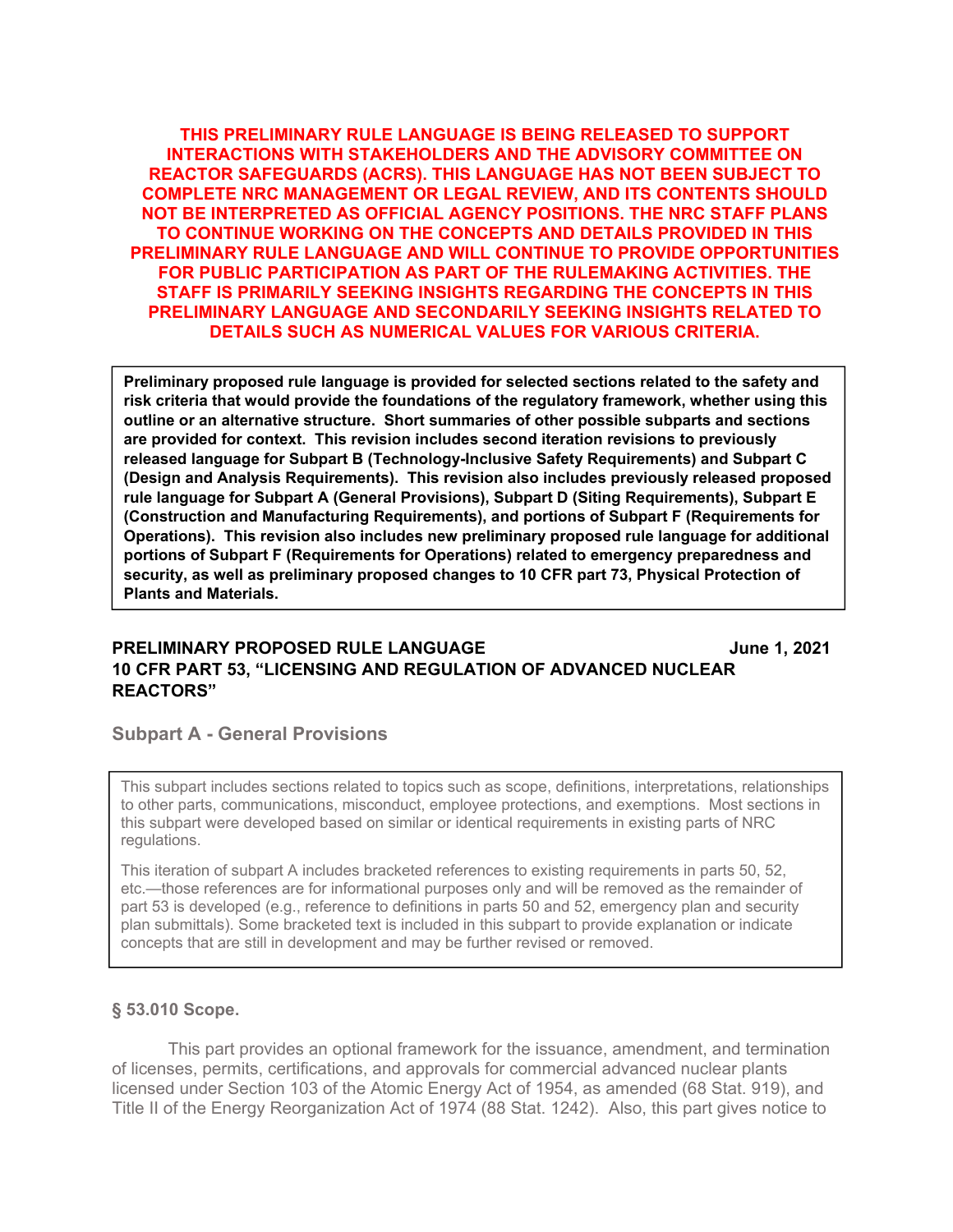all persons who knowingly provide to any holder of or applicant for an approval, certification, permit, or license, or to a contractor, subcontractor, or consultant of any of them, components, equipment, materials, or other goods or services that relate to the activities of a holder of or applicant for an approval, certification, permit, or license, subject to this part, that they may be individually subject to NRC enforcement action for violation of the provisions in § 53.050 of this part.

*[A provision addressing the applicability of other 10 CFR Chapter I provisions will be considered in future iterations of preliminary proposed rule language for Subpart A.]*

**§ 53.020 Definitions.** [*This section will need to be updated as key terms needing definition are identified or revised as the staff works to produce the preliminary proposed rule language and deliver the proposed rule to the Commission]*.

For the purpose of this part:

*Advanced nuclear plant [or facility]* means a utilization facility consisting of one or more advanced nuclear reactors [as defined in NEIMA] and associated co-located support facilities, which may include one or more reactor modules, *[using nuclear fission, nuclear fusion, or accelerator-driven reactor technologies]* that are used for producing power for commercial electric or other commercial purposes. The advanced nuclear plant includes the collection of sites, buildings, radionuclide sources, and structures, systems, and components for which a license is being sought under this part.

*Anticipated operational occurrences (AOOs)* mean anticipated event sequences expected to occur one or more times during the life of a nuclear power plant. An event sequences with a mean frequency of  $1 \times 10^{-2}$ /plant-year and greater is an AOO. AOOs take into account the expected responses of all SSCs within the plant, regardless of safety classification. AOOs are a type of *licensing basis event*. [*Based, in part, on Appendix A to part 50*]

*Applicant* means a person or an entity applying for a license, permit, or other form of Commission permission or approval under this part. [*§ 50.2*]

*Combined license* means a combined construction permit and operating license with conditions for a nuclear power facility issued under this part. [*§ 52.1*]

*Commission* means the Nuclear Regulatory Commission or its duly authorized representatives. [*§ 50.2*]

*Consensus code or standard* means any technical standard (1) developed or adopted by a voluntary consensus standard body under procedures that assure that persons having interests within the scope of the standard that are affected by the provisions of the standard have reached substantial agreement on its adoption, (2) formulated in a manner that afforded an opportunity for diverse views to be considered, and (3) designated by the standards body as such a standard for the safe design, manufacture, construction, or operation of nuclear power plants.

*Construction* means the activities in paragraph (1) below and does not mean the activities in paragraph (2) below. [*This definition is from*§ *50.10, as a starting point, and will need revision to reflect the scope and content of part 53.*]

(1) Activities constituting construction are the driving of piles, subsurface preparation, placement of backfill, concrete, or permanent retaining walls within an excavation, installation of foundations, or in-place assembly, erection, fabrication, or testing, which are for: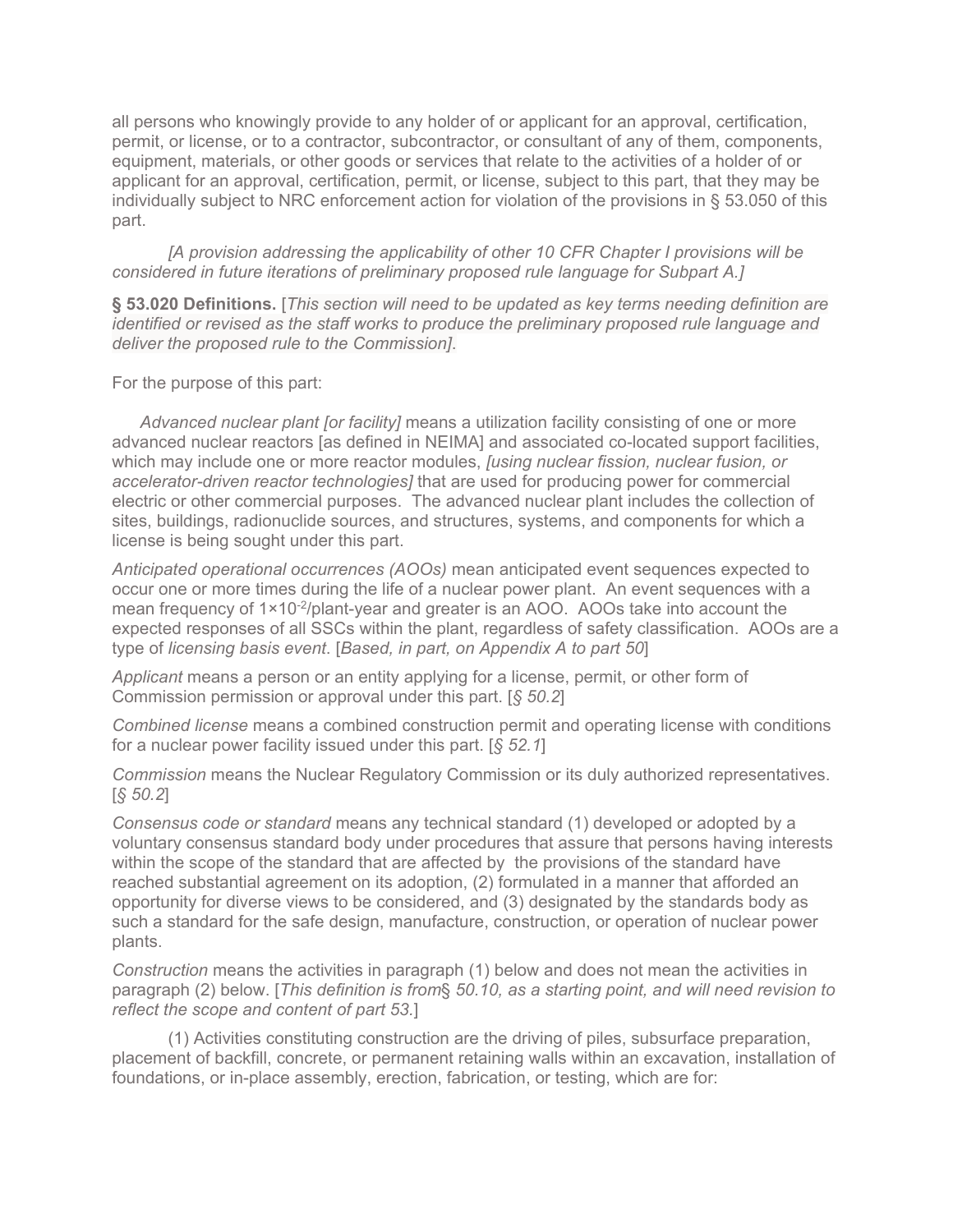(i) Safety-related structures, systems, or components (SSCs) of a facility, as defined in [*10 CFR 50.2*];

(ii) SSCs relied upon to mitigate accidents or transients or used in plant emergency operating procedures;

(iii) SSCs whose failure could prevent safety-related SSCs from fulfilling their safetyrelated function;

(iv) SSCs whose failure could cause a reactor scram or actuation of a safety-related system;

(v) SSCs necessary to comply with [*10 CFR part 73*];

(vi) SSCs necessary to comply with [*10 CFR 50.48 and criterion 3 of 10 CFR part 50, appendix A*]; and

(vii) Onsite emergency facilities, that is, technical support and operations support centers, necessary to comply with [*10 CFR 50.47 and 10 CFR part 50, appendix E*].

(2) Construction does not include:

(i) Changes for temporary use of the land for public recreational purposes;

(ii) Site exploration, including necessary borings to determine foundation conditions or other preconstruction monitoring to establish background information related to the suitability of the site, the environmental impacts of construction or operation, or the protection of environmental values;

(iii) Preparation of a site for construction of a facility, including clearing of the site, grading, installation of drainage, erosion and other environmental mitigation measures, and construction of temporary roads and borrow areas;

(iv) Erection of fences and other access control measures;

(v) Excavation;

(vi) Erection of support buildings (such as, construction equipment storage sheds, warehouse and shop facilities, utilities, concrete mixing plants, docking and unloading facilities, and office buildings) for use in connection with the construction of the facility;

(vii) Building of service facilities, such as paved roads, parking lots, railroad spurs, exterior utility and lighting systems, potable water systems, sanitary sewerage treatment facilities, and transmission lines;

(viii) Procurement or fabrication of components or portions of the proposed facility occurring at other than the final, in-place location at the facility;

(ix) Manufacture of a nuclear power reactor under a manufacturing license under subpart H of this part to be installed at the proposed site and to be part of the proposed facility; or

*Decommission* means to remove a plant or site safely from service and reduce residual radioactivity to a level that permits:

(1) Release of the property for unrestricted use and termination of the license; or

(2) Release of the property under restricted conditions and termination of the license. [*§ 50.2*]

*Defense in depth* means inclusion of multiple independent and redundant layers of defense in the design of a facility and its operating procedures to compensate for potential human and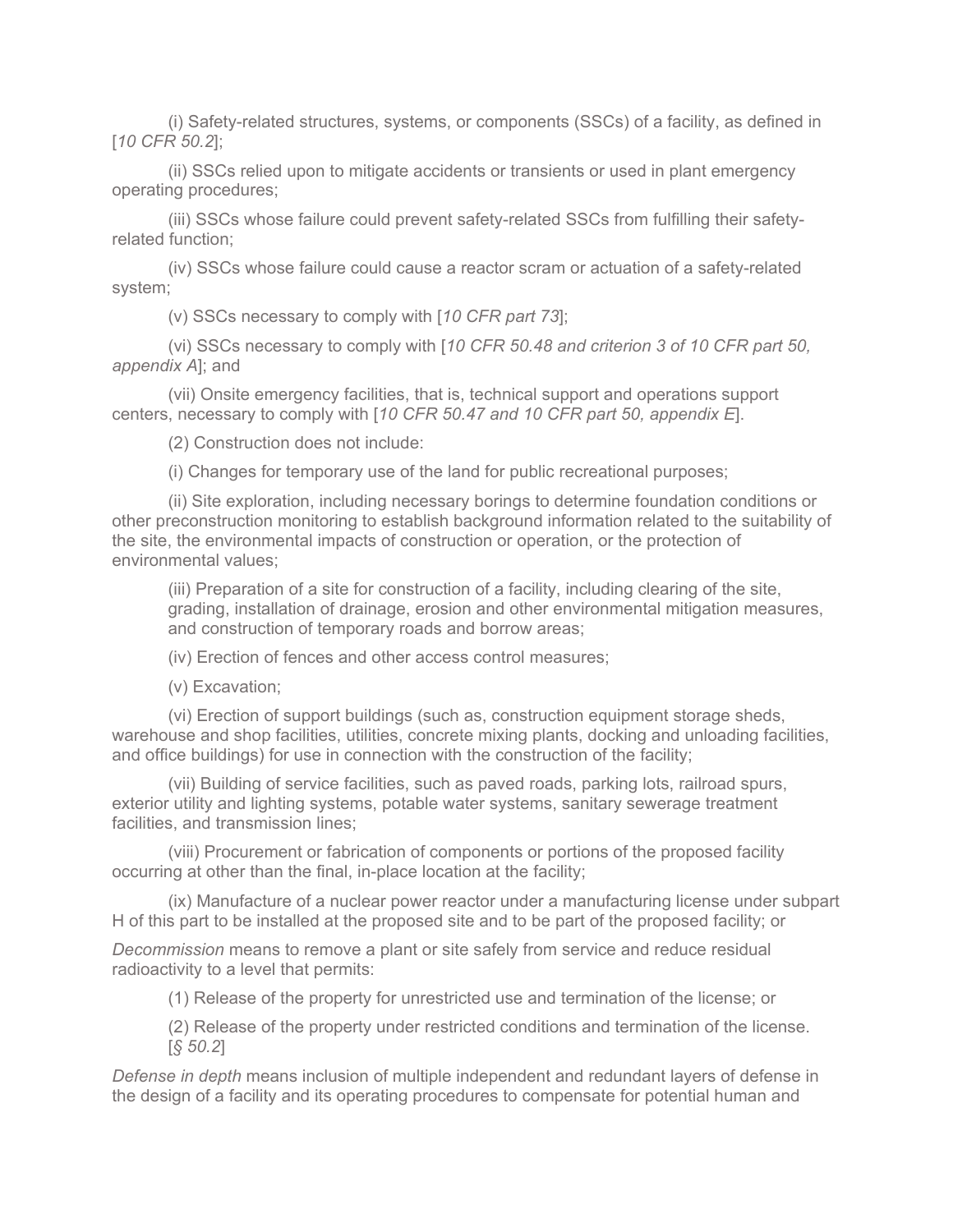mechanical failures so that no single layer of defense, no matter how robust, is exclusively relied upon. Defense-in-depth includes, but is not limited to, the use of access controls, physical barriers, redundant and diverse key safety functions, and emergency response measures.

*Design control* means measures to ensure that applicable regulatory requirements and the design features and associated functional design criteria for structures, systems, and components are correctly translated into specifications, drawings, procedures, and instructions. [*Based on Appendix B, Criterion III, to part 50.*]

*Design features* means the active and passive structures, systems, or components and inherent characteristics of those structures, systems or components that contribute to limiting the total effective dose equivalent to individual members of the public during normal operations and prevent or mitigate the consequences of unplanned events.

*Design basis accidents (DBAs)* mean postulated event sequences that are used to set functional design criteria and performance objectives for the design of safety-related structures, systems, and components. DBAs are a type of licensing basis event and are based on the capabilities and reliabilities of safety-related structures, systems, and components needed to mitigate and prevent event sequences, respectively.

*Deterministic* means a characteristic of decisionmaking based on engineering analyses that are not primarily based on quantitative probabilistic considerations.

*End state* means the set of conditions at the end of an event sequence that characterizes the impact of the sequence on the plant or resulting releases of radionuclides to the environment. In most probabilistic risk assessments, end states typically include success states (i.e., those states with negligible impact) and release categories.

*Event sequence* means a postulated initiating event defined for a set of initial plant conditions followed by system, safety function, and operator successes or failures, and terminating in a specified end state depending on the system, safety function, and operator successes and failures (e.g., prevention of release of radioactive material or release in one of the reactorspecific release categories). An event sequence may include many unique variations of events (e.g., minimal cut sets) that are similar in terms of how they impact the performance of safety functions along the event sequence.

*Exclusion area* means that area surrounding the reactor, in which the reactor licensee has the authority to determine all activities including exclusion or removal of personnel and property from the area. This area may be traversed by a highway, railroad, or waterway, provided these are not so close to the facility as to interfere with normal operations of the facility and provided appropriate and effective arrangements are made to control traffic on the highway, railroad, or waterway, in case of emergency, to protect the public health and safety. Residence within the exclusion area shall normally be prohibited. In any event, residents shall be subject to ready removal in case of necessity. Activities unrelated to operation of the reactor may be permitted in an exclusion area under appropriate limitations, provided that no significant hazards to the public health and safety will result. [*§ 100.3*]

*Fission product release* means the amount and composition of radioactive material released to the environment, after accounting for any retention of radionuclides provided by reactor design features.

*Fuel* means special nuclear material (SNM), discrete elements that physically contain SNM, and homogeneous mixtures that contain SNM, intended to or used to create thermal power in an advanced nuclear plant.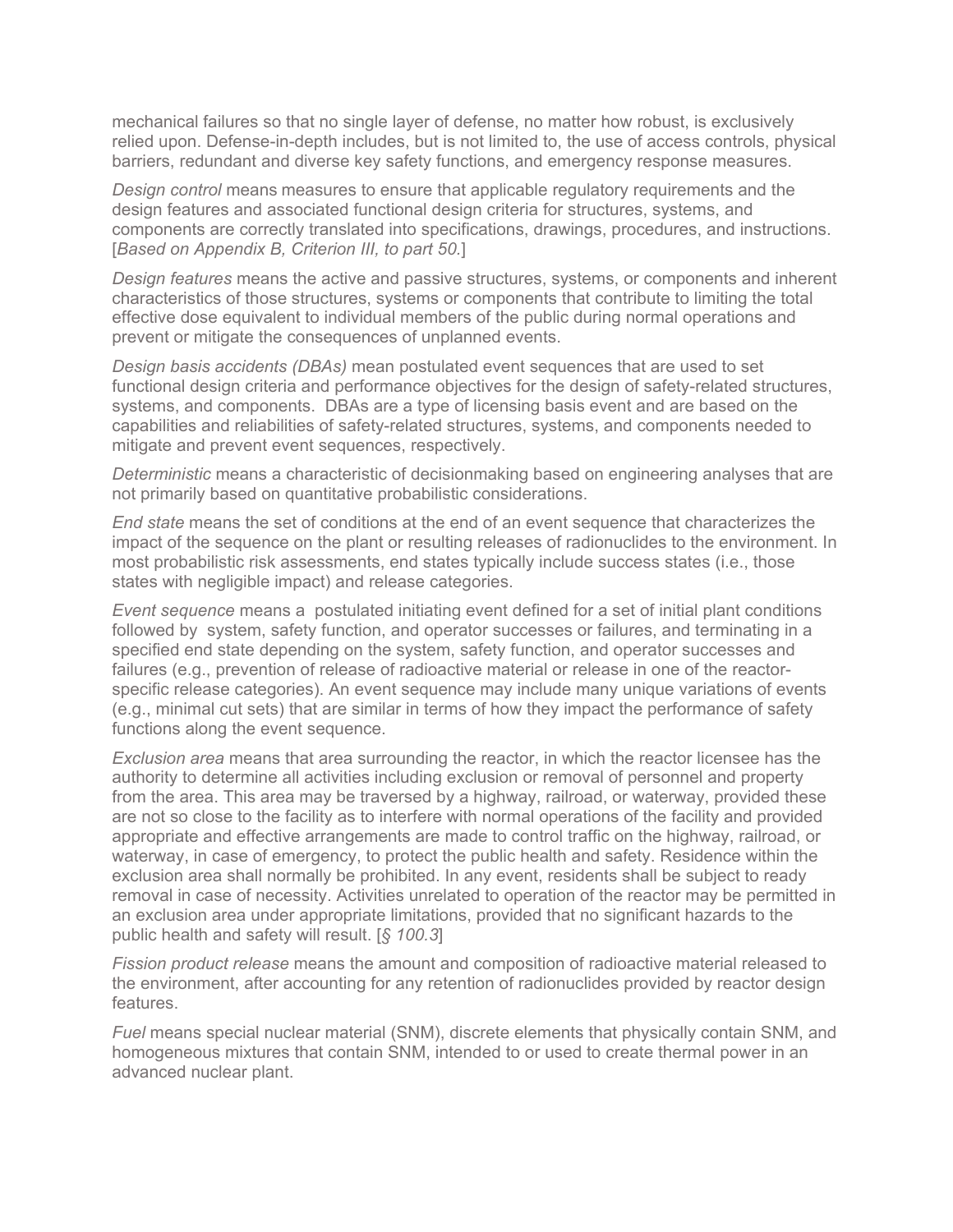*Functional design criteria* means requirements for the performance of SSCs. For safety-related SSCs, these criteria define requirements necessary to demonstrate compliance with first tier safety criteria in § 53.210(b). For non-safety-related but safety-significant SSCs, these criteria define requirements necessary to meet the second tier safety criteria in § 53.220(b).

[*Fusion reactor* means a reactor that uses a process to combine two lighter atomic nuclei to form a heavier nucleus, while releasing energy.]

*Inherent characteristic* means an attribute of a design feature that has such a high degree of certainty in its performance that uncertainties need not be quantified.

*Initiating event* means a perturbation to the plant during a defined plant operating state that challenges plant control and safety systems and whose failure could potentially lead to an undesirable end state and/or radioactive material release. An initiating event is defined in terms of the change in plant status that results in a condition requiring a response to mitigate the event or to limit the extent of plant damage caused by the initiating event.

*Licensee* means a person who is authorized to conduct activities under a license issued by the Commission. [*§ 50.2*]

*Licensing basis events* (LBEs) mean a collection of event sequences considered in the design and licensing of the advanced nuclear plant. LBEs are unplanned events and include AOOs, unlikely event sequences, very unlikely event sequences, and DBAs.

*Light-water reactor* means a reactor that uses water that does not include deuterium as its coolant and neutron moderator.

*Low population zone* means the area immediately surrounding the exclusion area which contains residents, the total number and density of which are such that there is a reasonable probability that appropriate protective measures could be taken in their behalf in the event of unlikely or very unlikely event sequences. A permissible population density or total population within this zone is not included in this definition because the situation may vary from case to case. Whether a specific number of people can, for example, be evacuated from a specific area, or instructed to take shelter, on a timely basis will depend on many factors such as location, number and size of highways, scope and extent of advance planning, and actual distribution of residents within the area. [*§ 100.3*]

*Manufacturing* means activities conducted under a manufacturing license.

*Manufacturing license* means a license issued under subpart H of this part that authorizes the manufacture of nuclear power reactors but not their construction, installation, or operation at the sites on which the reactors are to be operated*.* 

*Mechanistic source term* means the magnitude, mix, and timing of radionuclides that are released into the environment subsequent to an unplanned event, after accounting for any retention of radionuclides provided by reactor design features.

*Microreactor* means non-light-water reactors with an output of generally less than tens of megawatts thermal. [*This term is under development and if a definition is needed, it may be revised in future preliminary proposed rule text.*]

*Non-light-water reactor* means a reactor that does not use water that does not contain deuterium as its coolant and neutron moderator.

*Non-Safety-Related but Safety Significant (NSRSS)* [*This term is under development and may be revised in future preliminary proposed rule text.*] means those SSCs and human actions that warrant special treatment and are not safety-related but are relied on to achieve defense-indepth or perform risk-significant functions.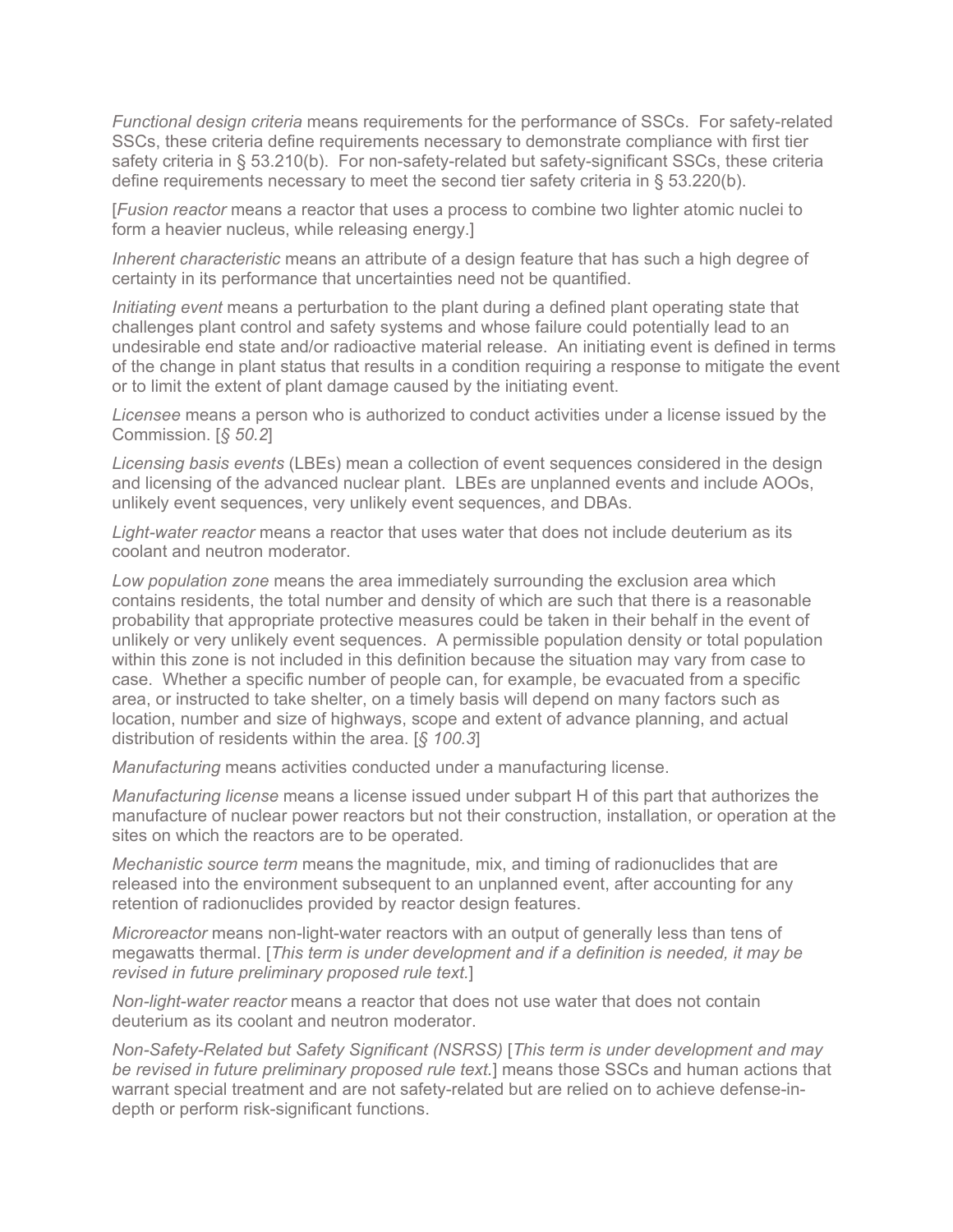*Non-Safety-Significant (NSS)* [*This term is under development and may be revised in future preliminary proposed rule text.*] means those SSCs not warranting special treatment, are not safety-related, and are not relied on to achieve adequate defense-in-depth or to perform risk-significant functions.

*Normal plant operation or normal operation* means operations that are expected to occur during planned operations or shutdown of the reactor.

*Performance-based* means an approach to decision-making that focuses on the desired objective of calculable or measurable, observable outcomes, rather than prescriptive design features, processes, techniques, or procedures. Performance-based decisions lead to defined results with limited specific direction regarding how those results are to be obtained.

*Person* means (1) any individual, corporation, partnership, firm, association, trust, estate, public or private institution, group, government agency other than the Commission, any State or any political subdivision of, or any political entity within a State, any foreign government or nation or any political subdivision of any such government or nation, or other entity; and (2) any legal successor, representative, agent, or agency of the foregoing. [*AEA Section 11*]

*Population center distance* means the distance from the reactor to the nearest boundary of a densely populated center containing more than about 25,000 residents. [*§ 100.3*]

*Probabilistic risk assessment (PRA)* means a quantitative assessment of the risk associated with plant operation and maintenance that is measured in terms of event sequence occurrence frequencies and consequences.

*Programmatic controls* mean administrative procedures that govern the actions of equipment and personnel of an advanced nuclear plant. Programmatic controls are specified in an application for a requested activity of the Commission, as provided in subpart H.

*Prototype plant* means a nuclear reactor that is used to test design features, such as the testing required under § 53.440(c). The prototype is similar to a first-of-a-kind or standard plant design in all features and size but may include additional safety features to protect the public and the plant staff from the possible consequences of accidents during the testing period. [*§ 52.1*]

*Safety criteria* means metrics that establish a level of safety based on requirements in § 53.210 and § 53.220.

*Safety-related (SR)* [*This term is under development and may be revised in future preliminary proposed rule text.*] means those SSCs and human actions that warrant special treatment and are relied upon to demonstrate compliance with the safety criteria in  $\S$  53.210(b).

*Site characteristics* means the meteorological, geological, seismological, topographical, hydrological, and other characteristics of the site and surrounding area that may have a bearing on the consequences of radioactive material escaping from the nuclear plant as well as demographic features of a site. (§ 53.500)

*Small modular reactor* means a power reactor, licensed under [*§ 50.21 or § 50.22*] to produce heat energy up to 1,000 megawatts-thermal, which may be of modular design [as defined in § 52.1 of this chapter.] [*EP for SMR and ONT Notice of Proposed Rulemaking*]

*Special nuclear material* means (1) plutonium, uranium-233, uranium enriched in the isotope-233 or in the isotope-235, and any other material which the Commission, pursuant to the provisions of section 51 of the Atomic Energy Act, determines to be special nuclear material, but does not include source material; or (2) any material artificially enriched by any of the foregoing, but does not include source material. [*§ 50.2*]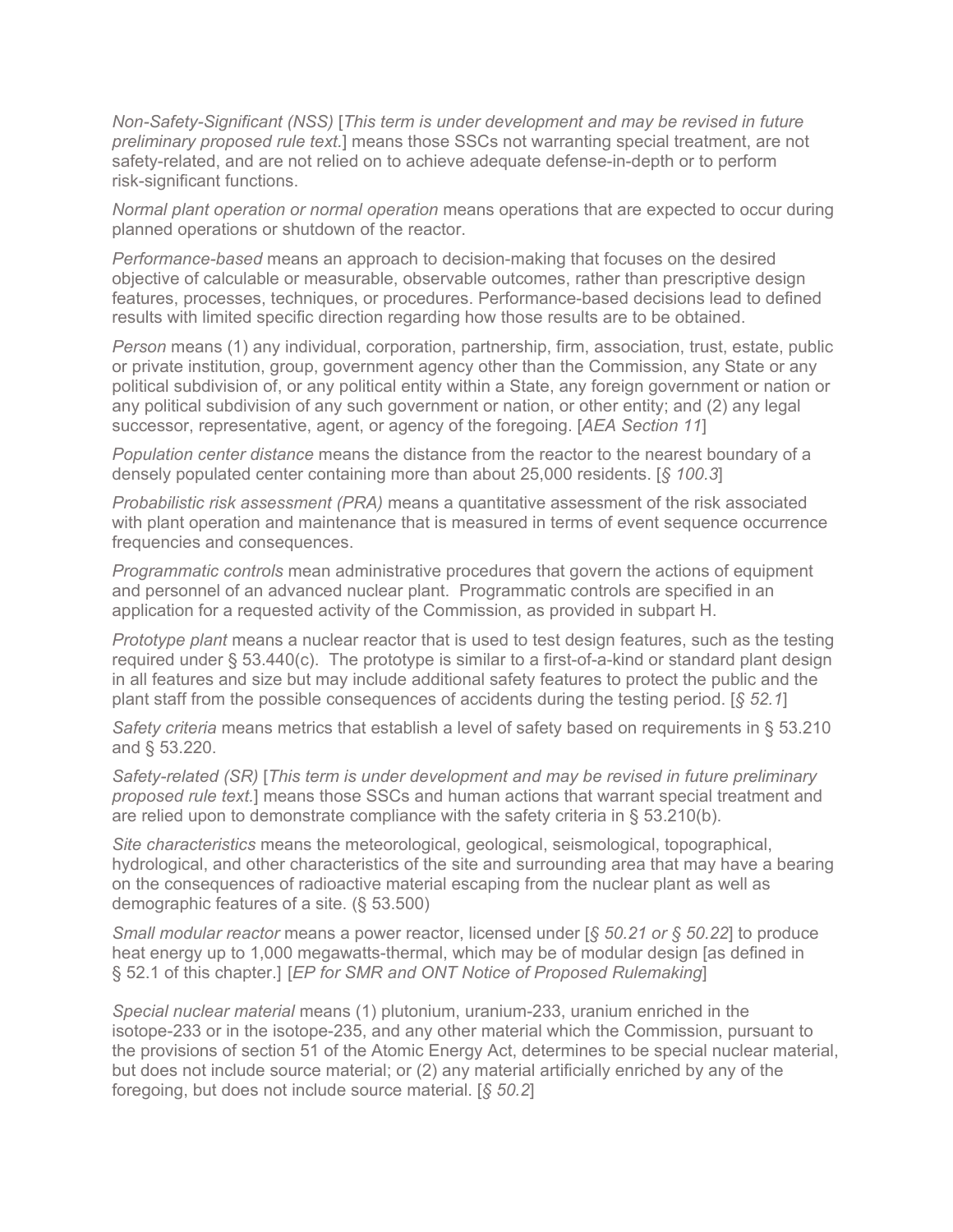*Special treatment* means those requirements, such as measures taken to satisfy functional design criteria, quality assurance, and programmatic controls, that provide assurance that certain SSCs will provide defense-in-depth or perform risk-significant functions and that provide confidence that the SSCs will perform under the service conditions and with the reliability assumed in the analysis performed in accordance with § 53.450 to provide reasonable assurance of meeting the safety criteria in § 53.210(b) and § 53.220(b).

*Standard design* means a design which is sufficiently detailed and complete to support certification or approval in accordance with subpart H of this part, and which is usable for a multiple number of units or at a multiple number of sites without reopening or repeating the review. [*§ 52.1*]

*Standard design certification or design certification* means a Commission approval, issued under subpart H of this part, of a final standard design for a nuclear power facility. This design may be referred to as a certified standard design. [*§ 52.1*]

*Total effective dose equivalent* (TEDE) means the sum of the effective dose equivalent (for external exposures) and the committed effective dose equivalent (for internal exposures).

*Unlikely event sequences* mean event sequences that have estimated frequencies below the frequency of AOOs. Unlikely event sequences are a subset of LBEs. [*For example, within the licensing modernization project, this would equate to design basis events with a frequency range of between 1x10-2 and 5x10-4 per plant year with an accounting for uncertainties.*]

*Very unlikely event sequences* mean event sequences that have estimated frequencies well below the frequency of events expected to occur in the life of an advanced nuclear plant. Very unlikely event sequences are a subset of LBEs. [*For example, within the licensing modernization project, this would equate to beyond design basis events with a frequency range of between 1x10-4 and 5x10-7 per plant year with an accounting for uncertainties*.]

### **§ 53.040 Written communications.**

### **[***This and subsequent sections largely taken from Parts 50 & 52 as a starting point and will need revision to reflect the scope and content of part 53***].**

(a) *General requirements.* All correspondence, reports, applications, and other written communications from the applicant or licensee to the Nuclear Regulatory Commission concerning the regulations in this part or individual license conditions must be sent either by mail addressed: ATTN: Document Control Desk, U.S. Nuclear Regulatory Commission, Washington, DC 20555-0001; by hand delivery to the NRC's offices at 11555 Rockville Pike, Rockville, Maryland, between the hours of 8:15 a.m. and 4 p.m. eastern time; or, where practicable, by electronic submission, for example, via Electronic Information Exchange, e-mail, or CD-ROM. Electronic submissions must be made in a manner that enables the NRC to receive, read, authenticate, distribute, and archive the submission, and process and retrieve it a single page at a time. Detailed guidance on making electronic submissions can be obtained by visiting the NRC's Web site at *http://www.nrc.gov/site-help/e-submittals.html;* by e-mail to *MSHD.Resource@nrc.gov;* or by writing the Office of the Chief Information Officer, U.S. Nuclear Regulatory Commission, Washington, DC 20555–0001. The guidance discusses, among other topics, the formats the NRC can accept, the use of electronic signatures, and the treatment of nonpublic information. If the communication is on paper, the signed original must be sent. If a submission due date falls on a Saturday, Sunday, or Federal holiday, the next Federal working day becomes the official due date.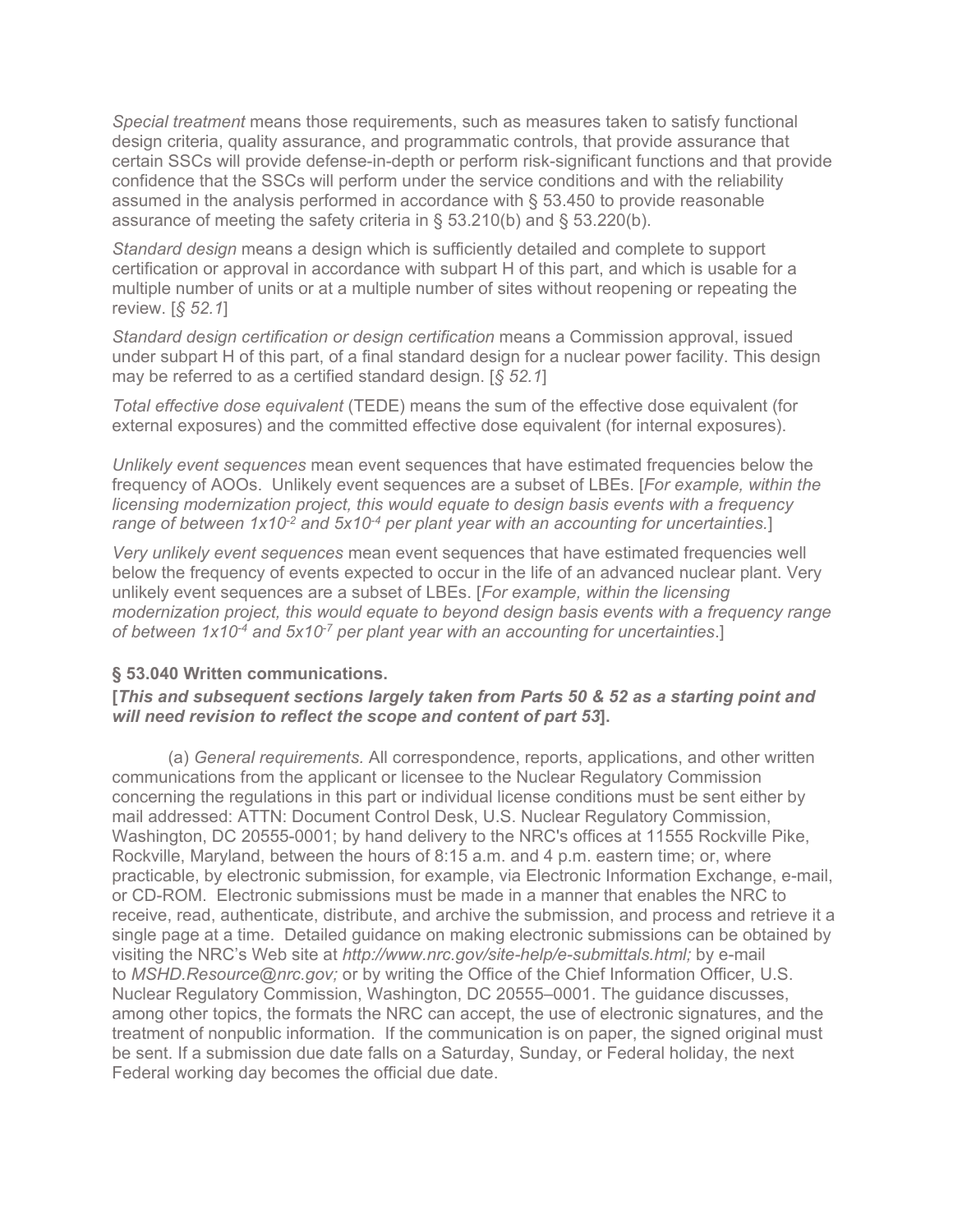(b) *Distribution requirements.* Copies of all correspondence, reports, and other written communications concerning the regulations in this part or individual license conditions, or the terms and conditions of an early site permit or standard design approval, must be submitted to the persons listed below (addresses for the NRC Regional Offices are listed in appendix D to part 20 of this chapter).

(1) *Applications for amendment of permits and licenses; reports; and other communications.* All written communications (including responses to: generic letters, bulletins, information notices, regulatory information summaries, inspection reports, and miscellaneous requests for additional information) that are required of holders of licenses, permits, and design approvals issued pursuant to this part, must be submitted as follows, except as otherwise specified in paragraphs (b)(2) through (b)(7) of this section: to the NRC's Document Control Desk (if on paper, the signed original), with a copy to the appropriate Regional Office, and a copy to the appropriate NRC Resident Inspector, if one has been assigned to the site of the facility or the place of manufacture of a reactor licensed under subpart H of this part.

(2) *Applications for permits and licenses, and amendments to applications.* Applications for licenses, permits, and design approvals and amendments to any of these types of applications must be submitted to the NRC's Document Control Desk, with a copy to the appropriate Regional Office, and a copy to the appropriate NRC Resident Inspector, if one has been assigned to the facility or the place of manufacture of a reactor licensed under subpart H of this part, except as otherwise specified in paragraphs (b)(3) through (b)(9) of this section. If the application or amendment is on paper, the submission to the Document Control Desk must be the signed original.

(3) *Acceptance review application.* Written communications required for an application for determination of suitability for docketing must be submitted to the NRC's Document Control Desk, with a copy to the appropriate Regional Office. If the communication is on paper, the submission to the Document Control Desk must be the signed original.

(4) *Security plan and related submissions.* [*This requirement will need updating to remove references to Part 50 and to reflect the final Alternative Physical Security for Advanced Reactors rulemaking (Docket ID NRC-2017-0227). Additional changes may be needed once security requirements for Part 53 are developed.*] Written communications, as defined in paragraphs (b)(4)(i) through (iv) of this section, must be submitted to the NRC's Document Control Desk, with a copy to the appropriate Regional Office. If the communication is on paper, the submission to the Document Control Desk must be the signed original. Submissions should include the following as appropriate:

(i) Physical security plan under [10 CFR 50.34];

(ii) Safeguards contingency plan under [10 CFR 50.34];

(iii) Change to security plan, guard training and qualification plan, or safeguards contingency plan made without prior Commission approval under [10 CFR 50.54(p)];

(iv) Application for amendment of physical security plan, guard training and qualification plan, or safeguards contingency plan under [10 CFR 50.90].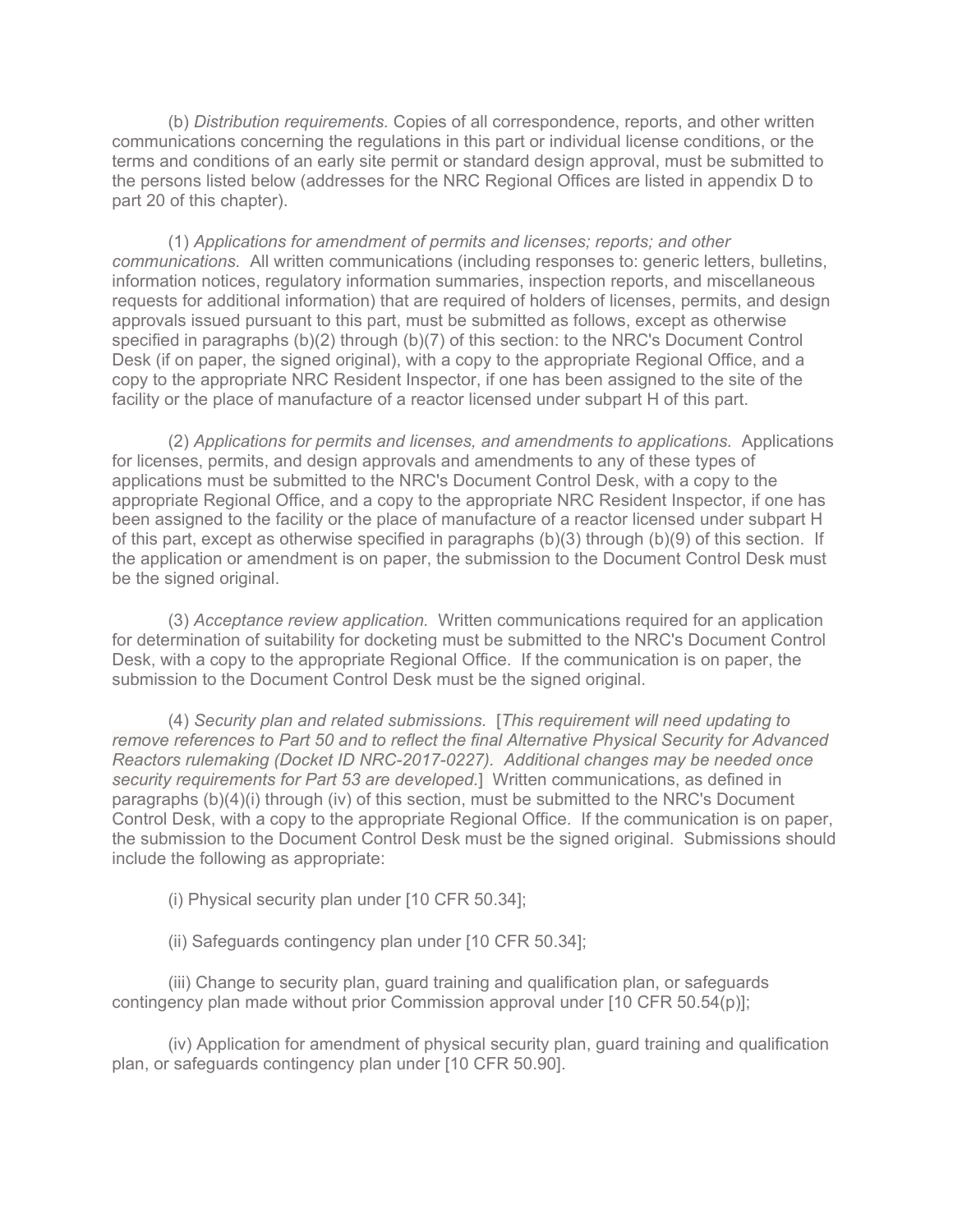(5) *Emergency plan and related submissions.* [*This requirement will need updating to remove references to Part 50 and to reflect the final SMR And ONT EP rule (Docket ID NRC-2015-0225) that establishes § 50.160, and to make changes to align the requirements of § 50.47 to the Part 53 format.*] Written communications as defined in paragraphs (b)(5)(i) through (iii) of this section must be submitted to the NRC's Document Control Desk, with a copy to the appropriate Regional Office, and a copy to the appropriate NRC Resident Inspector if one has been assigned to the site of the facility. If the communication is on paper, the submission to the Document Control Desk must be the signed original. Submissions should include the following as appropriate:

(i) Emergency plan under [10 CFR 50.34];

(ii) Change to an emergency plan under  $[10$  CFR 50.54(q);

(iii) Emergency implementing procedures under [appendix E.V to this part].

(6) *Updated FSAR.* An updated Final Safety Analysis Report (FSAR) or replacement pages, under [10 CFR 50.71(e)] must be submitted to the NRC's Document Control Desk, with a copy to the appropriate Regional Office, and a copy to the appropriate NRC Resident Inspector if one has been assigned to the site of the facility. Paper copy submissions may be made using replacement pages; however, if a licensee chooses to use electronic submission, all subsequent updates or submissions must be performed electronically on a total replacement basis. If the communication is on paper, the submission to the Document Control Desk must be the signed original. If the communications are submitted electronically, see Guidance for Electronic Submissions to the Commission.

(7) *Quality assurance related submissions.* (i) A change to the Safety Analysis Report quality assurance program description under 10 CFR 50.54(a)(3) or 50.55(f)(3), or a change to a licensee's NRC-accepted quality assurance topical report under 10 CFR 50.54(a)(3) or 50.55(f)(3), must be submitted to the NRC's Document Control Desk, with a copy to the appropriate Regional Office, and a copy to the appropriate NRC Resident Inspector if one has been assigned to the site of the facility. If the communication is on paper, the submission to the Document Control Desk must be the signed original.

(ii) A change to an NRC-accepted quality assurance topical report from nonlicensees (i.e., architect/engineers, NSSS suppliers, fuel suppliers, constructors, etc.) must be submitted to the NRC's Document Control Desk. If the communication is on paper, the signed original must be sent.

(8) *Certification of permanent cessation of operations.* The licensee's certification of permanent cessation of operations, under [Subpart G], must state the date on which operations have ceased or will cease, and must be submitted to the NRC's Document Control Desk. This submission must be under oath or affirmation.

(9) *Certification of permanent fuel removal.* The licensee's certification of permanent fuel removal, under [Subpart G], must state the date on which the fuel was removed from the reactor vessel and the disposition of the fuel, and must be submitted to the NRC's Document Control Desk. This submission must be under oath or affirmation.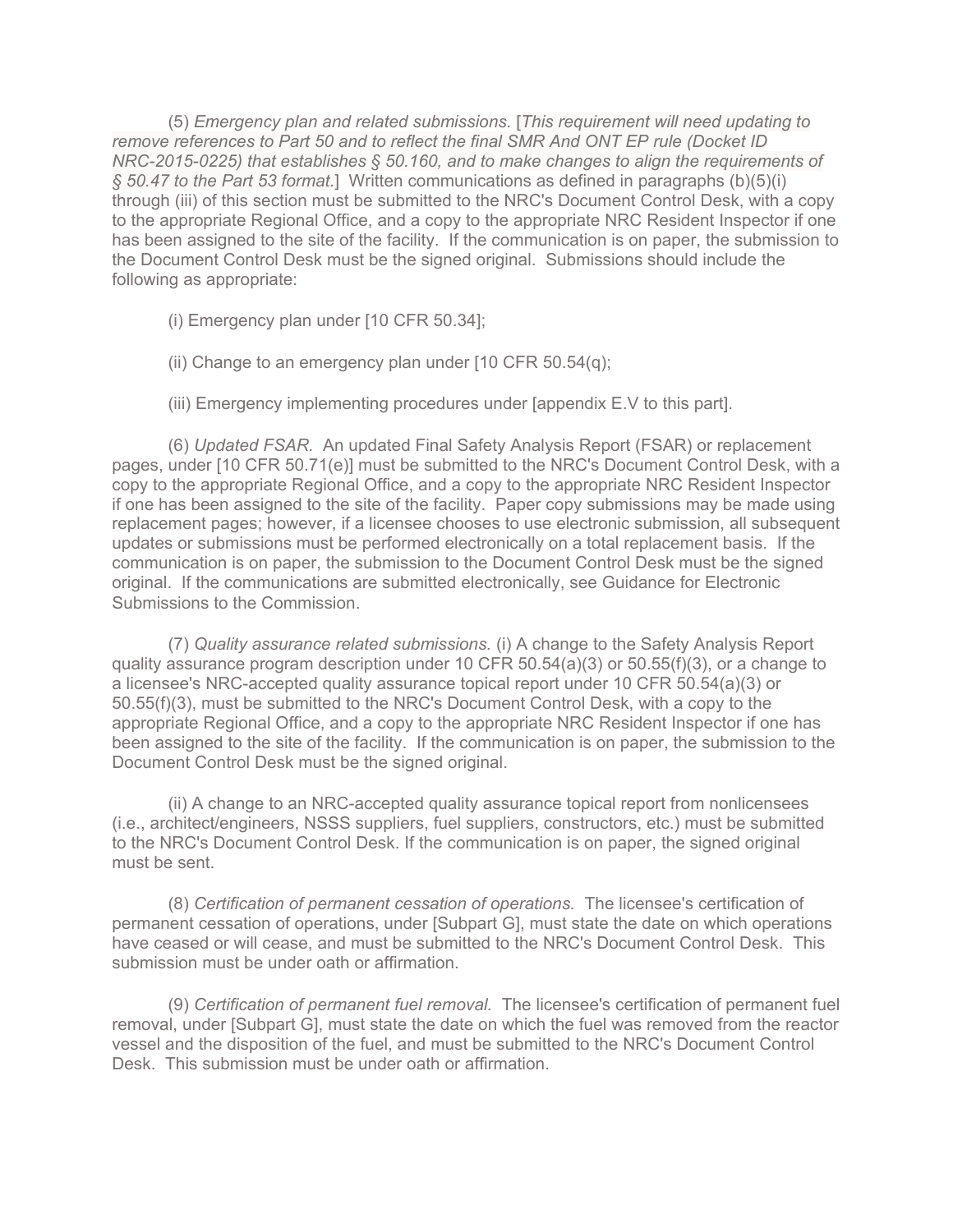(c) *Form of communications.* All paper copies submitted to meet the requirements set forth in paragraph (b) of this section must be typewritten, printed or otherwise reproduced in permanent form on unglazed paper. Exceptions to these requirements imposed on paper submissions may be granted for the submission of micrographic, photographic, or similar forms.

(d) *Regulation governing submission.* Licensees, applicants, and holders of standard design approvals submitting correspondence, reports, and other written communications under the regulations of this part are requested but not required to cite whenever practical, in the upper right corner of the first page of the submission, the specific regulation or other basis requiring submission.

### **§ 53.050 Deliberate misconduct.**

(a) Any licensee, applicant for a license, employee of a licensee or applicant; or any contractor (including a supplier or consultant), subcontractor, employee of a contractor or subcontractor of any licensee or applicant for a license, who knowingly provides to any licensee, applicant, contractor, or subcontractor, any components, equipment, materials, or other goods or services that relate to a licensee's or applicant's activities in this part, may not:

(1) Engage in deliberate misconduct that causes or would have caused, if not detected, a licensee or applicant to be in violation of any rule, regulation, or order; or any term, condition, or limitation of any license issued by the Commission; or

(2) Deliberately submit to the NRC, a licensee, an applicant, or a licensee's or applicant's contractor or subcontractor, information that the person submitting the information knows to be incomplete or inaccurate in some respect material to the NRC.

(b) A person who violates paragraph (a)(1) or (a)(2) of this section may be subject to enforcement action in accordance with the procedures in 10 CFR part 2, subpart B.

(c) For the purposes of paragraph (a)(1) of this section, deliberate misconduct by a person means an intentional act or omission that the person knows:

(1) Would cause a licensee or applicant to be in violation of any rule, regulation, or order; or any term, condition, or limitation, of any license issued by the Commission; or

(2) Constitutes a violation of a requirement, procedure, instruction, contract, purchase order, or policy of a licensee, applicant, contractor, or subcontractor.

### **§ 53.060 Employee protection.**

(a) Discrimination by a holder or applicant for an NRC license, permit, or design approval, or a contractor or subcontractor of a holder or applicant for an NRC license, permit, or design approval, against an employee for engaging in certain protected activities is prohibited. Discrimination includes discharge and other actions that relate to compensation, terms, conditions, or privileges of employment. The protected activities are established in section 211 of the Energy Reorganization Act of 1974, as amended, and in general are related to the administration or enforcement of a requirement imposed under the Atomic Energy Act or the Energy Reorganization Act.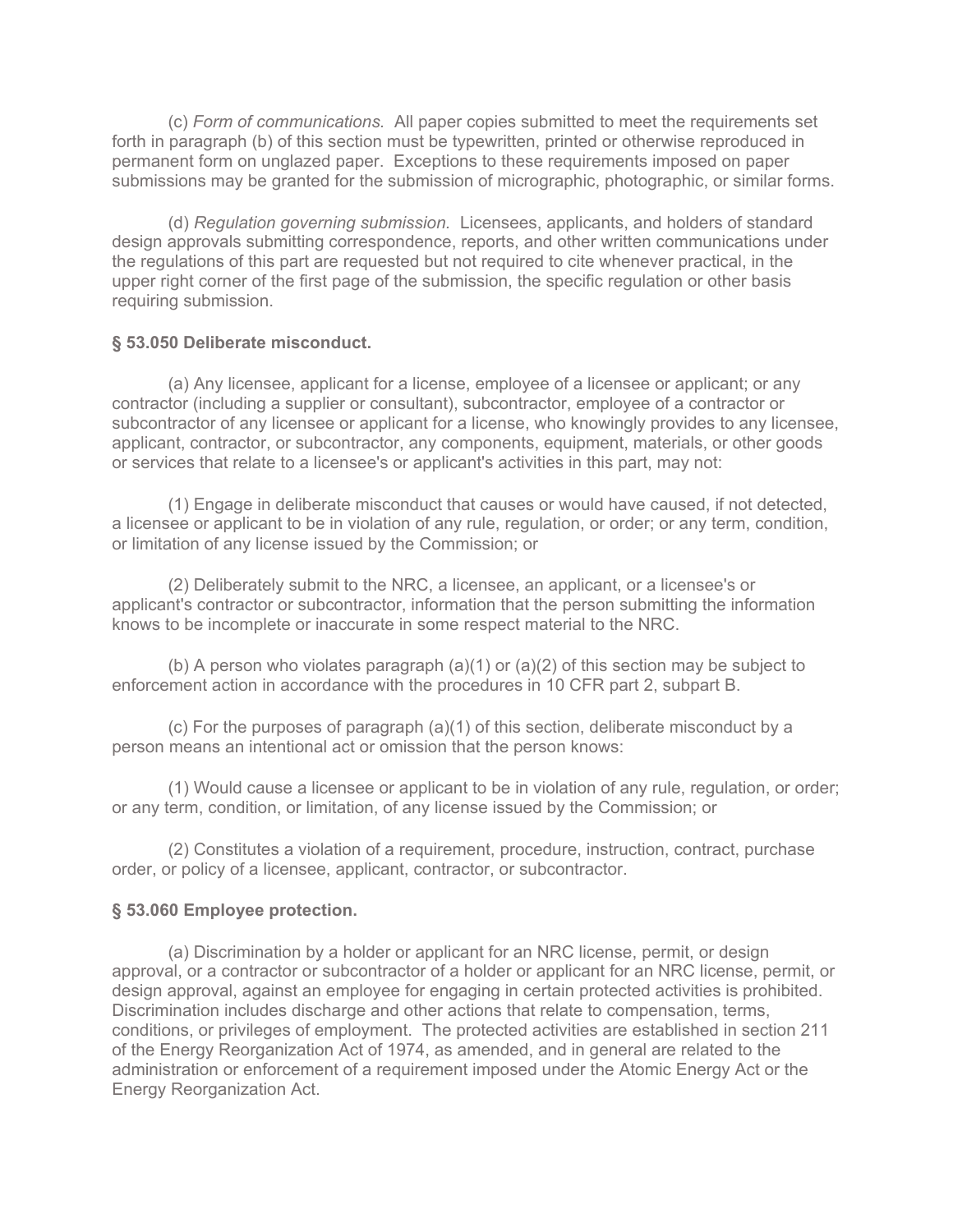(1) The protected activities include but are not limited to:

(i) Providing the Commission or his or her employer information about alleged violations of either of the statutes named in paragraph (a) of this section or possible violations of requirements imposed under either of those statutes;

(ii) Refusing to engage in any practice made unlawful under either of the statutes named in paragraph (a) to this section or under these requirements if the employee has identified the alleged illegality to the employer;

(iii) Requesting the NRC to institute action against his or her employer for the administration or enforcement of these requirements;

(iv) Testifying in any Commission proceeding, or before Congress, or at any Federal or State proceeding regarding any provision (or proposed provision) of either of the statutes named in paragraph (a) of this section.

(v) Assisting or participating in, or is about to assist or participate in, these activities.

(2) These activities are protected even if no formal proceeding is actually initiated as a result of the employee assistance or participation.

(3) This section has no application to any employee alleging discrimination prohibited by this section who, acting without direction from his or her employer (or the employer's agent), deliberately causes a violation of any requirement of the Energy Reorganization Act of 1974, as amended, or the Atomic Energy Act of 1954, as amended.

(b) Any employee who believes that he or she has been discharged or otherwise discriminated against by any person for engaging in protected activities specified in paragraph (a)(1) of this section may seek a remedy for the discharge or discrimination through an administrative proceeding in the Department of Labor. The administrative proceeding must be initiated within 180 days after an alleged violation occurs. The employee may do this by filing a complaint alleging the violation with the Department of Labor, Employment Standards Administration, Wage and Hour Division. The Department of Labor may order reinstatement, back pay, and compensatory damages.

(c) A violation of paragraphs (a), (e), or (f) of this section by a holder or applicant for an NRC license, permit, or design approval, or a contractor or subcontractor of a holder or applicant for an NRC license, permit, or design approval, may be grounds for—

(1) Denial, revocation, or suspension of the license or standard design approval.

(2) Withdrawal or revocation of a proposed or final standard design certification.

(3) Imposition of a civil penalty on the holder or applicant for an NRC license, permit, or design approval, or a contractor or subcontractor of a holder or applicant for a Commission license, permit, or design approval.

(4) Other enforcement action.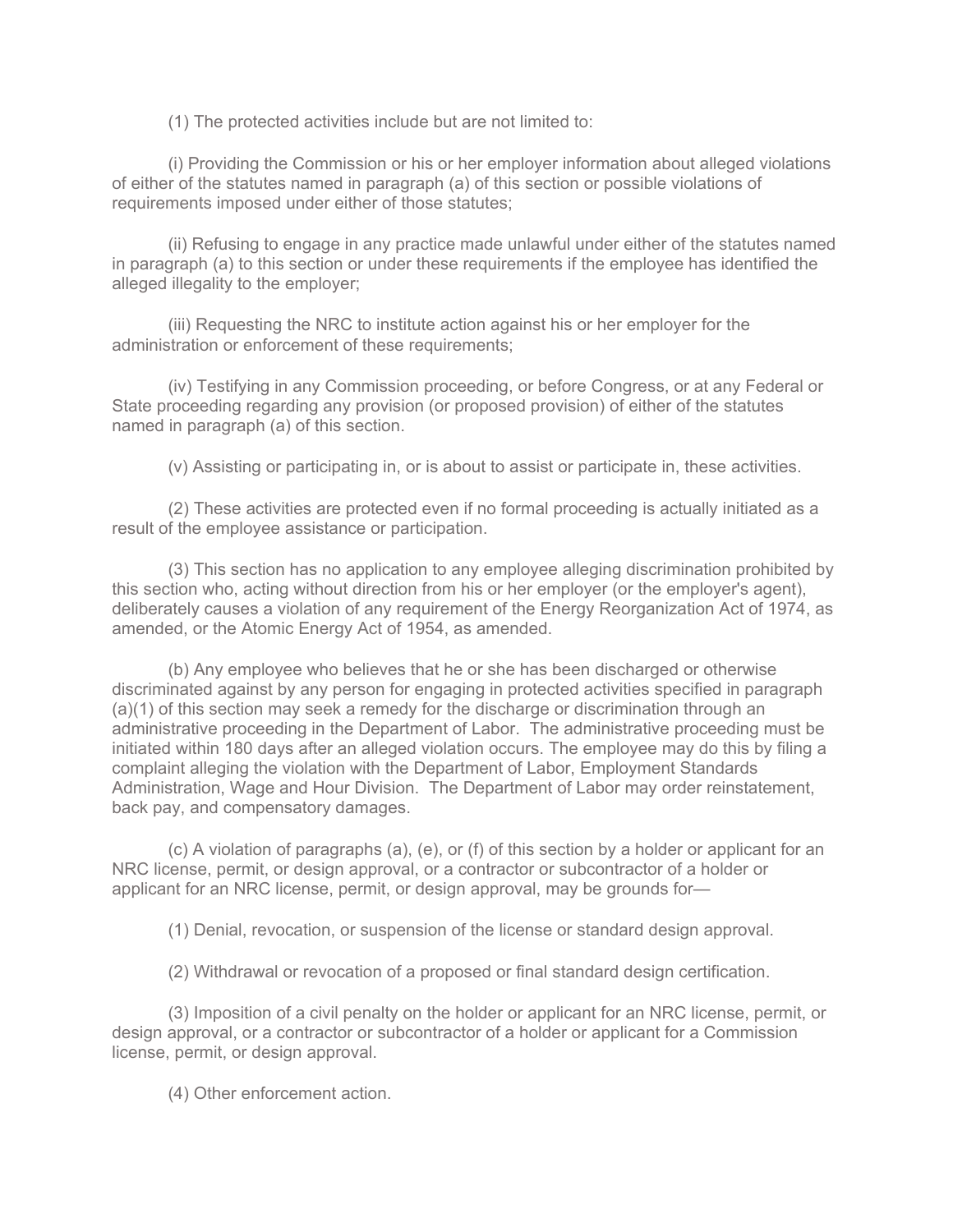(d) Actions taken by an employer, or others, which adversely affect an employee may be predicated upon nondiscriminatory grounds. The prohibition applies when the adverse action occurs because the employee has engaged in protected activities. An employee's engagement in protected activities does not automatically render him or her immune from discharge or discipline for legitimate reasons or from adverse action dictated by nonprohibited considerations.

(e)(1) Each holder or applicant for a license, permit, or design approval, shall prominently post the revision of NRC Form 3, "Notice to Employees," referenced in 10 CFR 19.11(e)(1). This form must be posted at locations sufficient to permit employees protected by this section to observe a copy on the way to or from their place of work. Premises must be posted not later than 30 days after an application is docketed and remain posted while the application is pending before the Commission, during the term of the license, and for 30 days following license termination.

(2) Copies of NRC Form 3 may be obtained by writing to the Regional Administrator of the appropriate U.S. Nuclear Regulatory Commission Regional Office listed in appendix D to part 20 of this chapter, via email to *Forms.Resource@nrc.gov*, or by visiting the NRC's online library at *http://www.nrc.gov/reading-rm/doc-collections/forms/*.

(f) No agreement affecting the compensation, terms, conditions, or privileges of employment, including an agreement to settle a complaint filed by an employee with the Department of Labor pursuant to section 211 of the Energy Reorganization Act of 1974, as amended, may contain any provision which would prohibit, restrict, or otherwise discourage an employee from participating in protected activity as defined in paragraph (a)(1) of this section including, but not limited to, providing information to the NRC or to his or her employer on potential violations or other matters within NRC's regulatory responsibilities.

(g) Part 19 of this chapter sets forth requirements and regulatory provisions applicable to licensees, holders of a standard design approval, applicants for a license, standard design certification, or standard design approval, and contractors or subcontractors of a Commission licensee, or holder of a standard design approval, and are in addition to the requirements in this section.

### **§ 53.070 Completeness and accuracy of information.**

(a) Information provided to the Commission by a holder of a license, permit, design certification, or standard design approval under this part or an applicant for a license, permit, or design certification, or standard design approval under this part, and information required by statute or by the Commission's regulations, orders, license conditions, or terms and conditions of a standard design approval to be maintained by the applicant or the licensee shall be complete and accurate in all material respects.

(b) Each applicant or licensee shall notify the Commission of information identified by the applicant or licensee as having for the regulated activity a significant implication for public health and safety or common defense and security. An applicant or licensee violates this paragraph only if the applicant or licensee fails to notify the Commission of information that the applicant or licensee has identified as having a significant implication for public health and safety or common defense and security. Notification shall be provided to the Administrator of the appropriate Regional Office within two working days of identifying the information. This requirement is not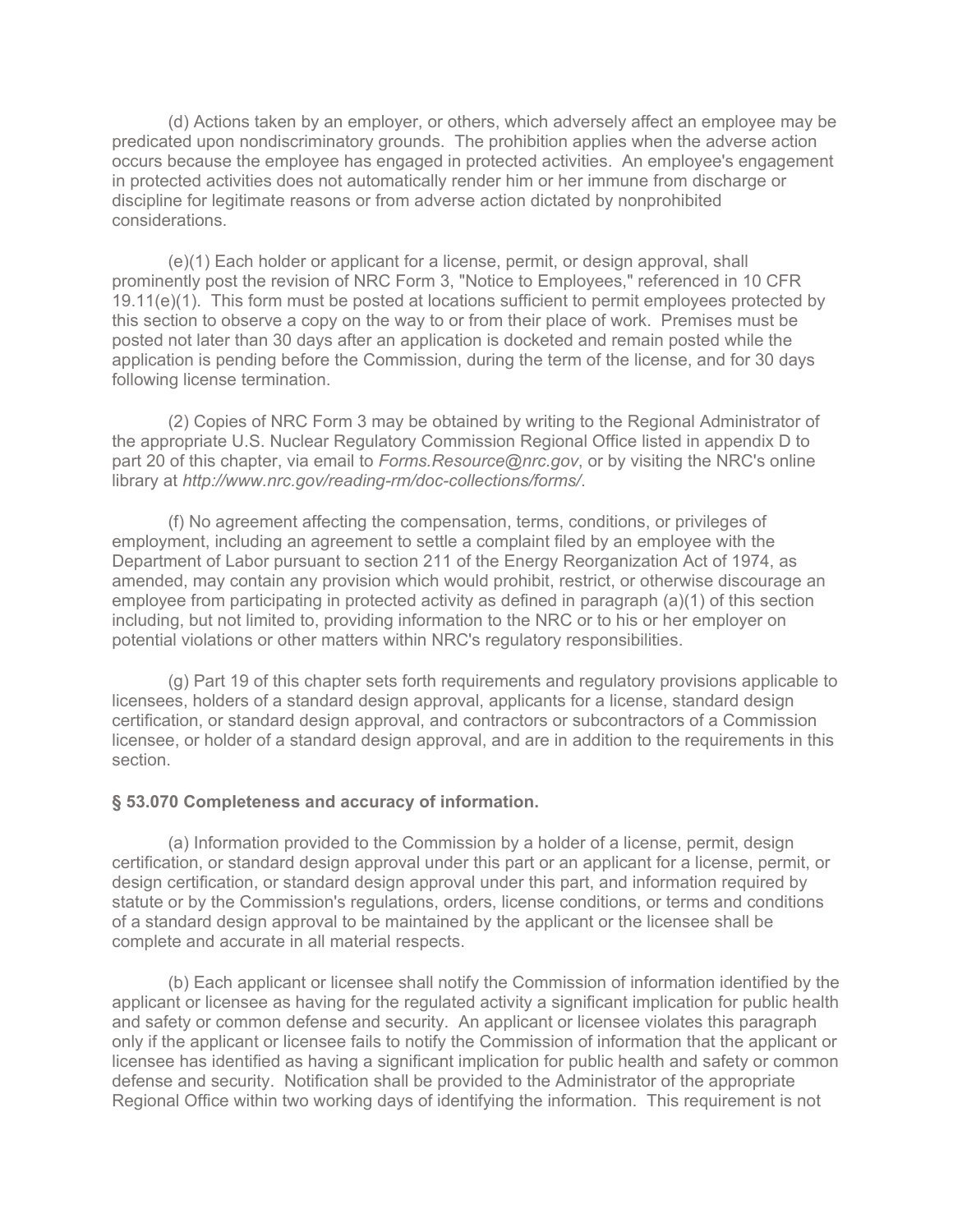applicable to information which is already required to be provided to the Commission by other reporting or updating requirements.

## **§ 53.080 Specific exemptions.**

The Commission may, upon application by any interested person or upon its own initiative, grant exemptions from the requirements of the regulations of this part. The Commission's consideration will be governed by § 50.12 of this chapter. The Commission's consideration of requests for exemptions from requirements of the regulations of other parts in this chapter, which are applicable by virtue of this part, shall be governed by the exemption requirements of those parts. [Note that this section may be revised to be similar to § 50.12 and related provisions in Part 52 instead of referring to those regulations.]

# **§ 53.090 Combining licenses; elimination of repetition.**

(a) An applicant for a license under this part may combine in its application several applications for different kinds of licenses under the regulations of this chapter.

(b) An applicant may incorporate by reference in its application information contained in previous applications, statements or reports filed with the Commission, provided, however, that such references are clear and specific.

(c) The Commission may combine in a single license the activities of an applicant which would otherwise be licensed separately.

## **§ 53.100 Jurisdictional limits.**

No permit, license, standard design approval, or standard design certification under this part shall be deemed to have been issued for activities which are not under or within the jurisdiction of the United States.

## **§ 53.110 Attacks and destructive acts.**

Licensees and applicants under this part are not required to provide for design features or other measures for the specific purpose of protection against the effects of—

(a) Attacks and destructive acts, including sabotage, directed against the facility by an enemy of the United States, whether a foreign government or other person; or

(b) Use or deployment of weapons incident to U.S. defense activities.

# **§ 53.120 Information collection requirements: OMB approval.**

(a) The Nuclear Regulatory Commission has submitted the information collection requirements contained in this part to the Office of Management and Budget (OMB) for approval as required by the Paperwork Reduction Act (44 U.S.C. 3501 et seq.). The NRC may not conduct or sponsor, and a person is not required to respond to, a collection of information unless it displays a currently valid OMB control number. OMB has approved the information collection requirements contained in this part under control number [TBD].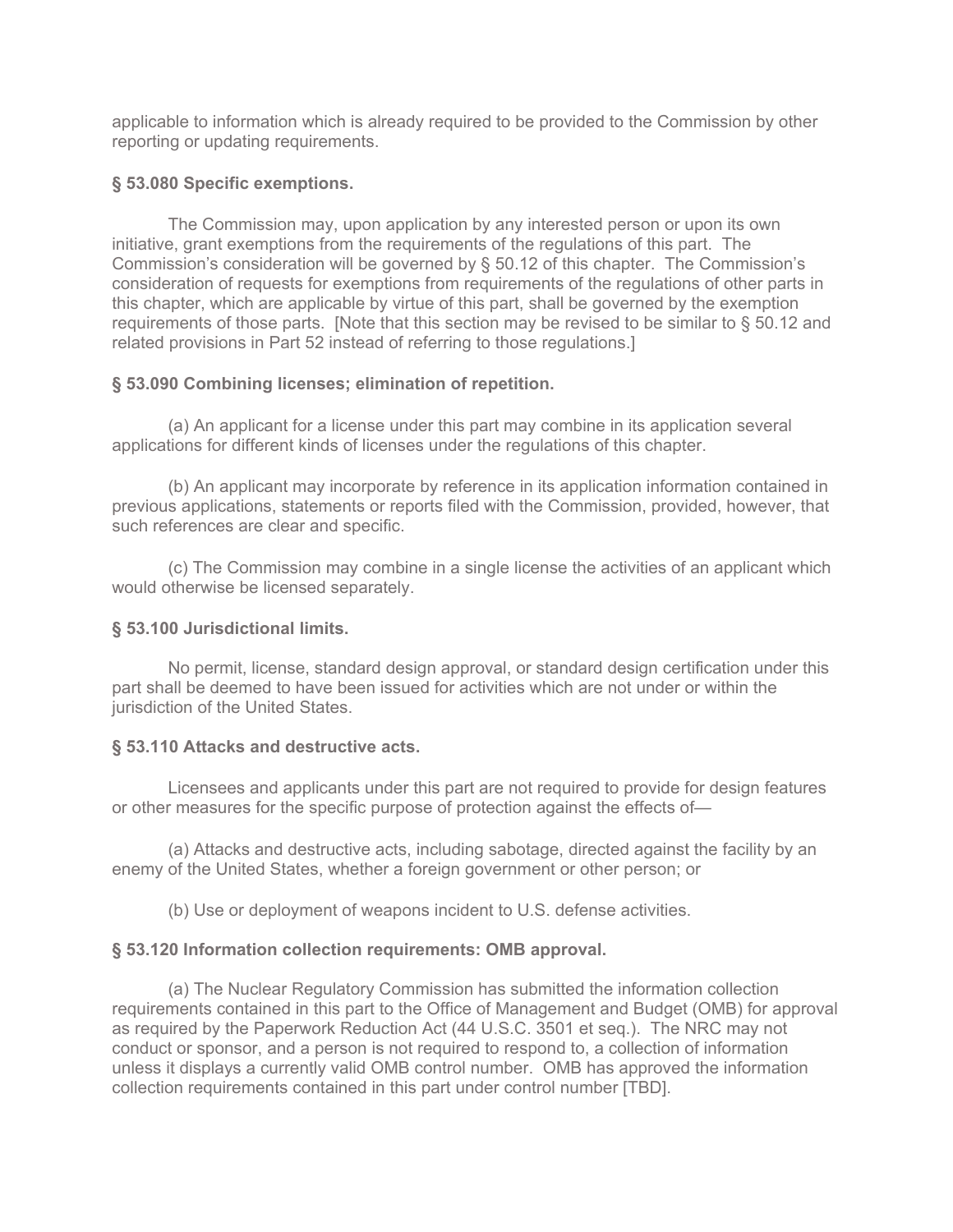(b) The approved information collection requirements contained in this part appear in § 53.XX.

(c) This part contains information collection requirements in addition to those approved under the control number specified in paragraph (a) of this section. These information collection requirements and the control numbers under which they are approved are as follows:

## **Subpart B - Technology-Inclusive Safety Requirements**

Preliminary rule language for Subpart B was previously released to support interactions with stakeholders, including a public meeting on November 18, 2020 (ADAMS Accession No. ML20289A591). This iteration reflects revisions to the preliminary proposed rule language in response to those interactions and other comments received. The staff will continue to interact with stakeholders and iterate on the preliminary rule language during its development of the proposed rulemaking.

Please note that the section numbers in Subpart B have been expanded to allow for future additions compared to the version made public to support the November 18, 2020, Part 53 public meeting.

#### **§ 53.200 Safety Objectives.**

Each advanced nuclear plant must be designed, constructed, operated, and decommissioned such that there is reasonable assurance of adequate protection of to limit the possibility of an immediate threat to the public health and safety-and the common defense and security. In addition, each advanced nuclear plant must take such additional measures to protect public health and minimize danger to life or property as may be reasonableappropriate when considering technology changes, economic costs, operating experience, or other factorspotential risks to public health and safety. These safety objectives shall be carried out by meeting the safety criteria identified in the assessments performed under the facility safety program required by § 53.800this subpart.

#### **§ 53.210 Safety Functions.**

(a) The primary safety function is limiting the release of radioactive materials from the facility and must be maintained during routine operation and for licensing basis events over the life of the plant.

(b) Additional safety functions supporting the retention of radioactive materials during routine operation and licensing basis events—such as controlling heat generation, heat removal, and chemical interactions--must be defined.

(c) Design features and programmatic controls serve to fulfill the primary safety function and additional safety functions and must be maintained over the life of the plant.

#### **§ 53.220 First Tier Safety Criteria.**

(a) *Normal operations*. Design features and programmatic controls must be provided for each advanced nuclear plant to ensure the contribution to total effective dose equivalent to individual members of the public from normal plant operation does not exceed  $0.1$  rem  $(1 \text{ mSv})$ in a year and the contribution to dose in any unrestricted area does not exceed 0.002 rem (0.02 millisievert) in any one hour-the public dose limits provided in Subpart D to 10 CFR part 20.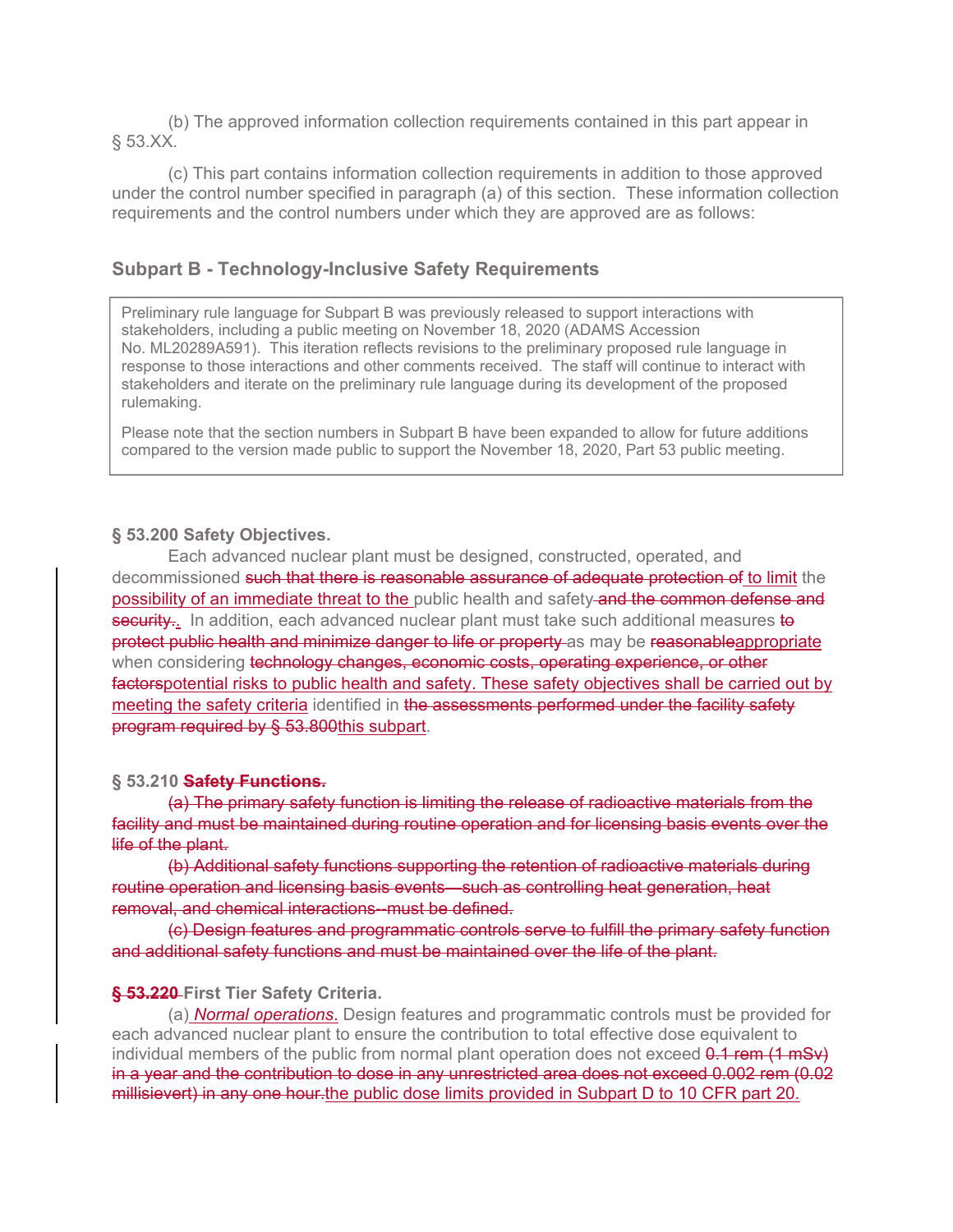(b) *Unplanned events*. Design features and programmatic controls must be provided for each advanced nuclear plant such that analyses of licensing basis events in accordance with § 53.240, including treatment of uncertainties, demonstrate with high confidence that events with an upper bound frequency greater than approximately once per 10,000 years meet the following:

(1) An individual located at any point on the boundary of the exclusion area for any 2-hour period following the onset of the postulated fission product release would not receive a radiation dose in excess of 25 rem (250 mSv) total effective dose equivalent; and

(2) An individual located at any point on the outer boundary of the low population zone who is exposed to the radioactive cloud resulting from the postulated fission product release (during the entire period of its passage) would not receive a radiation dose in excess of 25 rem (250 mSv) total effective dose equivalent. $1$ 

(c) Design features and programmatic controls beyond those needed for paragraphs (a) and (b) of this section must be provided for each advanced nuclear plant to satisfy additional requirements established by the NRC for ensuring reasonable assurance of adequate protection of the public health and safety and maintaining common defense and security.

### **§ 53.230220 Second Tier Safety Criteria.**

1

a) *Normal operations*. Design features and programmatic controls must be provided for each advanced nuclear plant to ensure the estimated total effective dose equivalent to individual members of the public from effluents resulting from normal plant operation are as low as is reasonably achievable taking into account the state of technology, the economics of improvements in relation to the state of technology, operating experience, the economics of improvements in relation toand the benefits to the public health and safety-and other factors included in the assessments performed under the facility safety program required by § 53.800. Performance objectives for design. Design features and programmatic controls must be established such that: [to be reworded for consistency with 10 CFR part 20 and 40 CFR part 190].

(1) The calculated annual total quantity of all radioactive material above background to be released from each advanced nuclear plant to unrestricted areas will not result in an estimated annual dose or dose commitment from liquid effluents for any individual in an unrestricted area from all pathways of exposure in excess of 3 millirems to the total body or 10 millirems to any organ.

(2) The calculated annual total quantity of all radioactive material above background to be released from each advanced nuclear plant to the atmosphere will not result in an estimated annual air dose from gaseous effluents at any location near ground level which could be occupied by individuals in unrestricted areas in excess of 10 millirads for gamma radiation or 20 millirads for beta radiation.

(b) *Unplanned events*. Design features and programmatic controls must be provided to:

(1) Ensure plant SSCs, personnel, and programs provide the necessary capabilities and maintain the necessary reliability to address licensing basis events in accordance with § 53.240 and provide measures for defense-in-depth in accordance with § 53.250; and

 $\frac{1}{1}$  A whole body dose of 25 rem has been stated to correspond numerically to the once in a lifetime accidental or emergency dose for radiation workers which, according to NCRP [National Council on Radiation Protection and Measurements] recommendations at the time could be disregarded in the determination of their radiation exposure status (see NBS Handbook 69 dated June 5, 1959). However, its use is not intended to imply that this number constitutes an acceptable limit for an emergency dose to the public under accident conditions. Rather, this dose value has been set forth in this section as a reference value, which can be used in the evaluation of plant design features with respect to postulated reactor accidents, to assure that these designs provide assurance of low risk of public exposure to radiation, in the event of an accident.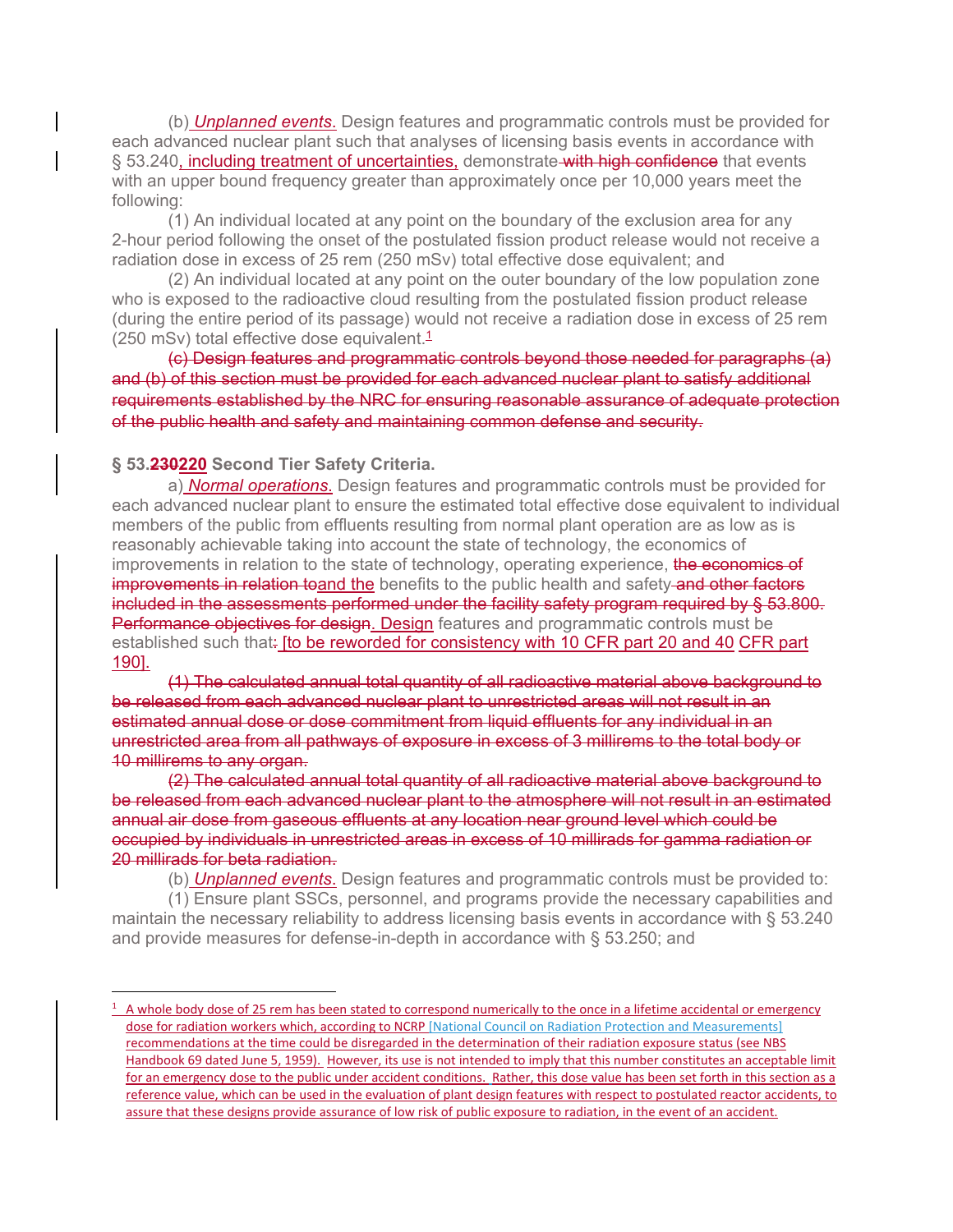(2) Maintain overall cumulative plant risk from licensing basis events such that the risk to an average individual within the vicinity of the plant receiving a radiation dose with the potential for immediate health effects remains below five in 10 million years, and below two in one million years forthe risk to such an individual receiving a radiation dose with the potential to cause latent health effects remains below two in one million years.

## **§ 53.230 Safety Functions.**

(a) The primary safety function is limiting the release of radioactive materials from the facility and must be maintained during routine operation and for licensing basis events over the life of the plant.

(b) Additional safety functions supporting the retention of radioactive materials during routine operation and licensing basis events—such as controlling heat generation, heat removal, and chemical interactions--must be defined.

. (c)Design features and programmatic controls serve to fulfill the primary safety function and additional safety functions and must be maintained over the life of the plant. The primary and additional safety functions are required to meet the first and second tier safety criteria and are fulfilled by the design features and programmatic controls specified throughout this part.

### **§ 53.240 Licensing Basis Events.**

Licensing basis events must be identified for each advanced nuclear plant and analyzed in accordance with § 53-<sup>[3x]</sup>.450 to support assessments of the safety requirements of in this subpart **B**. The licensing basis events must address combinations of malfunctions of plant SSCs, human errors, and the effects of external hazards ranging from anticipated operational occurrences to highlyvery unlikely event sequences that are notwith estimated frequencies well below the frequency of events expected to occur in the life of the advanced nuclear plant. The evaluation of licensing basis events must be used to confirm the adequacy of design features and programmatic controls needed to satisfy first and second tier safety criteria of this subpart and to establish related functional requirements for plant SSCs, personnel, and programs.

### **§ 53.250 Defense in Depth.**

Measures must be taken for each advanced nuclear plant to ensure appropriate defense in depth is provided to compensate for epistemic and aleatory uncertainties such that there is high confidence that the safety criteria in this subpart **B**-are met over the life of the plant. The epistemic and aleatory uncertainties to be considered include those related to the state of knowledge and modeling capabilities, the ability of barriers to limit the release of radioactive materials from the facility during routine operation and for licensing basis events, and those related to the reliability and performance of plant SSCs and personnel, and programmatic controls. Measures to compensate for these uncertainties can include increased safety margins in the design of SSCs and providing alternate means to accomplish safety functions. No single engineered design or operational feature, human action, and or programmatic control, no matter how robust, should be exclusively relied upon to meet the safety criteria of 40 CFR part§ 53.220(b) or the safety functions defined in accordance with § 53.230.

#### **§ 53.260 Protection of Plant Workers.**

(a) Design features and programmatic controls must exist for each advanced nuclear plant to ensure that radiological dose to plant workers does not exceed the occupational dose limits provided in subpart C to 10 CFR part 20.

(b) The licensee As required by Subpart B to 10 CFR part 20, design features and programmatic controls must use, to the extent practical, procedures and engineering controls be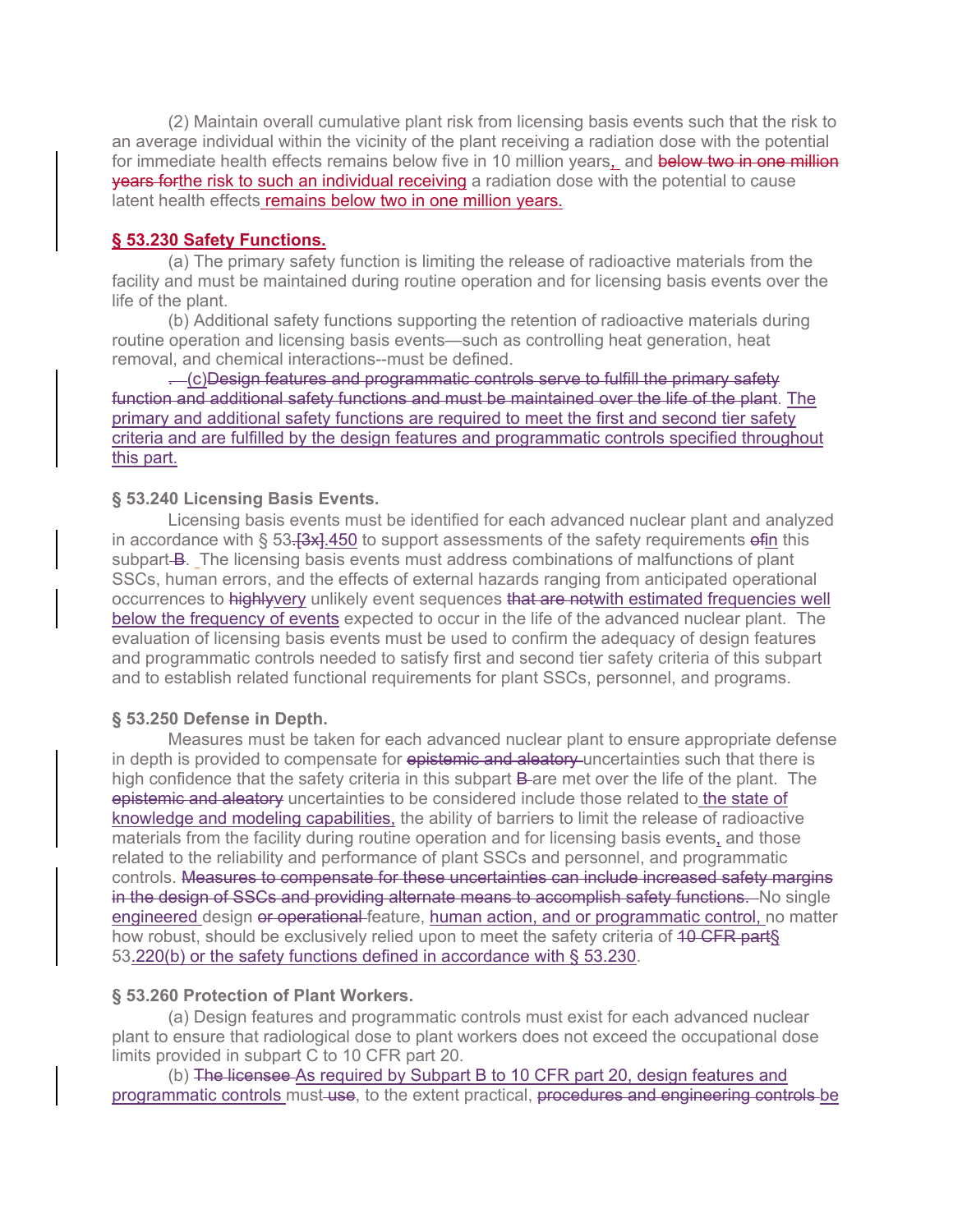based upon sound radiation protection principles to achieve occupational doses and doses to members of the public that are as low as is reasonably achievable.

### **Subpart C - Design and Analysis Requirements**

Preliminary rule language for Subpart C was previously released to support interactions with stakeholders, including a public meeting on January 7, 2021 (ADAMS Accession No. ML ML20337A432). This iteration reflects revisions to the preliminary proposed rule language in response to those interactions and other comments received. The staff will continue to interact with stakeholders and iterate on the preliminary rule language during its development of the proposed rulemaking.

Discussions are needed on the potential inclusion of requirements to address non-radiological hazards (e.g., chemical hazards) and on the potential role of an analyses of unmitigated event consequences (e.g., crediting inherent characteristics but not engineered design features).

#### **§ 53.400 Design Objectives and Design Features.**

Design features must be provided for each advanced nuclear plant such that, when combined with associated programmatic controls and human actions, the plant will satisfy the first and second tier safety criteria defined in §§ 53.220210 and 53.230220. Design features must ensure that the safety functions identified in  $\S$  53.210230, of limiting the release of radioactive materials from the facility, is maintained during routine operations and licensing basis events by controlling the release of radioactive materials and by supporting other safety functions.

#### **§ 53.410 Functional Design Criteria for First Tier Safety Criteria.**

(a) *Normal operations*. Functional design criteria must be defined for each design feature required by § 53.400 to demonstrate compliance with the first tier safety criteria defined in § 53.220210(a). Corresponding programmatic controls, including monitoring programs, must be established to confirm that the established functional design criteria and the first tier safety criteria required in  $\S 53.220210(a)$  are not exceeded during normal operations.

(b) *Unplanned events*. Functional design criteria must be defined for each design feature required by § 53.400 relied upon to demonstrate compliance with the first tier safety criteria defined in § 53.220210(b). Corresponding programmatic controls and interfaces must be established in accordance with this and [other subparts to achieve and maintain the reliability and capability of SSCs relied upon to meet the established functional design criteria and the first tier safety criteria required in  $\S 53.220210(b)$ , and to maintain consistency with analyses required by  $\S$ - 53.450.

#### **§ 53.420 Functional Design Criteria for Second Tier Safety Criteria.**

(a) Design features must be provided for each advanced nuclear plant such that, when combined with associated programmatic controls and human actions, the total effective dose equivalent to individual members of the public from effluents resulting from normal plant operation are as low as is reasonably achievable taking into account the state of technology, the economics of improvements in relation to the state of technology, operating experience, and benefits to the public health and safety, and other factors included in the assessments performed under the facility safety program required by § 53.800, and the safety criteria and performance objectives in § 53.230(a). (a) *Normal operations*. Functional design criteria must be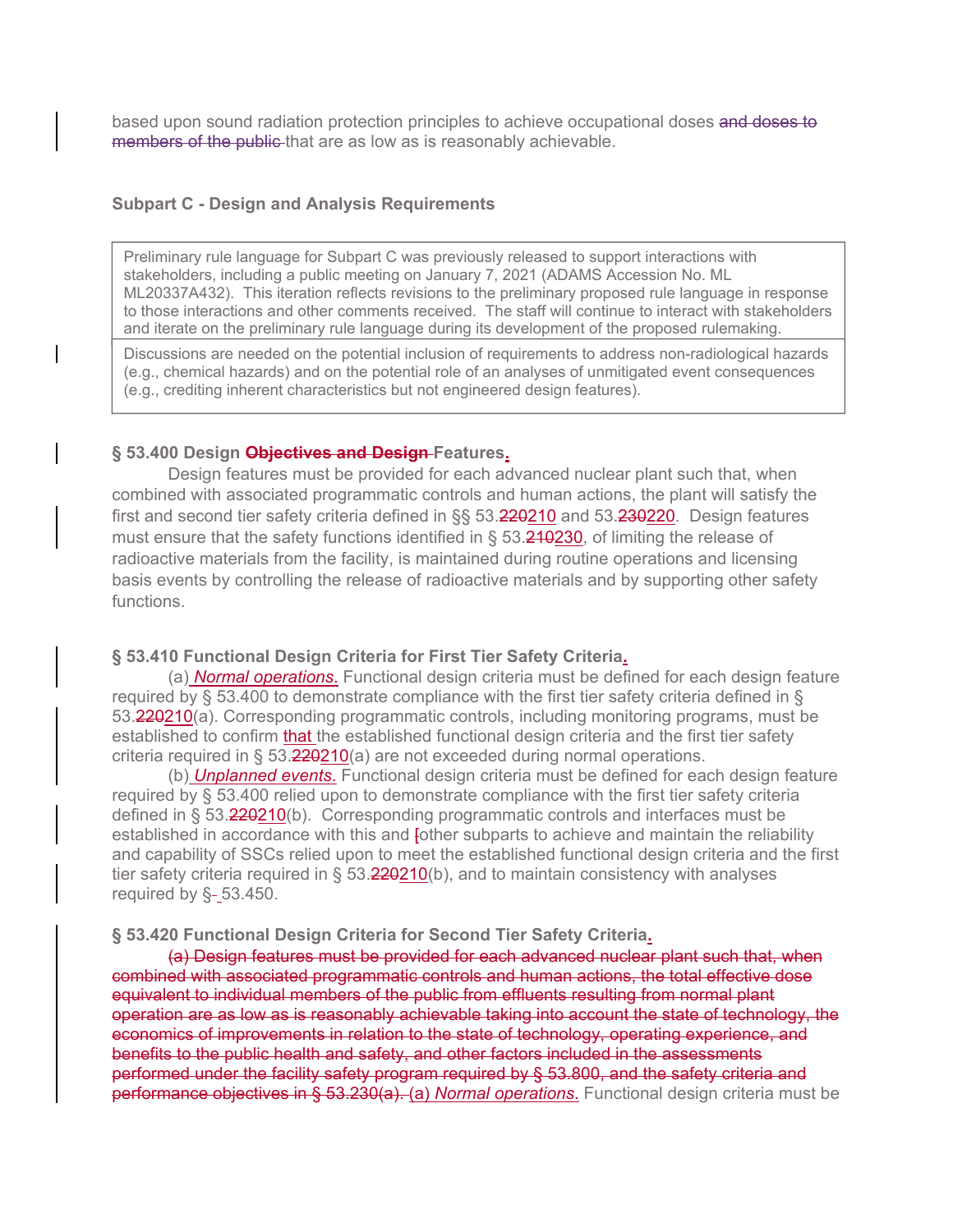defined for each design feature relied upon to demonstrate compliance with the second tier safety criteria in § 53.230220(a). Corresponding programmatic controls, including monitoring programs, must be established to confirm that the established functional design criteria and the safety criteria and performance objectives in § 53.230220(a) are not exceeded during normal operations.

(b) Design features must be provided for each advanced nuclear plant such that, when combined with associated programmatic controls and human actions, the analyses required by § 53.450 provide reasonable assurance that the estimated risks from unplanned events will be below the second tier safety criteria in § 53.230(b). (b) *Unplanned events*. Functional design criteria must be defined for each design feature relied upon to demonstrate compliance with the second tier safety criteria in § 53.230(b).220(b) considering licensing basis events ranging from anticipated operational occurrences to very unlikely event sequences with estimated frequencies well below the frequency of events expected to occur in the life of the advanced nuclear plant. Corresponding programmatic controls and interfaces must be established in accordance with this and other subparts to achieve and maintain the reliability and capability of SSCs relied upon to meet the second tier safety criteria in § 53.230220(b) and to maintain consistency with analyses required by § 53.450.

#### **§ 53.430 Functional Design Criteria for Protection of Plant Workers.**

Design features must be provided for each advanced nuclear plant such that, when combined with associated programmatic controls and human actions, there is reasonable assurance the requirements for the protection of plant workers in § 53.260 will be met. Functional design criteria must be defined for each design feature relied upon to demonstrate compliance with § 53.260. Corresponding programmatic controls, including monitoring programs, must be established to confirm that the worker protection criteria in  $\S$  53.260(a) are not exceeded. In addition, functional design criteria must be defined for each design feature to ensure that plant SSCs and associated programmatic controls, including monitoring programs, achieve occupational doses as low as is reasonably achievable as required by § 53.260(b).

#### **§ 53.440 Design Requirements.**

(a) The design features required to meet the first and second tier safety criteria defined in §§ 53.220210 and 53.230220 shall be designed using generally accepted consensus codes and standards wherever applicable.

(b) The materials used for safety related and non-safety related but safety significant SSCs ([as will be defined in § 53.460)subpart A] must be qualified for their service conditions over the plant lifetime.

(c) Safety and security must be considered together in the design process such that, where possible, security issues are effectively resolved through design and engineered security features.

(d) Design features must be demonstrated capable of **accomplishing the safety functions** defined in § 53.210 without adversely affecting other design features. The demonstration must be through analysis consistent with § 53.450fulfilling functional design criteria considering interdependent effects through analysis, appropriate test programs, prototype testing, operating experience, or a combination thereof for the range of conditions under which the analysis required in § 53.450 assumes these features will function throughout the plant's lifetime.

#### **§ 53.450 Analysis Requirements.**

(a) *Requirement to have a probabilistic risk assessment.* A probabilistic risk assessment (PRA) of each advanced nuclear plant [reminder – plant definition to include multi-module and multi-source] must be performed to identify potential failures, degradation mechanisms,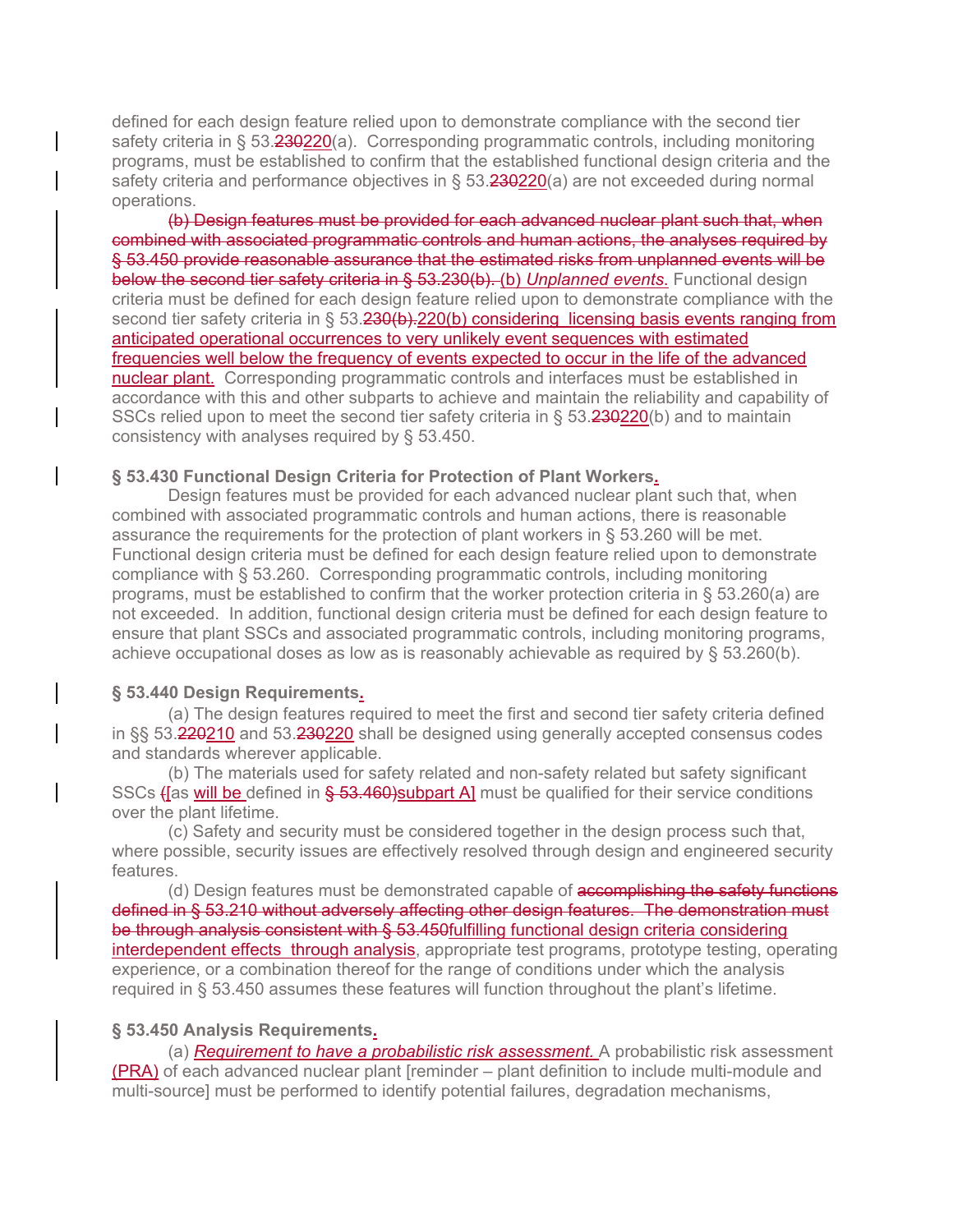susceptibility to internal and external hazards, and other contributing factors to unplanned events that might challenge the safety functions identified in § 53.210.230 and to support demonstrating that each advanced nuclear plant meets the second tier safety criteria of § 53.220(b).

(b) The probabilistic risk assessment (PRA) must:

(1) Be used in(b) *Specific uses of analyses*. The PRA, other generally accepted riskinformed approach for systematically evaluating engineered systems, or combination thereof must be used:

(1) In determining the licensing basis events, as described in  $\S$  53.240, which must be considered in the design to determine compliance with the safety criteria in Subpart B of this part.

(2) Be used for For classifying SSCs and human actions according to their safety significance in accordance with § 53.460 and for identifying the environmental conditions under which the SSCs and operating staff must perform their safety functions.

(3) **Be used inin** evaluating the adequacy of defense-in-depth measures required in accordance with § 53.250.

(4) **Assess To identify and assess** all plant operating states where there is the potential for the uncontrolled release of radioactive material to the environment.

(5) ConsiderTo identify and assess events that challenge plant control and safety systems whose failure could lead to the uncontrolled release of radioactive material to the environment. These include internal events, such as human errors and equipment failures, and external events, such as earthquakes, identified in accordance with Subpart D of this part.

(6) Conform(c) *Maintenance and upgrade of analyses*. The PRA, other generally accepted risk-informed approach for systematically evaluating engineered systems, or combination thereof must be maintained and upgraded in conformance with generally accepted methods, standards, and practices.

(7) Be maintained and upgraded to cover initiating events and modes of operation contained in generally accepted methods, standards, and practices in effect one year prior to each required PRA upgrade. The PRA must be upgraded every two years until the permanent cessation(d) *Qualification of* operations under Subpart G of this part.(c)*analytical codes*. The analytical codes used in modeling plant behavior duringin analyses of licensing basis events (e.g. thermodynamics, reactor physics, fuel performance, mechanistic source term) must be qualified for the range of conditions for which they are to be used.

(d) If not addressed within the PRA under paragraph (b), analyses must be performed to assess:

(1) measures provided to protect against, detect and suppress fires that could impact the ability of equipment to perform its safety function and challenge the safety criteria contained in §§ 53.220 and 53.230.

(2) measures provided to protect against aircraft impacts as required by 10 CFR 50.150, and

(3) measures to mitigate specific beyond design basis events as required by 10 CFR 50.155.

(e)(e) *Analyses of licensing basis events*. Analyses must be performed for licensing basis events ranging from anticipated operational occurrences to very unlikely event sequences with estimated frequencies well below the frequency of events expected to occur in the life of the advanced nuclear plant. The licensing basis events must be identified using insights from a PRA, other generally accepted risk-informed approach for systematically evaluating engineered systems, or combination thereof to systematically identify and analyze equipment failures and human errors. The analyses must address event sequences from initiation to a defined end state and demonstrate that the functional design criteria required by § 53.420 provide sufficient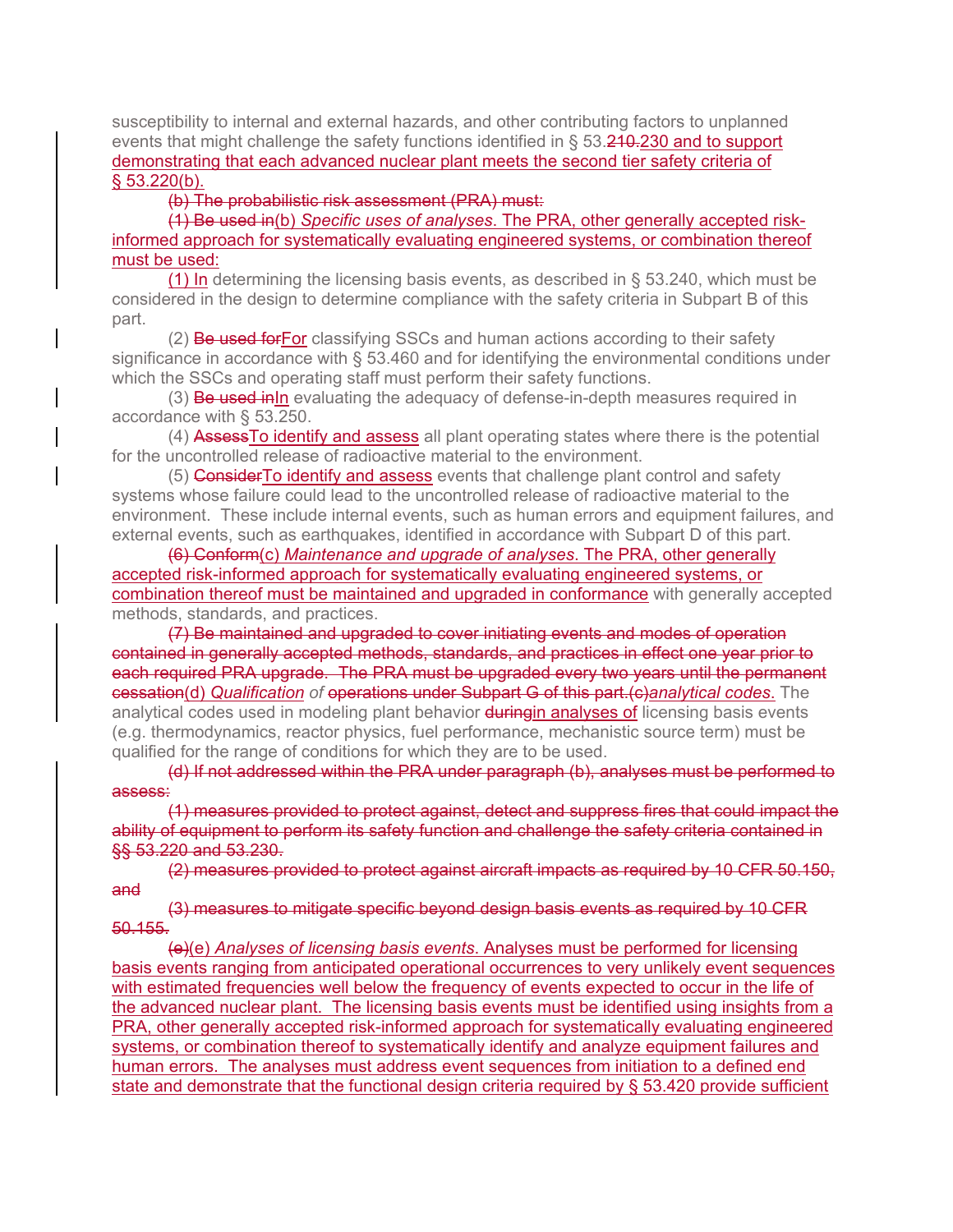### barriers to the unplanned release of radionuclides to satisfy the second tier safety criteria of § 53.220(b) and provide defense in depth as required by § 53.250.

(f) *Analysis of design basis accidents*. The analysis of licensing basis events required by § 53.240 and § 53.450(e) must include analysis of a set of design basis accidents that address possible challenges to the safety functions identified in accordance with § 53.210230. Design basis accidents must be selected from those unanticipated event sequences with an upper bound frequency of less than one in 10,000 years as identified using insights from a designspecific probabilisticPRA, other generally accepted risk assessment that-informed approach for systematically identifiesevaluating engineered systems, or combination thereof to systematically identify and **analyzesanalyze** equipment failures and human errors. The events selected as design basis accidents should be those that, if not terminated, have the potential for exceeding the safety criteria in  $\S 53.220210(b)$ . The design-basis accidents selected must be analyzed using deterministic methods assumingthat address event sequences from initiation to a safe stable end state and assume only the safety--related SSCs identified in § 53.460 and human actions addressed by § 53.8xx (reference to concept of operations sections of Subpart F) are available to perform the safety functions identified in accordance with § 53.210230. The analysis must conservatively demonstrate compliance with the safety criteria in  $\S 53.220210(b)$ .

(g) *Other required analyses*. If not addressed within the PRA, other generally accepted risk-informed approach for systematically evaluating engineered systems, or combination thereof under paragraph (b), analyses must be performed to assess:

(1) measures provided to protect against, detect and suppress fires that could impact the ability of equipment to perform its safety function and challenge the safety criteria contained in §§ 53.210 and 53.220.

(2) measures provided to protect against aircraft impacts as required by 10 CFR 50.150, and

(3) measures to mitigate specific beyond design basis events as required by 10 CFR 50.155.

### **§ 53.460 Safety Categorization and Special Treatment.**

(a) SSCs and human actions must be classified according to their safety significance. The categories must include "Safety Related" (SR), which are those SSCs and human actions relied upon to function in response to design basis accidents to meet the safety criteria in § 53.220(b); "Non-Safety Related but Safety Significant" (NSRSS), which are those SSCs and human actions that perform a function that is necessary to achieve adequate defense-in-depth or are classified as risk significant (i.e., whose failure contributes 1% or more to cumulative plant risk, as defined in § 53.230, or would cause a licensing basis event to exceed the safety criteria in § 53.220(b)); and "Non-Safety Significant" (NSS), which are those SSCs not warranting special treatment"Non-Safety Related but Safety Significant" (NSRSS), and "Non-Safety Significant" (NSS), as defined in subpart A of this part.

(b) For SR and NSRSS SSCs and human actions, the conditions under which they must perform their safety function in § 53.210230 must be identified. Special Treatment (e.g., functional design criteria and programmatic controls) must be established in accordance with this and Fother Subparts to provide appropriate confidence that the SSCs will perform under the service conditions and with the reliability assumed in the analysis performed in accordance with § 53.450 to provide reasonable assurance of meeting the safety criteria in §§ 53.220210(b) and 53.230220(b).

(c) Human actions to prevent or mitigate licensing basis events must be capable of being reliably performed under the postulated environmental conditions present and be addressed by programs established in accordance with Subpart F of this part to provide confidence that those actions will be performed as assumed in the analysis performed in accordance with § 53.450 to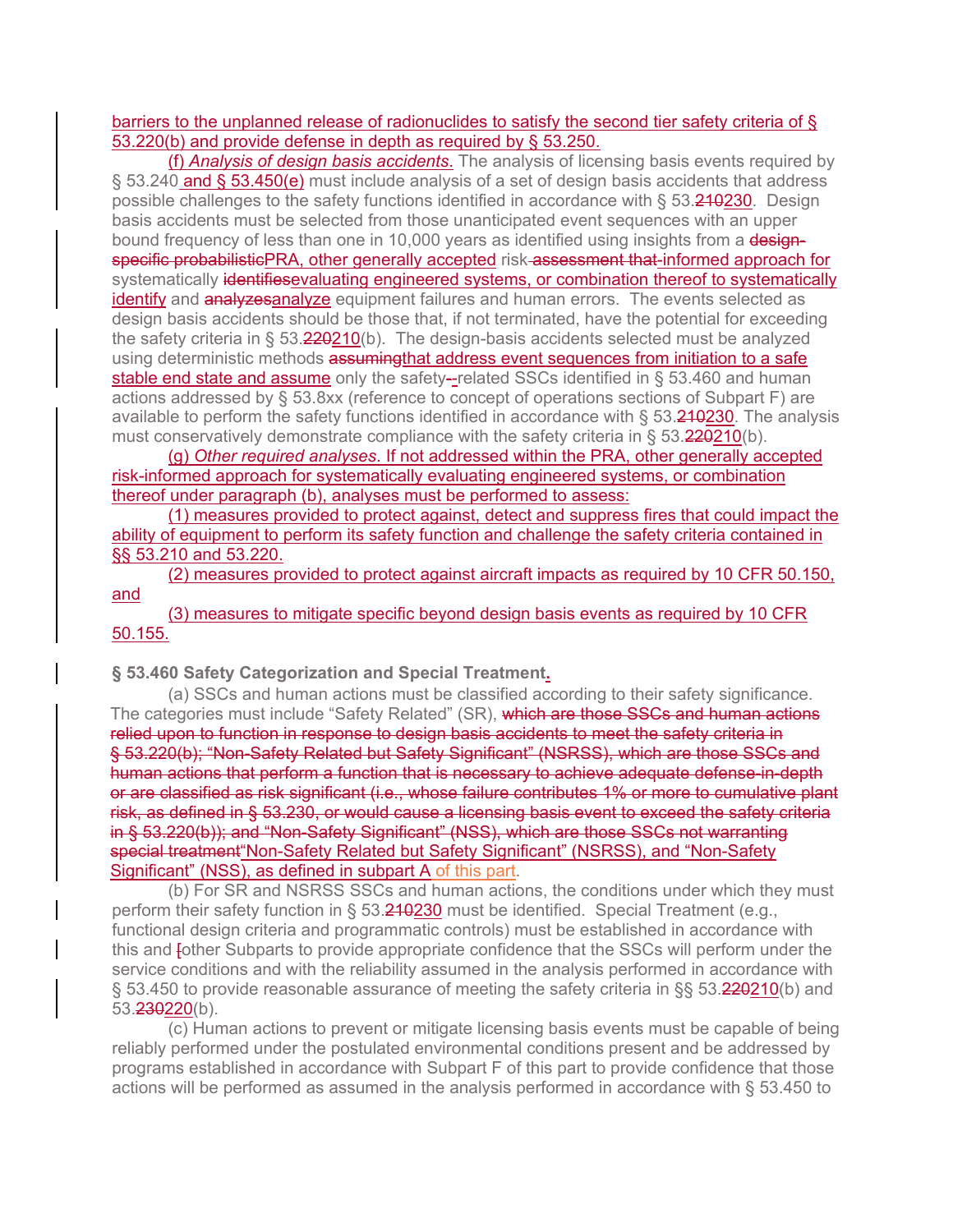provide reasonable assurance of meeting the safety criteria in §§ 53.220210(b) and 53.230220(b).

### **§ 53.470 Application of Analytical Safety Margins to Operational Flexibilities.**

Where an applicant or licensee so chooses, design criteria more restrictive than those defined in § 53.230220(b) may be adopted to support operational flexibilities (e.g., emergency planning requirements under Subpart F of this part). In such cases, applicants and licensees must ensure that the functional design criteria of  $\S$  53.420(b), the analysis requirements of § 53.450, and identification of special treatment of SSCs and human actions under § 53.460 reflect and support the use of alternative design criteria to obtain additional analytical safety margins. Licensees must ensure that measures taken to provide the analytical margins supporting operational flexibilities are incorporated into design features and programmatic controls and are maintained within programs required in other Subparts.

### **§ 53.480 Design Control Quality Assurance.**

(a) Measures must be established to assure that the design criteria, analysis, categorization and special treatment of SSCs as required by § 53.460 are correctly translated into specifications, drawings, procedures, and instructions. These measures must include provisions to assure that appropriate quality standards are specified and included in design documents and that deviations from such standards are controlled. Measures must also be established for the selection and review for suitability of application of materials, parts, equipment, and processes needed to meet the safety criteria identified per §§ 53.220210 and 53.230220 in accordance with § 53.xxx (construction and procurement subpart). Subpart E of this part. The QA program must conform with generally accepted consensus codes and standards.

(b) Measures must be established for the identification and control of design interfaces in accordance with § 53.490.

(c) The design control measures must provide for verifying or checking the adequacy of design in a manner commensurate with its safety significance, such as by the performance of design reviews, by the use of alternate or simplified calculational methods, or by the performance of a suitable testing program. The verifying or checking process must be performed in accordance with appropriate quality standards. Design changes, including field changes, must be subject to design control measures commensurate with those applied to the original design and be approved by the organization that performed the original design unless the applicant designates another qualified organization.

## **§ 53.490 Design and Analyses Interfaces.**

Measures must be established for the identification and control of interfaces between (a) the plant design and supporting analyses required by this Subpart and (b) the activities addressed by other Subparts over the life of each advanced nuclear plant. These measures must include procedures for the review, approval, release, distribution, and revision of documents involving design interfaces such that design decisions are made in an integrated fashion considering all aspects of the facility impacted by the design or operational change prior to its implementation. Changes to design features and related programmatic controls over the lifetime of an advanced nuclear plant must be considered along with the state of technology, the economics of improvements in relation to the state of technology, operating experience, and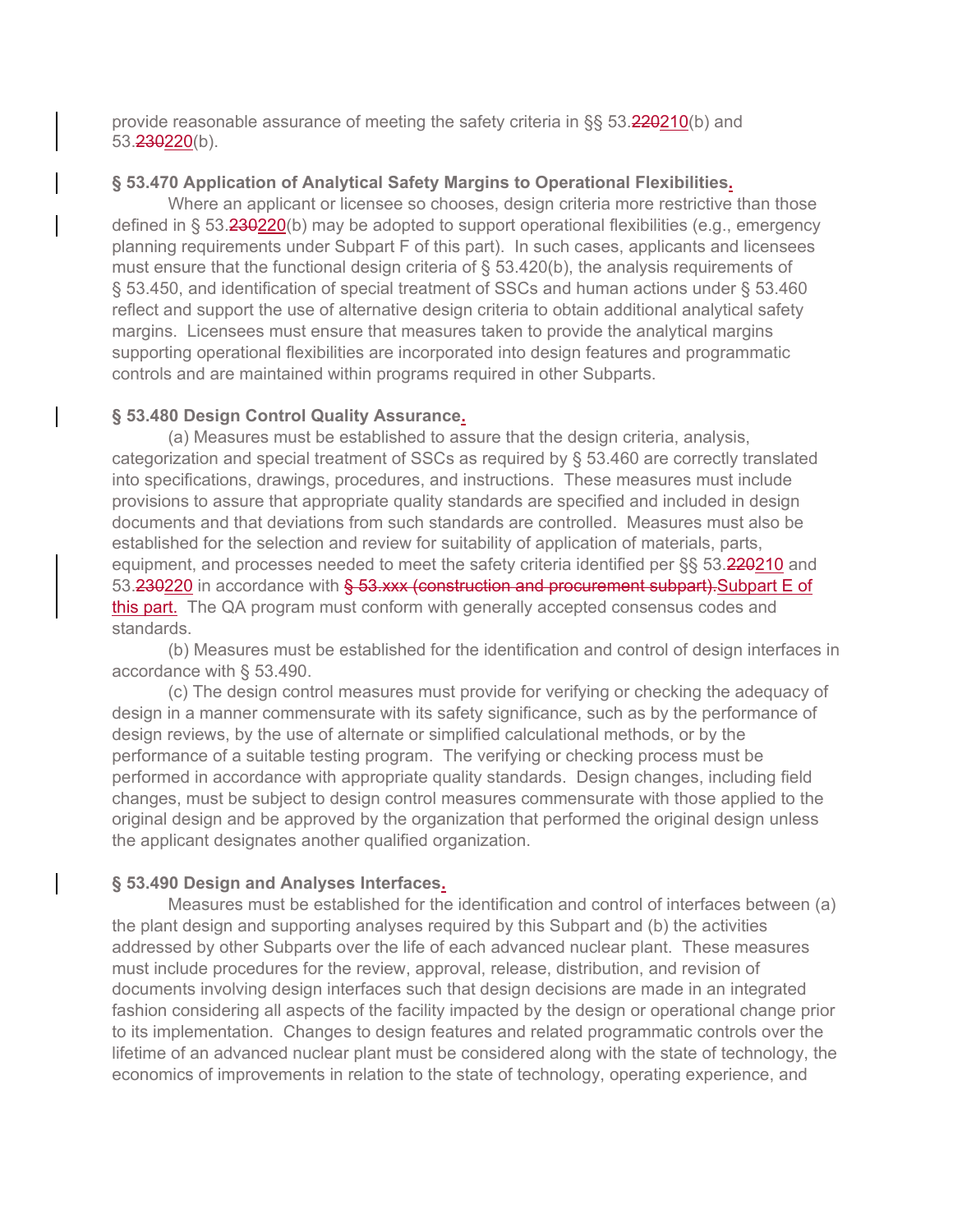benefits to the public health and safety, and other factors included in the assessments performed under the facility safety program required by § 53.800.

## **Subpart D - Siting Requirements**

### **§ 53.500 General Siting.**

Considerations must be given to the siting of each advanced nuclear plant such that, when combined with associated design features and programmatic controls, the plant will satisfy the first and second tier safety criteria defined in §§ 53.220210 and 53.230220. A siting assessment for each advanced nuclear **plantsplant** must be performed and must ensure that external hazards and site characteristics that might contribute to the initiation, progression, or consequences of licensing basis events analyzed in accordance with § 53.240 are identified and addressed by design features or programmatic controls. The siting assessments must address the potential adverse impacts that an advanced nuclear plant may have on nearby environs as a result of normal operations or radiological accidents as required by Part 51, "Environmental protection regulations for domestic licensing and related regulatory functions," of this chapter.

### **§ 53.510 External Hazards.**

(a) Structures, systems, and components needed to ensure the first tier safety criteria defined in  $\S$  53.220210(b) are met must be designed to withstand the effects of natural phenomena (e.g., earthquakes, tornadoes, hurricanes, floods, tsunami, and seiches) and manrelated hazards (e.g., dams, transportation routes, military and industrial facilities) of magnitudes up to the design basis external hazard levels without losing the capability to perform the safety functions defined in § 53.240230. The design bases external hazard level for the relevant external hazards for a site must be identified and must address a range of estimated external hazard frequencies from routine to once in one hundred thousand years, with sufficient margin for the limited accuracy, quantity, and period of time used to estimate the hazard.

(b) *Safe Shutdown Earthquake Ground Motion*. The geologic and seismic siting factors considered for design must include a determination of the Safe Shutdown Earthquake Ground Motion for the site. The Safe Shutdown Earthquake Ground Motion is the vibratory ground motion for which certain structures, systems, and components must be designed to remain functional. The Safe Shutdown Earthquake Motion for the site is characterized by both horizontal and vertical free-field ground motion response spectra at the free ground surface. The Safe Shutdown Earthquake Ground Motion for the site is determined considering the results of the geological, seismological, and engineering characteristics of a site and its environs. The size of the region to be investigated and the type of data pertinent to the investigations must be determined based on the nature of the region surrounding the proposed site. Data on vibratory ground motion, earthquake recurrence rates, fault geometry and slip rates, and site subsurface material properties must be obtained by reviewing pertinent literature and carrying out field investigations. Uncertainties are inherent in the parameters and models used to estimate the Safe Shutdown Earthquake Ground Motion for the site. These uncertainties must be addressed through an appropriate analysis, such as a probabilistic seismic hazard analysis or suitable sensitivity analyses. The horizontal component of the Safe Shutdown Earthquake Ground Motion in the free-field at the foundation level of the structures must be an appropriate response spectrum with a peak ground acceleration of at least 0.1g.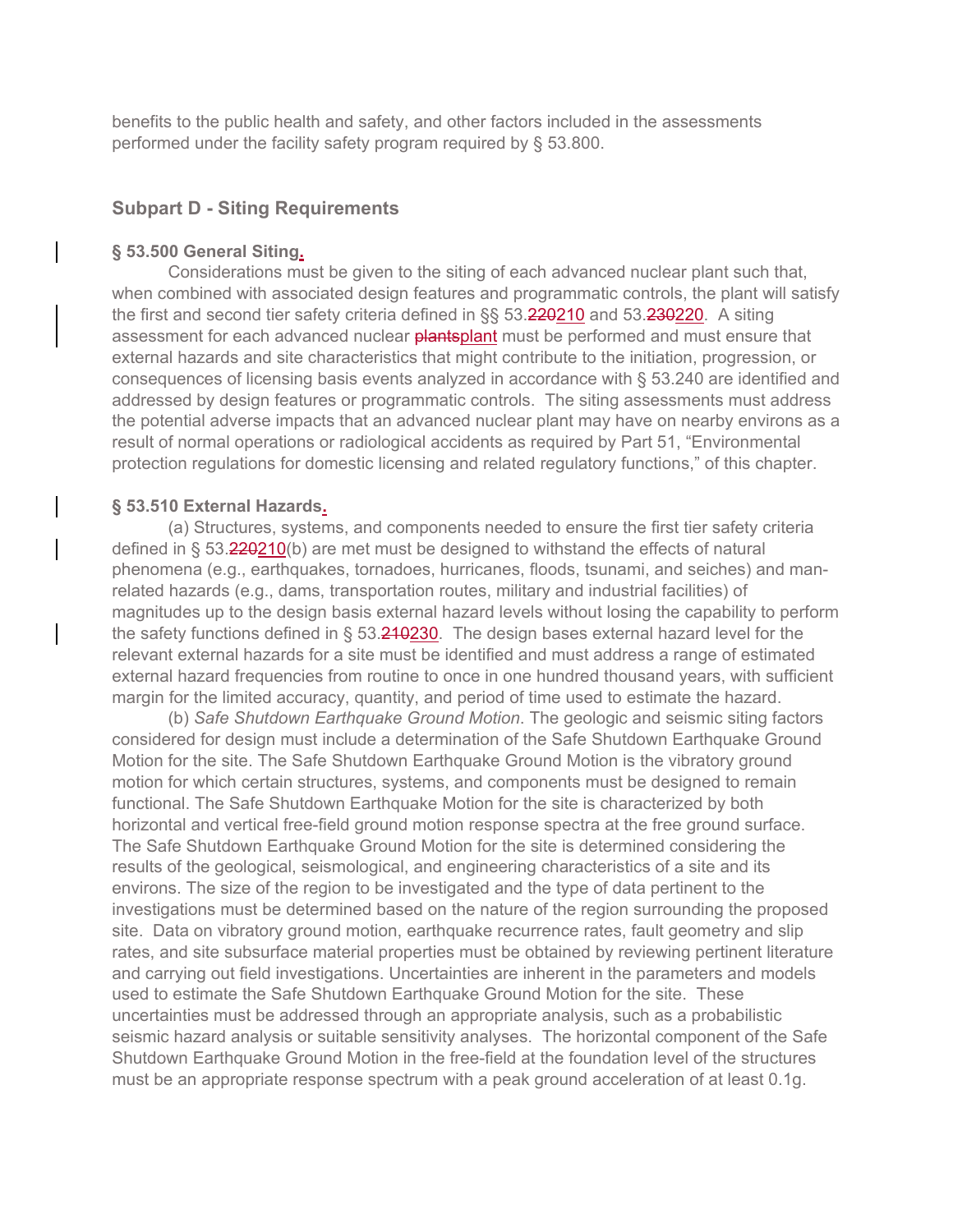(c) The analyses required by § 53.450 must address external hazard frequencies and related SSC fragilities in determining reasonable assurance that the second tier safety criteria defined in § 53.230220(b) will be met. Corresponding functional design criteria, programmatic controls and interfaces must be established to achieve and maintain the performance of SSCs relied upon to meet the safety criteria in  $\S$  53.230220(b) and to maintain consistency with analyses required by § 53.450.

### **§ 53.520 Site Characteristics.**

Meteorological, geological, seismological, topographical, hydrological, and other characteristics of the site and surrounding area that may have a bearing on the consequences of radioactive material escaping from the subject advanced nuclear plant should be identified, estimated, and considered in the design and analyses required by Subpart C of this part.

### **§ 53.530 Population-related Considerations.**

Every site must have an exclusion area, low population zone, and provide a population center distance as defined in § 53.120. [Note proposed definitions currently provided in 10 CFR 100.3] The offsite radiological consequences estimated by the supporting analyses required by § 53.430450 to ensure meeting the second tier safety criteria of § 53.230220(b) are used to define:

(a) An exclusion area of such size that an individual located at any point on its boundary for any two-hour period following onset of the postulated fission product release would not receive in excess of 25 rem (250 mSv) total effective dose equivalent (TEDE).

(b) A low population zone of such size that an individual located at any point on its outer boundary who is exposed to the radioactive cloud resulting from the postulated fission product release (during the entire period of its passage) would not receive in excess of 25 rem (250 mSv) TEDE.

(c) The population center distance must be at least one and one-third times the distance from the reactor to the outer boundary of the low population zone. The boundary of the population center shall be determined upon consideration of population distribution. Political boundaries are not controlling in the calculation of population center distance.

(d) Reactor sites should be located away from very densely populated centers. Areas of low population density are, generally, preferred. However, in determining the acceptability of a particular site located away from a very densely populated center but not in an area of low population density, consideration will be given to safety, environmental, economic, or other factors, which may result in the site being found acceptable.

### **§ 53.540 Siting Interfaces.**

External hazards and site characteristics must be incorporated into, confirmed to be consistent with, or otherwise addressed by the design features, programmatic controls, and supporting analyses used to demonstrate that the first and second tier safety criteria in §§ 53.220210 and 53.230220 are met for each advanced nuclear plant. Site characteristics must be such that adequate emergency plans and security plans can be developed and maintained. Changes to external hazards or site characteristics over the lifetime of an advanced nuclear plant should be considered in the assessments performed under the facility safety program required by § 53.8008xx.

#### **§ 53.550 Environmental Considerations.**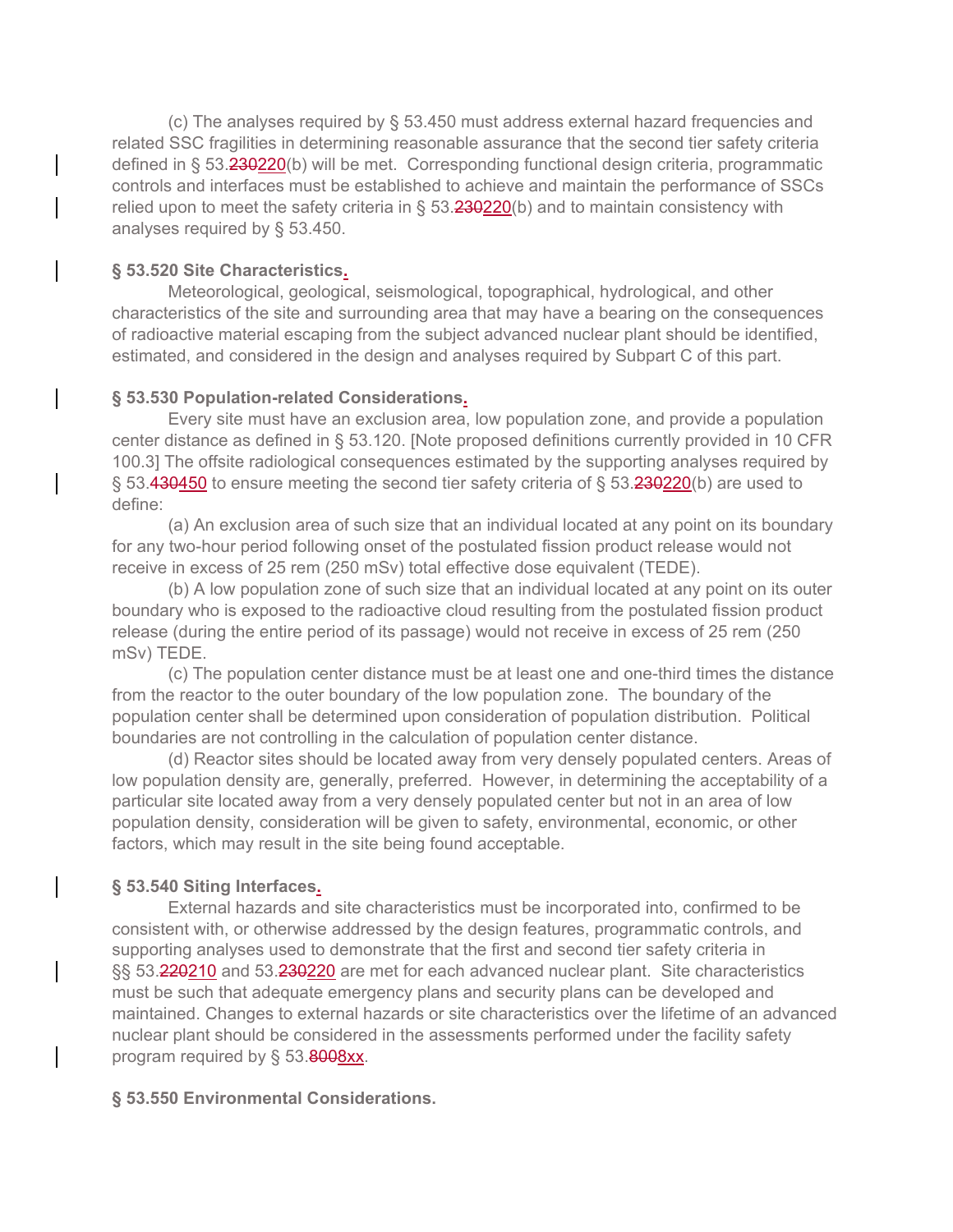Requirements to address environmental protection regulations must be addressed in accordance with 10 CFR part 51.

# **Subpart E - Construction and Manufacturing Requirements**

This subpart is envisioned to address areas such as construction, manufacturing, and procurement. Specific sections are likely to address areas such as quality assurance, testing, and interfaces with design (change control).

## **§ 53.600 Construction and Manufacturing - Scope and Purpose.**

This subpart applies to those construction and manufacturing activities authorized by a Construction Permit (CP), Combined License (COL), Manufacturing License (ML) or a Limited Work Authorization (LWA) under subpart H of this regulation. The term construction, as defined in § 53.xyz, refers to those activities contributing to meeting the first and second tier safety criteria defined in §§ 53.210 and 53.220, respectively, that are conducted on-site to build the nuclear facility in support of subsequent operations. [Note - Definition of construction to exclude items currently excluded by § 50.10(a)(2)]. The term manufacturing, as defined in § 53.xyz, refers to those activities conducted at one or more facilities under a ML for transport to a licensed location for installation and operation.

These requirements are intended to provide assurance that construction and manufacturing activities are managed and conducted such that when combined with associated design features and programmatic controls, the plant will satisfy the first and second tier safety criteria required in §§ 53.210 and 53.220 throughout the plant's lifecycle.

# **§ 53.610 Construction.**

 (a) Management and Control. Before starting construction activities, the licensee or permit holder must ensure that the following plans, programs, and organizational units are in place to manage and control the construction activities:

(1) Design and analyses that are sufficiently complete to provide assurance that construction will conform with associated requirements in subpart C of this part.

(2) An organization, headed by qualified personnel, responsible for managing, controlling and evaluating the adequacy of the construction activities.

(3) Approved procedures describing the qualifications for personnel in key positions in the licensee's or permit holder's management and control organization and the organizational responsibilities, authority and interfaces with other parts of the licensee's or permit holder's organization.

(4) Procedures to evaluate the applicability of other national and international construction experience to the planned and ongoing construction activities and to ensure the applicable experience will be provided to those constructing the plant.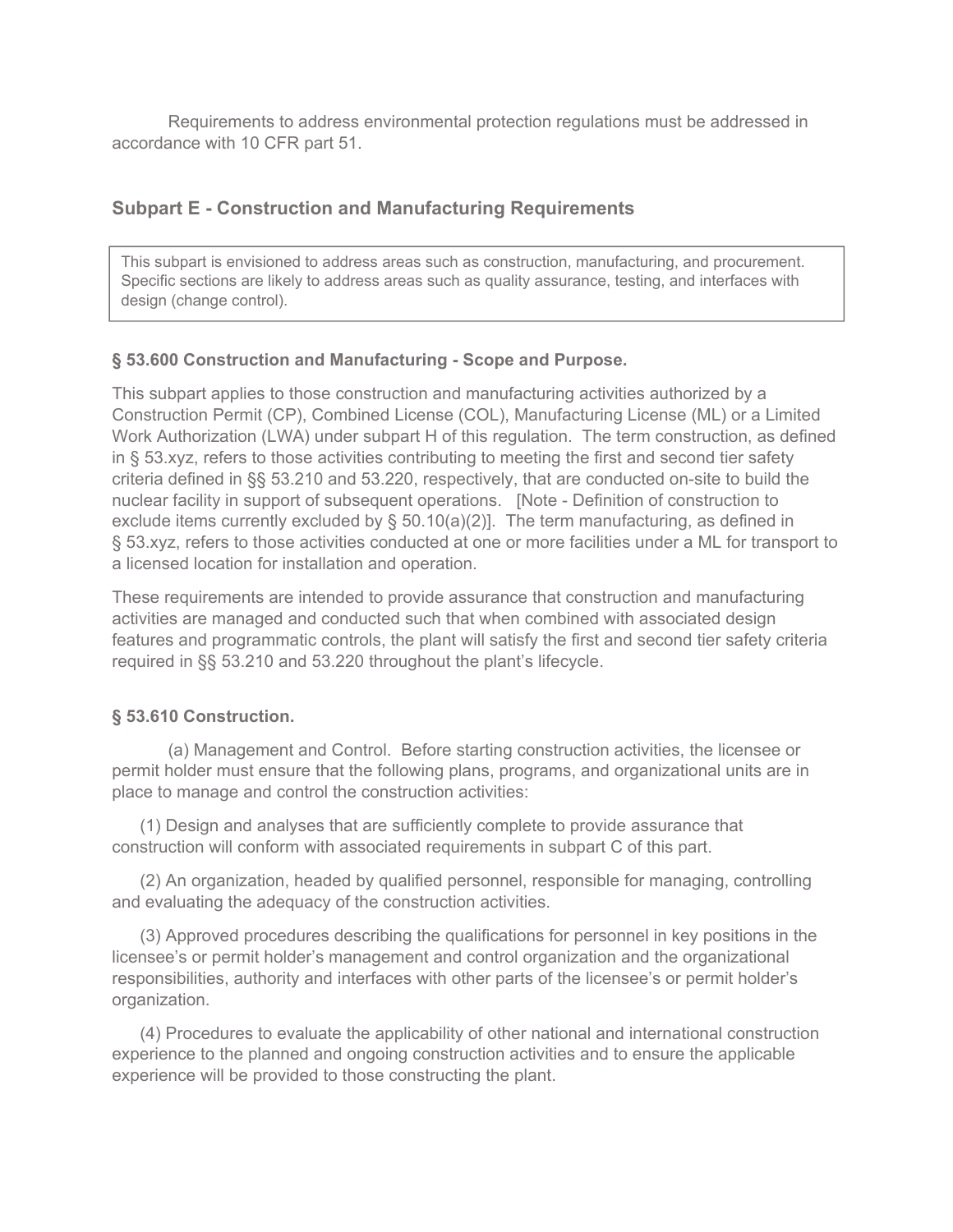(5) A preliminary plan for coping with emergencies that includes an on-site emergency organization capable of providing first aid, transporting individuals to off-site treatment facilities, decontaminating any radiological hazard and establishing and maintaining arrangements with local off-site organizations that can provide support services, if needed.

(6) A fitness-for-duty program, in accordance with 10 CFR part 26, applicable to the licensee's or permit holder's construction management and control personnel and to the construction work force.

(7) A Quality Assurance (QA) Program conforming with generally accepted consensus codes and standards, applicable to construction activities, describing the policies, procedures and instructions to be used to ensure the facility is constructed in accordance with the design. The QA Program must provide control over the activities affecting quality and performance of the safety-related (SR) SSCs and the special treatment of SSCs determined to be safetysignificant (SS). As a minimum, the QA Program must include the following:

- I. Organization: A description of the personnel and organizational units within the licensee's or permit holder's organization responsible for QA, including their qualifications, authority and duties. The personnel and organizational units responsible for QA must have sufficient authority and freedom to identify quality problems, initiate or recommend corrective actions and verify satisfactory resolution. The personnel and organizational units performing the QA functions must report to the construction management and control organization at a high enough level to be independent from other competing interests.
- II. Scope: The licensee or permit holder must identify the SR and SS SSCs and other activities covered by the QA program. The planned QA to be performed should be identified in consideration of (1) the requirements contained in the codes and standards used in the design and construction, (2) the specifications and instructions from the design organization, and (3) the potential for other activities to affect the quality or performance of the SR and SS SSCs.
- III. Use of Procedures: Construction, fabrication and test activities that could affect the quality or performance of SR and SS SSCs must be conducted using approved procedures, instructions or drawings, where appropriate. The procedures, instructions and drawings must contain qualitative or quantitative acceptance criteria that can be used to determine if the work is satisfactorily completed.
- IV. Use of Qualified Personnel: The SR and SS construction activities must be conducted by personnel qualified for the work assigned. The required qualification and associated training must be documented along with records that show the personnel performing the work have been appropriately qualified.
- V. Document Control: Measures must be in place to control the issuance of documents such as procedures, instructions and drawings, including any subsequent changes. These measures must assure that the documents, including any subsequent changes, are reviewed and approved for use by authorized and qualified personnel. Any document changes must be reviewed and approved by the same organization that approved the original document, unless there is a justified reason for changing the approval process. The measures must also assure that the documents are distributed to and used at the place where the construction activity takes place.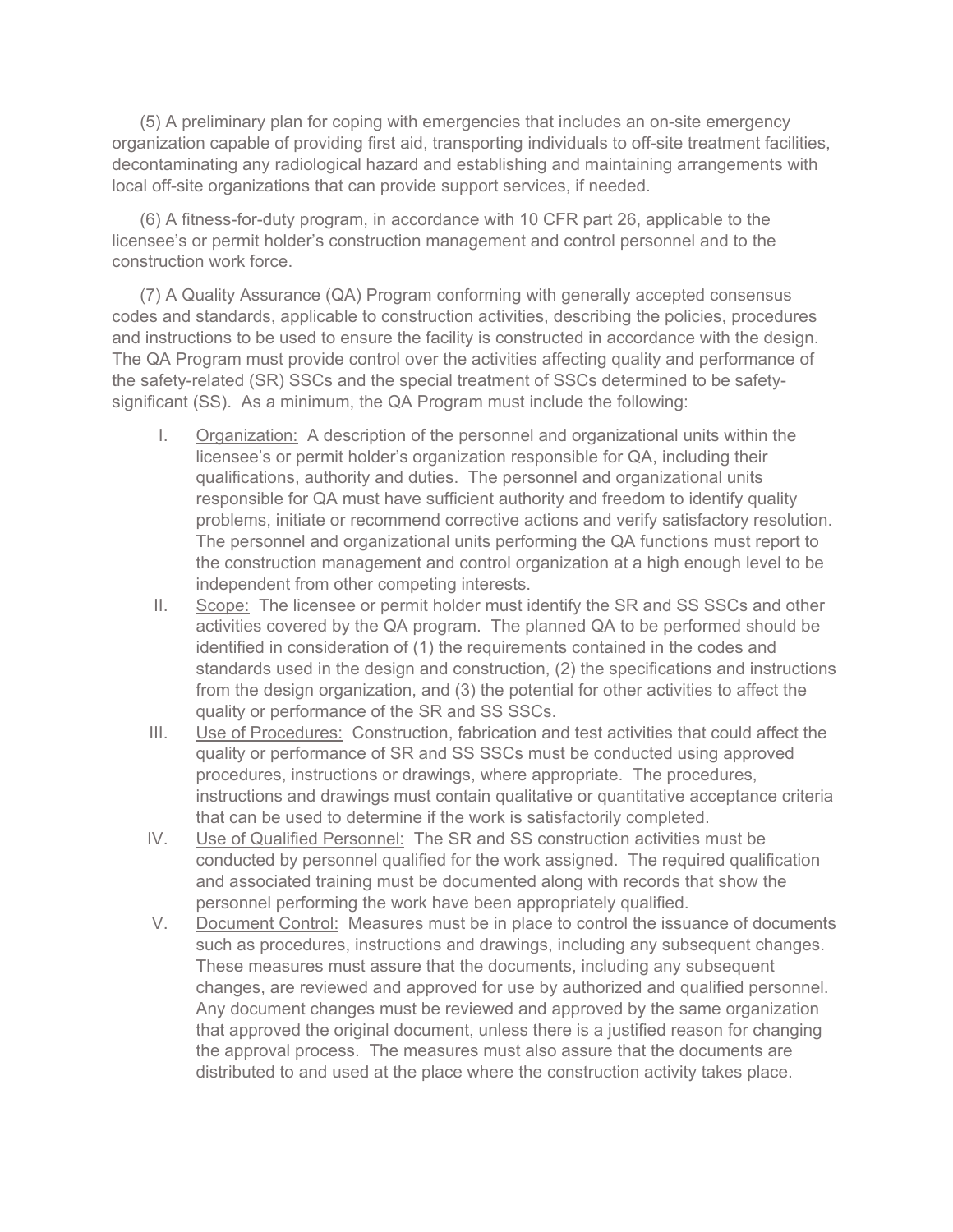- VI. Quality of Purchased Items: Purchase documents for materials, components and services must contain information on quality, such as regulatory requirements, applicable codes and standards, cleanliness requirements and other relevant controls. When appropriate, suppliers should be required to submit to the licensee or permit holder a copy of their QA program that will be used to ensure quality. Measures must be established to assure that purchased material, components and services for SR and SS SSCs conform to the purchase documents. This applies to material, components and services purchased directly by the licensee or permit holder or indirectly through contractors or subcontractors. These measures must consider objective evidence of quality, such as previous satisfactory performance by the supplier, relevant information submitted by the supplier demonstrating quality, inspections of the supplier carried out by the licensee or permit holder and receipt inspection of the finished product. Documentation that the products conform to the purchase specifications must be maintained by the licensee or permit holder. Periodic assessments of contractor and subcontractor performance in controlling quality must be conducted by the licensee or permit holder to determine if a degradation in quality has occurred over time and what corrective action is appropriate.
- VII. Identification: Measures must be established for the identification and control of materials, parts and components used in the construction of SR SSCs. This must include identification of each item by part number, serial number or other means of identification such that the origin and acceptability of the item can be determined. Appropriate special treatment associated with construction must be defined and implemented to ensure SSCs determined to be SS satisfy the requirements of § 53.460.
- VIII. Handling, Shipping and Storage: Measures must be established for the handling, cleaning, storage and shipping of purchased materials and components. These measures must address protection of purchased material and components from damage or contamination during shipping, protection from damage, deterioration, theft or tampering during storage and, if required, providing a special protective environment (e. g. inert atmosphere) for certain items, as specified in the purchase documents.
- IX. Control of Items Released for Use in Construction: Measures must be established to control the release of materials, components and other items used in construction (e.g. weld rod, NDE materials) to ensure the released items are consistent with the procedures, instructions or drawings used for construction.
- X. Special Conditions and Processes: Measures must be established to ensure that the construction activities and processes (e.g. welding, NDE, testing) are conducted under controlled conditions. These measures include using qualified personnel and procedures in accordance with applicable codes, standards, specifications or other special requirements and establishing a controlled environment, when necessary.
- XI. Inspection: An inspection program to verify construction activities are conducted in conformance with approved procedures, instructions or drawings must be established. An inspection plan and schedule must be developed and maintained up to date, in coordination with the construction schedule, identifying the planned inspections. Risk insights should be used to focus the inspection program on the most risk significant components, subcomponents, construction activities and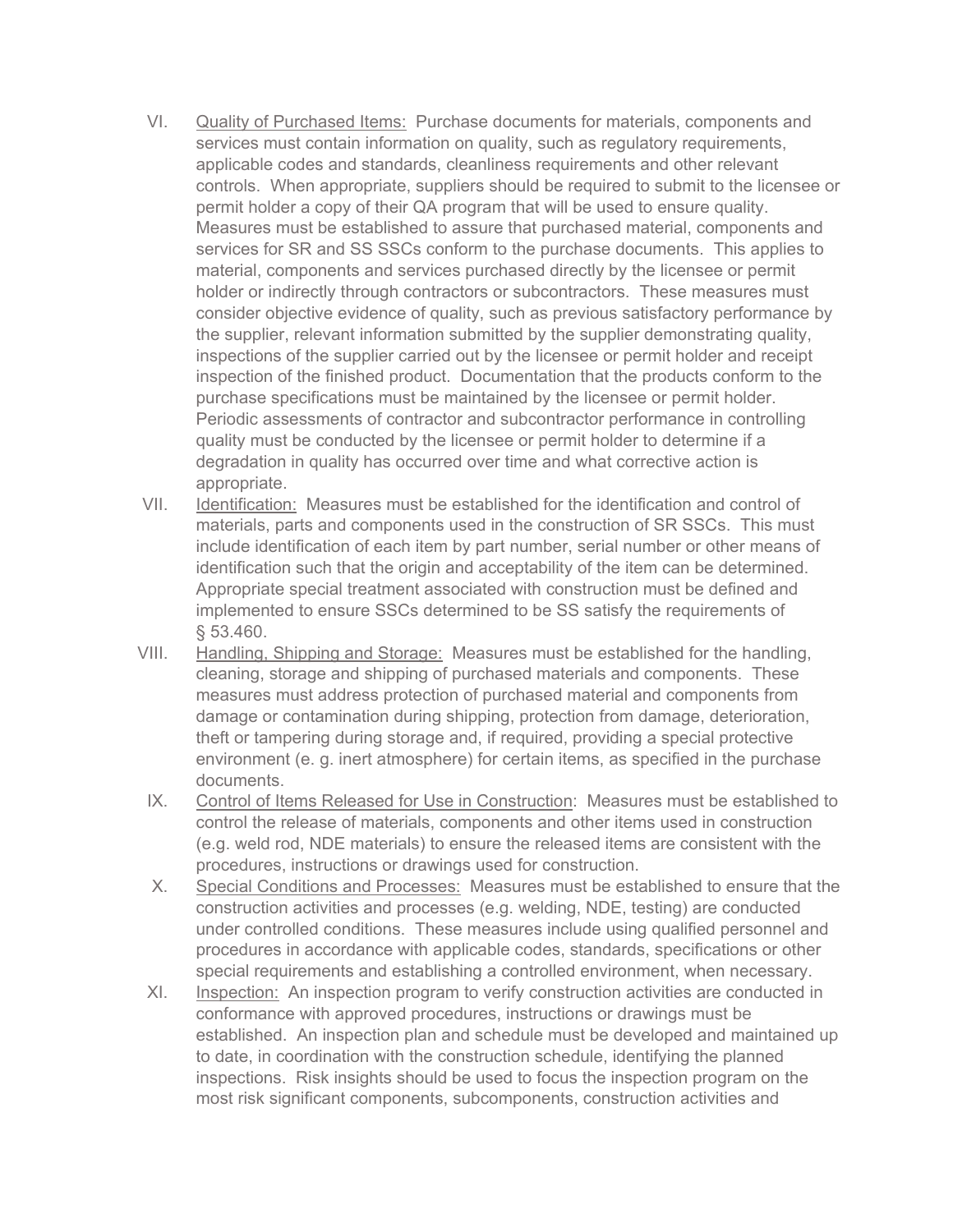processes. The inspections must be conducted by personnel independent from those who performed the work. Hold points must be established where there is a critical activity or milestone requiring witnessing or inspection by the licensee's or permit holder's designated representative. The hold points must be included in the inspection plan and described in the procedures or instructions for conducting the construction activity. Where field changes are proposed or made to the design, the inspection must confirm that the design organization has approved the change, that the change was made using approved procedures, instructions or drawings, including acceptance criteria, and that the change is acceptable.

- XII. Testing: All testing required to demonstrate that the SR and SS SSCs perform satisfactorily must be identified in the inspection plan and in the construction procedures and instructions. The testing must be performed using approved written procedures which also contain the acceptance criteria and identify any prerequisites, special test instrumentation, and environmental conditions needed for the test. The test program may include proof tests conducted prior to installation and proof of performance tests conducted after installation to demonstrate satisfactory completion of construction. All instrumentation, tools or other devices used to verify the acceptance criteria have been met must be properly calibrated and controlled to maintain accuracy.
- XIII. Inspection and Test Status: Measures must be established to indicate the status of each SR and SS SSC with respect to inspection, testing and acceptance. In addition, the operating status of equipment such as valves, switches, pumps, etc. should be clearly indicated to prevent inadvertent operation or a change in power status.
- XIV. Corrective Action: Measures must be established to ensure that defective material, components or other non-conforming items are identified and corrected. The cause of the non-conformance must be identified and, along with the corrective action, reported to management. Where repetitive non-conformances are identified, management should be notified and action taken to correct any systemic cause.
- XV. Record Keeping: Measures must be established for the retention of records related to procurement, receipt inspection, inspections, tests and test logs, procedures, instructions, and drawings used for construction, personnel qualification, corrective actions, and audits. The licensee or permit holder is responsible for determining the duration, location, and responsibility for the record keeping.
- XVI. Audits of the QA Program: Planned and periodic audits shall be carried out to verify compliance with all aspects of the QA Program and to determine the effectiveness of the program. Audits shall be conducted using written procedures or checklists using trained personnel not having direct responsibilities in the areas being audited. Audit results shall be documented and reviewed by management having responsibility in the areas audited.

(8) A radiation protection program, that includes measures for monitoring the dose to individuals working with radioactive materials brought onto the site, must be established in accordance with 10 CFR part 20.

(9) An information security program must be established in accordance with 10 CFR 73.21, 73.22 and 73.23, as applicable.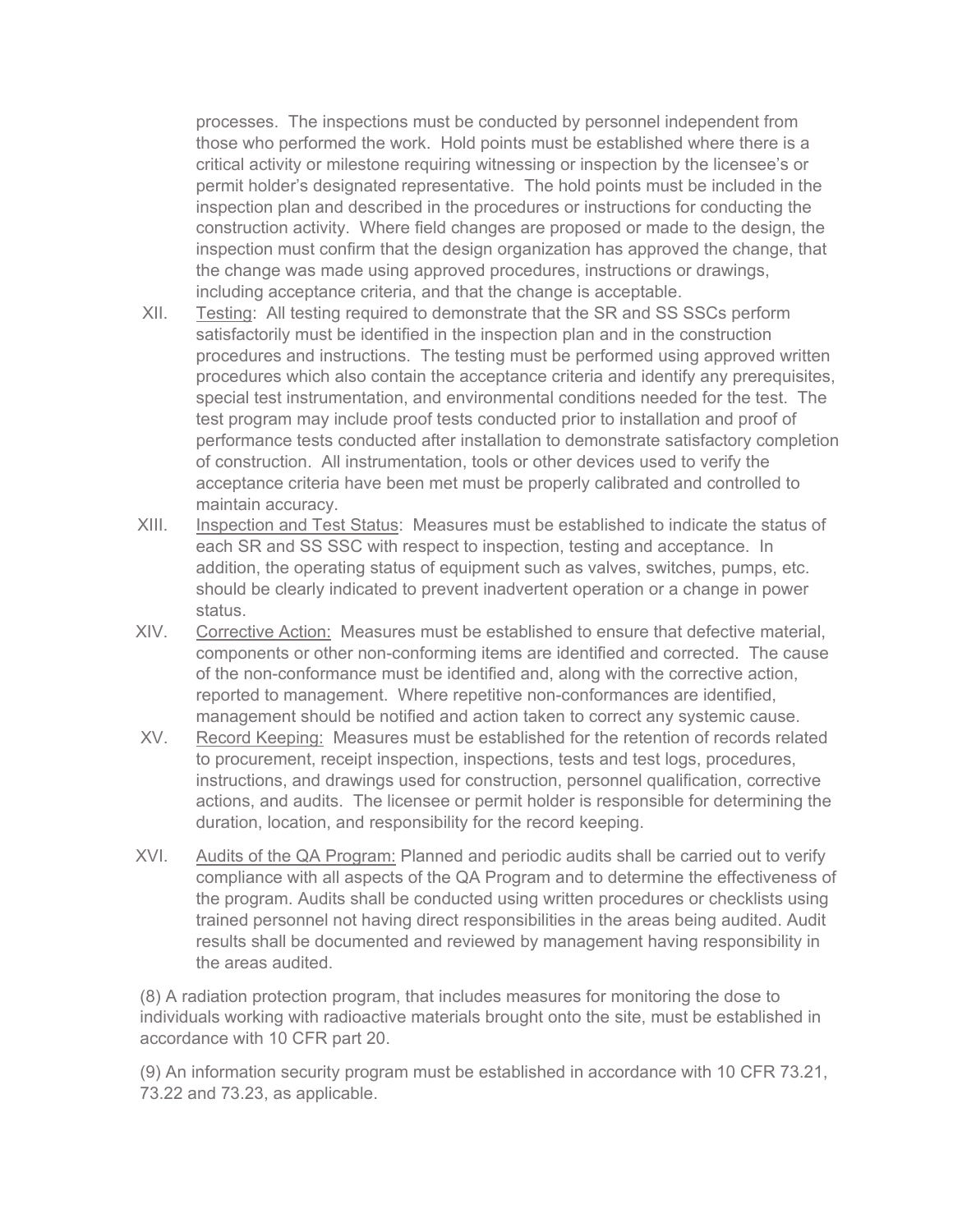(10) Construction activities must conform to a cyber security program established in accordance with 10 CFR 73.54, as applicable.

(11) Posting of Requirements.

(i) Signs and labels, in accordance with subpart J of 10 CFR part 20, must be posted where there is a potential radiation hazard.

(ii) Each individual, licensee, permit holder, partnership, corporation, dedicating entity, or other entity subject to the regulations in this subpart must post current copies of the regulations in this subpart; Section 206 of the Energy Reorganization Act of 1974 (ERA); and procedures adopted under the regulations in this subpart.

(iii) If posting of the regulations in this subpart or the procedures adopted under the regulations in this subpart is not practical, the licensee, permit holder or firm subject to the regulations in this subpart must, in addition to posting Section 206 of the ERA, post a notice which describes the regulations/procedures, including the name of the individual to whom reports may be made, and states where the regulation, procedures, and reports may be examined.

# **(b) Construction Activities**

(1) Licensees or permit holders must meet the following requirements:

- I. As appropriate, considering the types and quantities of radioactive materials being brought onto the site.
	- i. The licensee or permit holder must maintain and follow a special nuclear material (SNM) Material Control and Accounting (MC&A) Program, a measurement control program, and other material control procedures that include corresponding record management requirements as required by the provisions of 10 CFR 70.32. Prior to initial receipt of SNM onsite, the permit holder (or licensee) shall implement a SNM MC&A Program in accordance with 10 CFR part 74.
	- ii. Procedures must be in place to receive, possess, and use source, byproduct, and SNM in accordance with applicable portions of 10 CFR parts 30, 40, and 70.
	- iii. A plant staff training program associated with the receipt of radioactive material must be approved and implemented prior to initial receipt of byproduct, source or SNM (excluding exempt quantities as described in 10 CFR 30.18).
- II. For construction of nuclear power plants to be operated on multi-unit sites, plans and procedures must be in place prior to the start of construction activities to prevent and/or mitigate potential hazards to the SSCs of operating units resulting from construction activities, including the managerial and administrative controls to be used to provide assurance that the limiting conditions for operation of the operating units are not exceeded as a result of construction activities at the multi-unit sites. [The term "site" refers to the contiguous real estate on which nuclear units are located and for which one or more licensees has the legal right to control access by individuals and to restrict and use for purposes of limiting the potential doses from radiation or radioactive material during normal operation of the units.]
- III. Procedures must be in place prior to the start of construction activities that describe how construction will be controlled so as not to impact other features important to the design, such as dewatering, slope stability, backfill, compaction and seepage.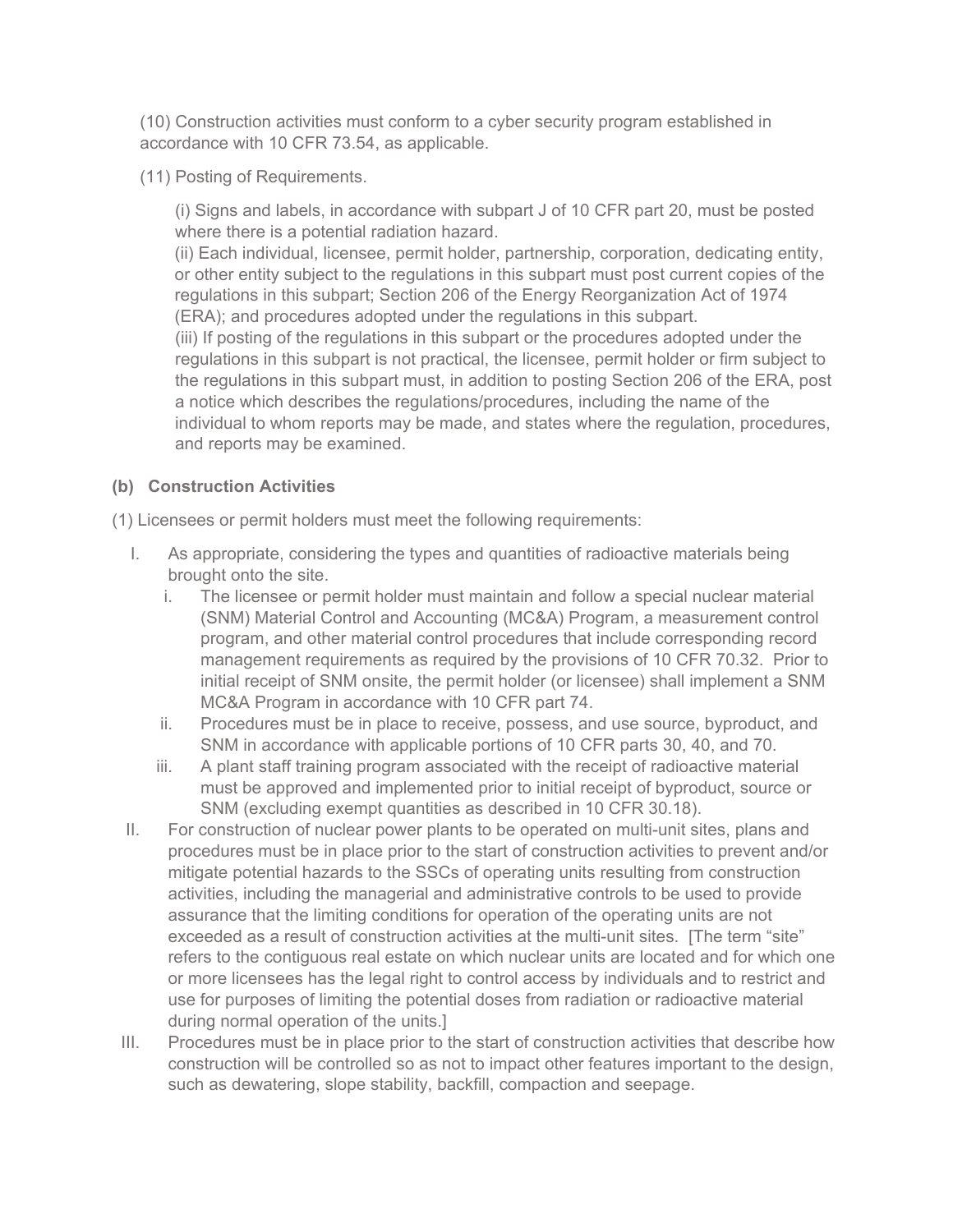- IV. A plan must be developed for redress of activities performed under the CP or LWA should one of the following situations arise:
	- (a) CP or LWA work activities are terminated by the holder of the CP or LWA
	- (b) the CP or LWA is revoked by the NRC
	- (c) the Commission denies the associated operating license application.

(2) On-site fresh fuel storage must be in compliance with 10 CFR 73.67 or within a protected area in compliance with 10 CFR 73.55. Before fuel is brought within a protected area, a cyber security program that meets the requirements of 10 CFR 73.54, a physical security program that meets the requirements of 10 CFR 73.55 and an access authorization program that meets the requirements of 10 CFR 73.56 must be established.

(3) Fire protection measures for work and storage areas (including adjacent fire areas that could affect the work or storage area) must be implemented before initial receipt of byproduct, source, or non-fuel SNM (excluding exempt quantities as described in 10 CFR 30.18). The fire protection measures for areas associated with new fuel (including all fuel handling, fuel storage, and adjacent fire areas that could affect the new fuel) must be implemented before receipt of fuel. Prior to the receipt of fuel, a formal letter of agreement must be in place with the local fire department specifying the nature of arrangements in support of the fire protection program.

## **(c) Inspection and Acceptance**

(1) The licensee or permit holder must have a process for accepting individual or groups of SSCs upon completion of construction and protecting them from damage or tampering as other construction activities continue.

(2) The post construction acceptance process must consider the results of the inspections, pre-operational tests, and analyses that have been performed and the acceptance criteria that are necessary and sufficient to conclude that there is reasonable assurance the facility has been constructed and will be operated in conformity with the operating license, the provisions of the Atomic Energy Act, and the Commission's rules and regulations.

## **(d) Communication**

Procedures for communication among elements of the construction program must be established that require:

- (1) Interfacing among construction activities, inspections and other ongoing work.
- (2) Coordination with operating units on the site.

(3) Coordination with site preparation activities for other units being built on the site to ensure site characteristics (e.g. drainage) remain acceptable.

(4) Coordination with NRC on planned inspections.

# **§ 53.620 Manufacturing**

**(a) Management and Control**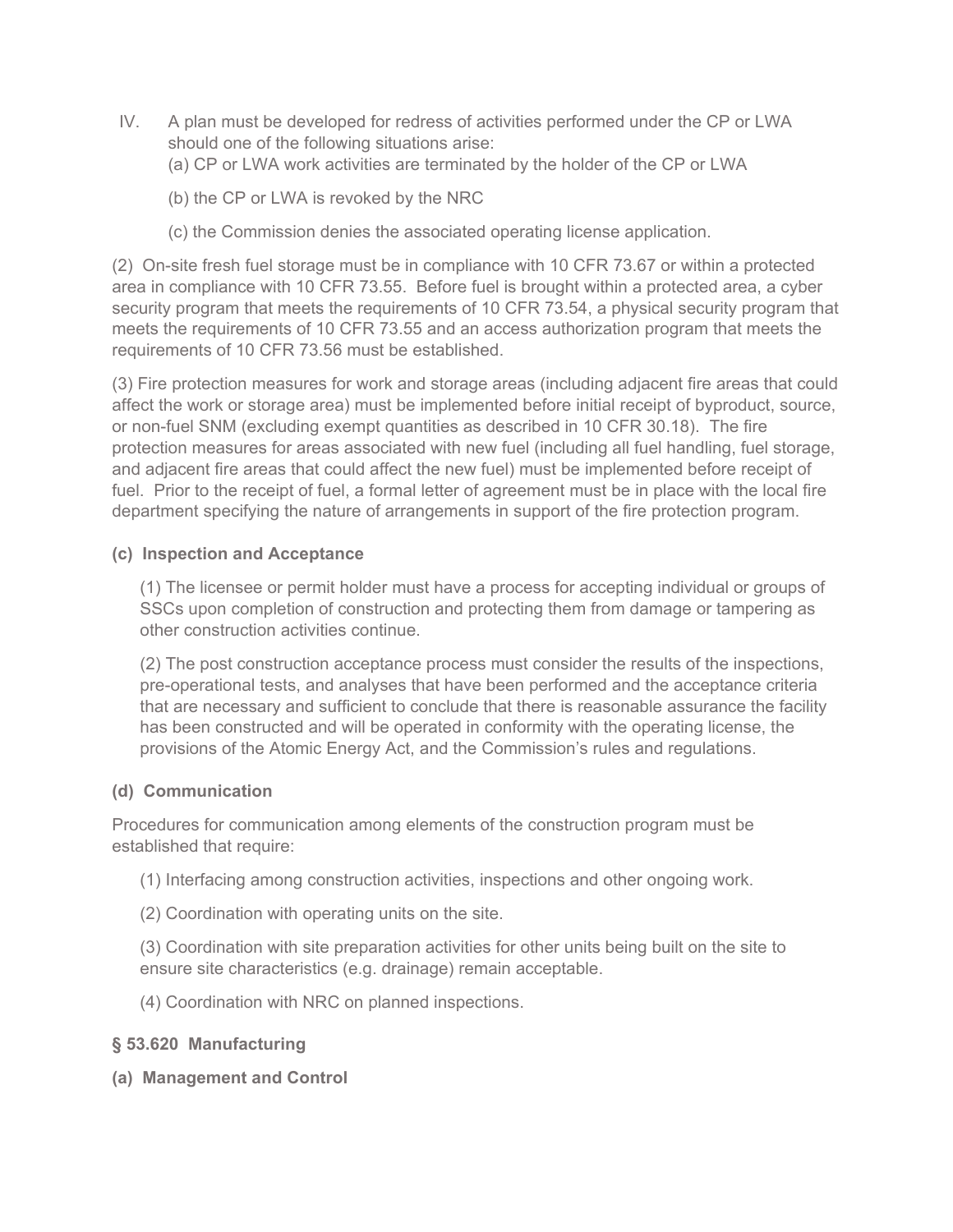Before starting manufacturing activities, the licensee must ensure that the following plans, programs and organizational units are in place to manage and control the manufacturing activities:

(1) Design and analysis performed in accordance with subpart C.

(2) An organizational and management structure responsible for the managing, controlling and evaluating the adequacy of the reactor design and manufacturing activities.

(3) Approved procedures describing the qualifications for personnel in key positions in the licensee's management and control organization and the organizational responsibilities, authority, and interfaces with other parts of the licensee's organization.

(4) A program to evaluate the applicability of other national and international design and manufacturing experience to the planned and ongoing manufacturing activities.

(5) A fitness for duty program, in accordance with 10 CFR part 26, applicable to the licensee's management and control organization personnel and the manufacturing work force.

(6) A QA program conforming with generally accepted consensus codes and standards, applicable to design and manufacturing activities, describing the policies, procedures and instructions to be used to ensure that the reactor is designed and manufactured must be established. The QA Program must provide control over the activities affecting quality and performance of the SR SSCs and the special treatment of SSCs determined to be SS consistent with their risk significance. As a minimum, the QA Program must include the following:

- I. Organization: A description of the personnel and organizational units within the licensee's organization responsible for QA, including their qualifications, authority and duties. The personnel and organizational units responsible for QA must have sufficient authority and freedom to identify quality problems, initiate or recommend corrective actions and verify satisfactory resolution. The personnel and organizational units performing the QA functions must report to the design and manufacturing management and control organization at a high enough level to be independent from other competing interests.
- II. Scope: The licensee must identify the SR and SS SSCs and activities covered by the QA program. The planned QA activities to be performed should be identified in consideration of (1) the requirements contained in the codes and standards used in the design and manufacturing, (2) the specifications and instructions from the design organization, (3) best industry practices and (4) the potential for other activities to affect the quality or performance of the SR and SS SSCs.
- III. Use of Procedures: Design, manufacturing, fabrication and test activities that could affect the quality or performance of SR and SS SSCs must be conducted using approved procedures, instructions or drawings, where appropriate. The procedures, instructions and drawings must contain qualitative or quantitative acceptance criteria that can be used to determine if the work is satisfactory.
- IV. Use of Qualified Personnel: The SR and SS design and manufacturing activities must be conducted using personnel qualified for the work assigned. The required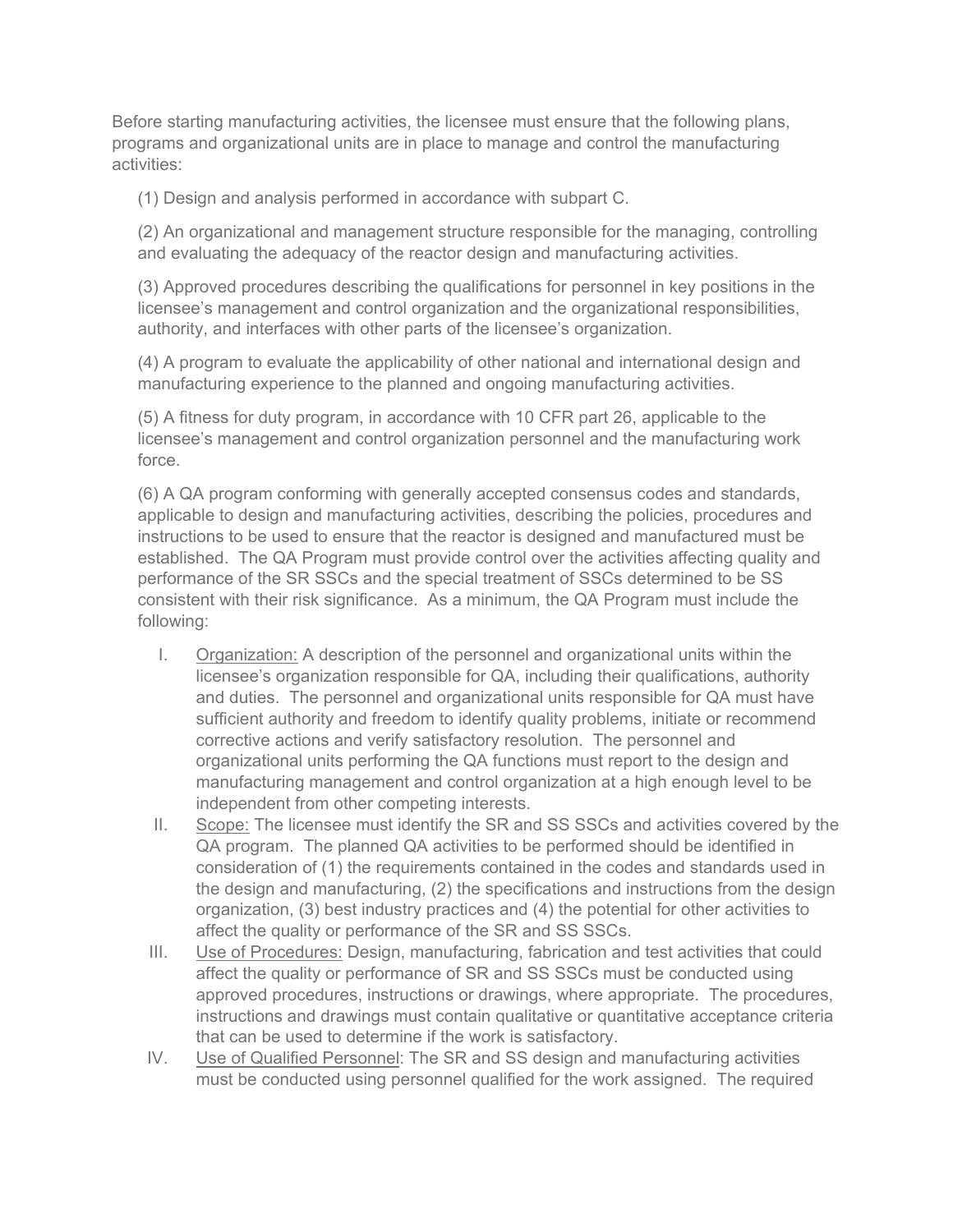qualification and associated training must be documented along with records that show the personnel performing the work have been appropriately qualified.

- V. Document Control: Measures must be in place to control the issuance of documents such as procedures, instructions and drawings, including any subsequent changes. These measures must assure that the documents, including any subsequent changes, are reviewed and approved for use by authorized and qualified personnel. Any document changes must be reviewed and approved by the same organization that approved the original document, unless there is a justified reason for changing the approval process. The measures must also assure that the documents are distributed to and used at the place where the manufacturing activity takes place.
- VI. Quality of Purchased Items: Purchase documents for materials, components and services must contain information on quality, such as regulatory requirements, applicable codes and standards, cleanliness requirements and other relevant controls. When appropriate, suppliers should be required to submit to the licensee a copy of their QA program that will be used to ensure quality. Measures must be established to assure that purchased material, components and services for SR and SS SSCs conform to the purchase documents. This applies to material, components and services purchased directly by the licensee or indirectly through contractors or subcontractors. These measures must consider objective evidence of quality, such as previous satisfactory performance by the supplier, relevant information submitted by the supplier demonstrating quality, inspections of the supplier carried out by the licensee and receipt inspection of the finished product. Documentation that the products conform to the purchase specifications must be maintained by the licensee. Periodic assessments of contractor and subcontractor performance in controlling quality must be conducted by the licensee to determine if a degradation in quality has occurred over time and what corrective action is appropriate.
- VII. Identification: Measures must be established for the identification and control of materials, parts and components used in the manufacturing of SR SSCs. This must include identification of each item by part number, serial number or other means of identification such that the origin and acceptability of the item can be determined. Appropriate special treatment must be defined and implemented to ensure SSCs determined to be SS satisfy the requirements of § 53.460
- VIII. Handling, Shipping and Storage: Measures must be established for the handling, cleaning, storage and shipping of purchased materials and components. These measures must address protection of purchased material and components from damage or contamination during shipping, protection from damage, deterioration, theft or tampering during storage and, if required, providing a special protective environment (e. g. inert atmosphere) for certain items, as specified in the purchase documents.
- IX. Control of Items Released for Use in Manufacturing: Measures must be established to control the release of materials, components and other items used in manufacturing (e. g. weld rod, NDE materials) to ensure the released items are consistent with the manufacturing license.
- X. Special Conditions and Processes: Measures must be established to ensure that the manufacturing activities and processes (e.g. welding, NDE and testing) are conducted under controlled conditions. These measures include using qualified personnel and procedures in accordance with applicable codes, standards,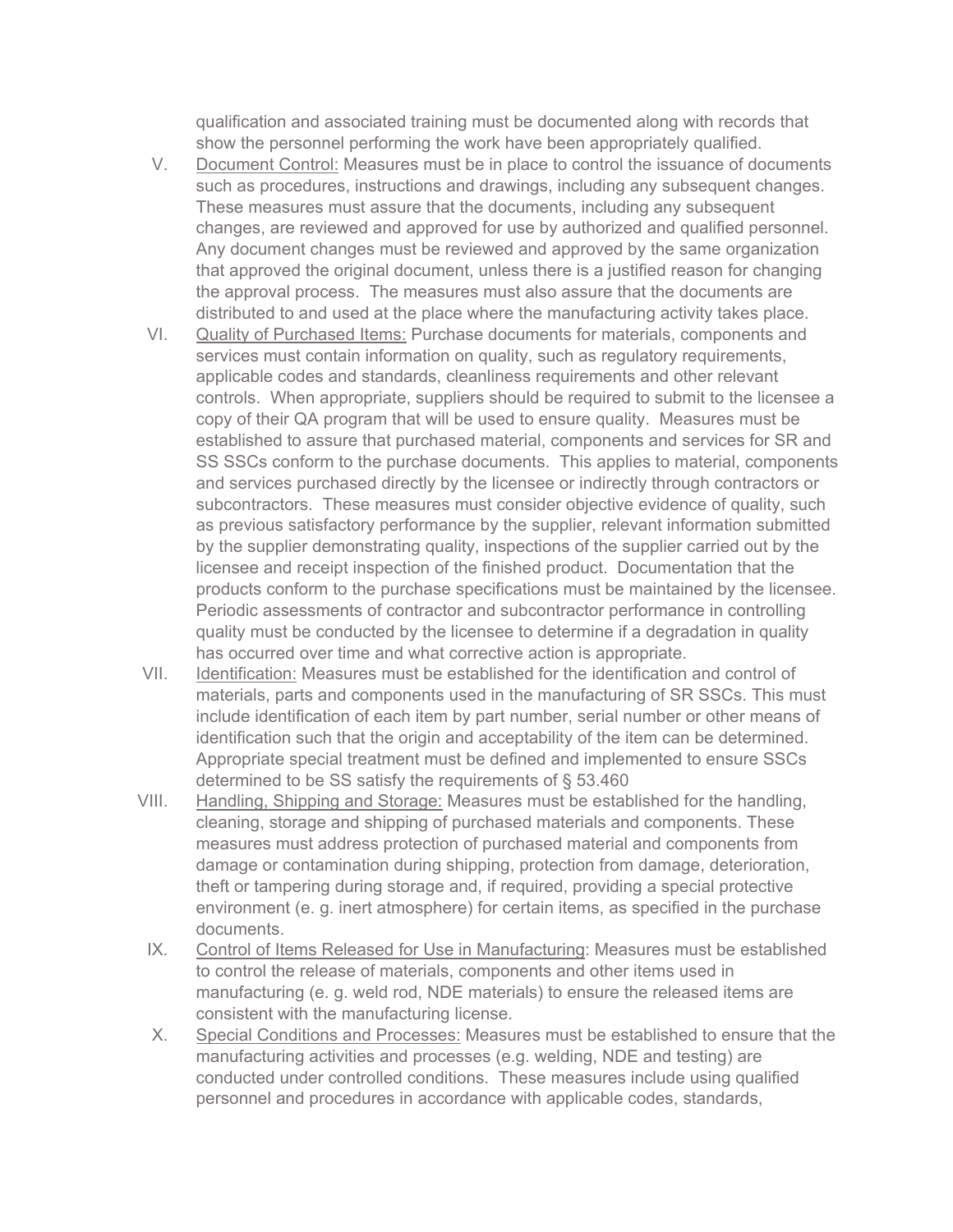specifications, manufacturing license, or other special requirements and establishing a controlled environment, when necessary.

- XI. Inspection: An inspection program to verify manufacturing activities are conducted in conformance with approved procedures, instructions or drawings must be established. An inspection plan and schedule must be developed and maintained up to date, in coordination with the manufacturing schedule, identifying the planned inspections. Risk insights should be used to focus the inspection program on the most risk significant components, subcomponents, manufacturing activities and processes. The inspections must be conducted by personnel independent from those who performed the work. Hold points must be established where there is a critical activity or milestone requiring witnessing or inspection by the licensee's designated representative. The hold points must be described in the inspection plan and included in the procedures or instructions for conducting the manufacturing activity. Where field changes are proposed or made to the design, the inspection must confirm that the design organization has approved the change, that the change was made using approved procedures, instructions or drawings, including acceptance criteria, and that the change was satisfactorily made.
- XII. Testing: All testing required to demonstrate that the SR and SS SSCs will perform satisfactorily must be identified in the inspection plan and in the manufacturing procedures or instructions. The testing must be performed using approved written procedures which also contain the acceptance criteria and identify any prerequisites, special test instrumentation and environmental conditions needed for the test. The test program may include proof tests conducted prior to installation and proof of performance tests conducted after installation to demonstrate satisfactory completion of manufacturing. All instrumentation, tools or other devices used in the testing must be properly calibrated and controlled to maintain accuracy.
- XIII. Inspection and Test Status: Measures must be established to indicate the status of each SR and SS SSC with respect to inspection, testing and acceptance. In addition, the operating status of equipment such as valves, switches, pumps, etc. should be clearly indicated to prevent inadvertent operation or a change in power status.
- XIV. Corrective Action: Measures must be established to ensure that defective material, components or other non-conforming items are identified and corrected. The cause of the non-conformance must be identified and, along with the corrective action, reported to management. Where repetitive non-conformances are identified, management should be notified and action taken to correct any systemic cause. If the non-conformance could represent a substantial safety hazard, reporting in compliance with 10 CFR part 21 should also made.
- XV. Record Keeping: Measures must be established for the retention of records related to design, procurement, receipt inspection, inspections and inspection records, tests and test logs, procedures, instructions and drawings used in manufacturing, personnel qualification, corrective actions and audits. The licensee is responsible for determining the duration, location and responsibility for the record keeping.
- XVI. Audits of the QA Program: Planned and Periodic audits shall be carried out to verify compliance with all aspects of the QA Program and to determine the effectiveness of the program. Audits shall be conducted using written procedures or checklists using trained personnel not having direct responsibilities in the areas being audited. Audit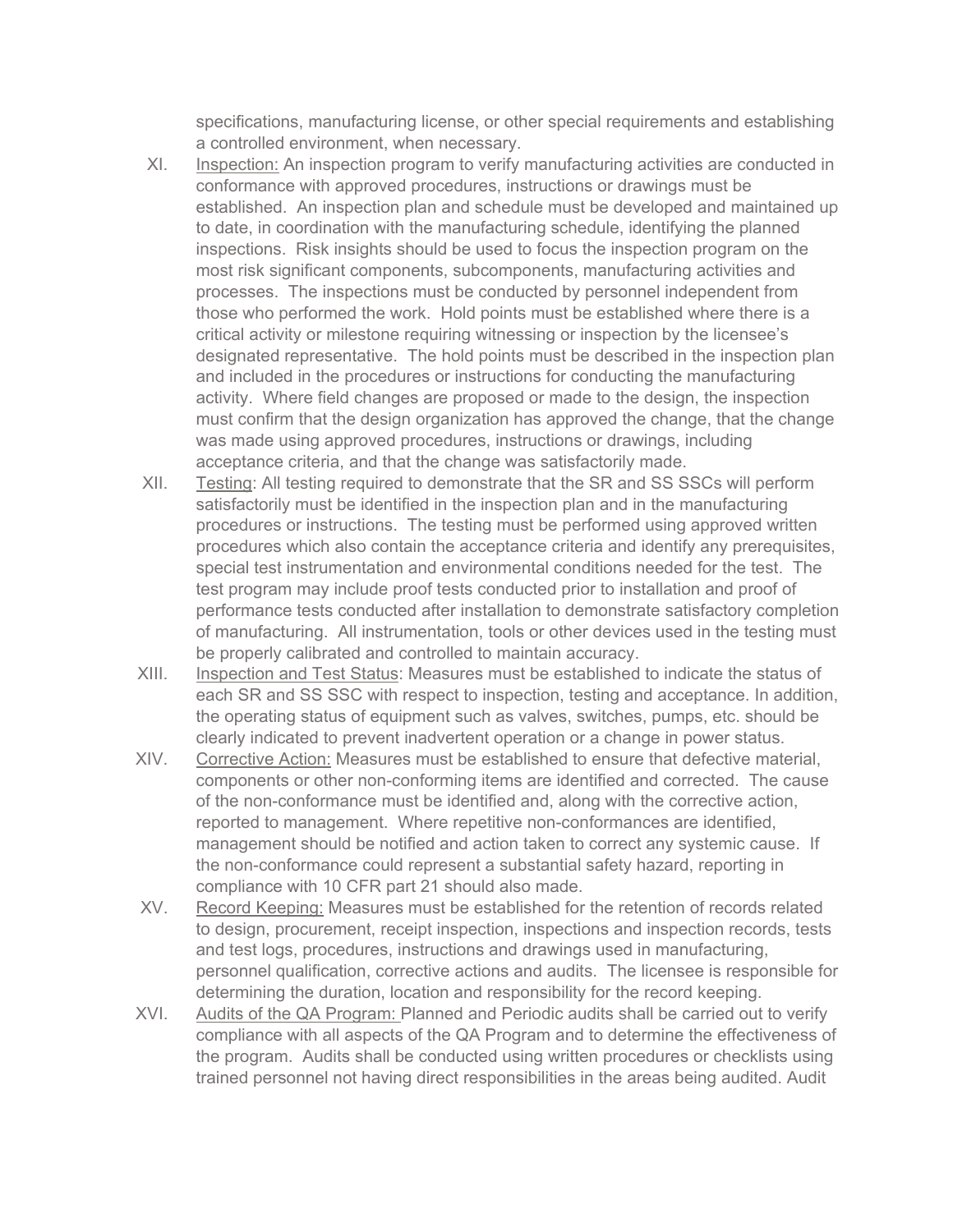results shall be documented and reviewed by management having responsibility in the areas audited

(7) A Radiation Protection Program that includes measures for monitoring the dose to individuals working with radioactive materials must be established in accordance with 10 CFR part 20.

(8) An information security program must be established in accordance with 10 CFR 73.21, 73.22 and 73.23, as applicable.

(9) A cyber security program must be established in accordance with 10 CFR 73.54, as applicable.

(10) Posting of Requirements

(i) Signs and labels, in accordance with subpart J of 10 CFR part 20, must be posted where there is a potential radiation hazard.

(ii) Each individual, licensee, partnership, corporation, dedicating entity, or other entity subject to the regulations in this subpart must post current copies of the regulations in this part, Section 206 of the Energy Reorganization Act of 1974 (ERA) and procedures adopted under the regulations in this subpart.

(iii) If the posting of the regulations in this subpart or the procedures adopted under the regulations in this subpart is not practical, the licensee or firm subject to the regulations in this subpart must, in addition to posting Section 206 of the ERA, post a notice which describes the regulations/procedures, including the name of the individual to whom reports may be made, and states where the regulation, procedures and reports may be examined.

# **(b) Manufacturing Activities**

(1) Licensees must meet the following requirements:

- I. The manufacturing process must be conducted within facilities that are controlled by the manufacturing license holder. This licensee must establish access controls to the portions of each facility involved in the manufacturing processes governed by the ML
- II. Manufacturing processes must be performed in accordance with the ML and the referenced generally accepted consensus codes and standards
- III. Quality control of the manufacturing process and key steps within the process must be ensured by appropriate verifications, inspections, and tests as required by paragraph (a) of this section.
- IV. As appropriate considering the types and quantities of radioactive materials being brought into the manufacturing facility;
	- i. Procedures must be in place to receive, possess and use source, byproduct and SNM in accordance with the applicable portions of 10 CFR parts 30, 40 and 70.
	- ii. A fire protection program must be approved and implemented before the initial receipt of byproduct, source, or non-fuel SNM (excluding exempt quantities as described in 10 CFR 30.18). The fire protection measures for areas associated with fresh fuel (including all fuel handling, fuel storage and adjacent areas where a fire could affect the fresh fuel) must be implemented before receipt of fresh fuel at the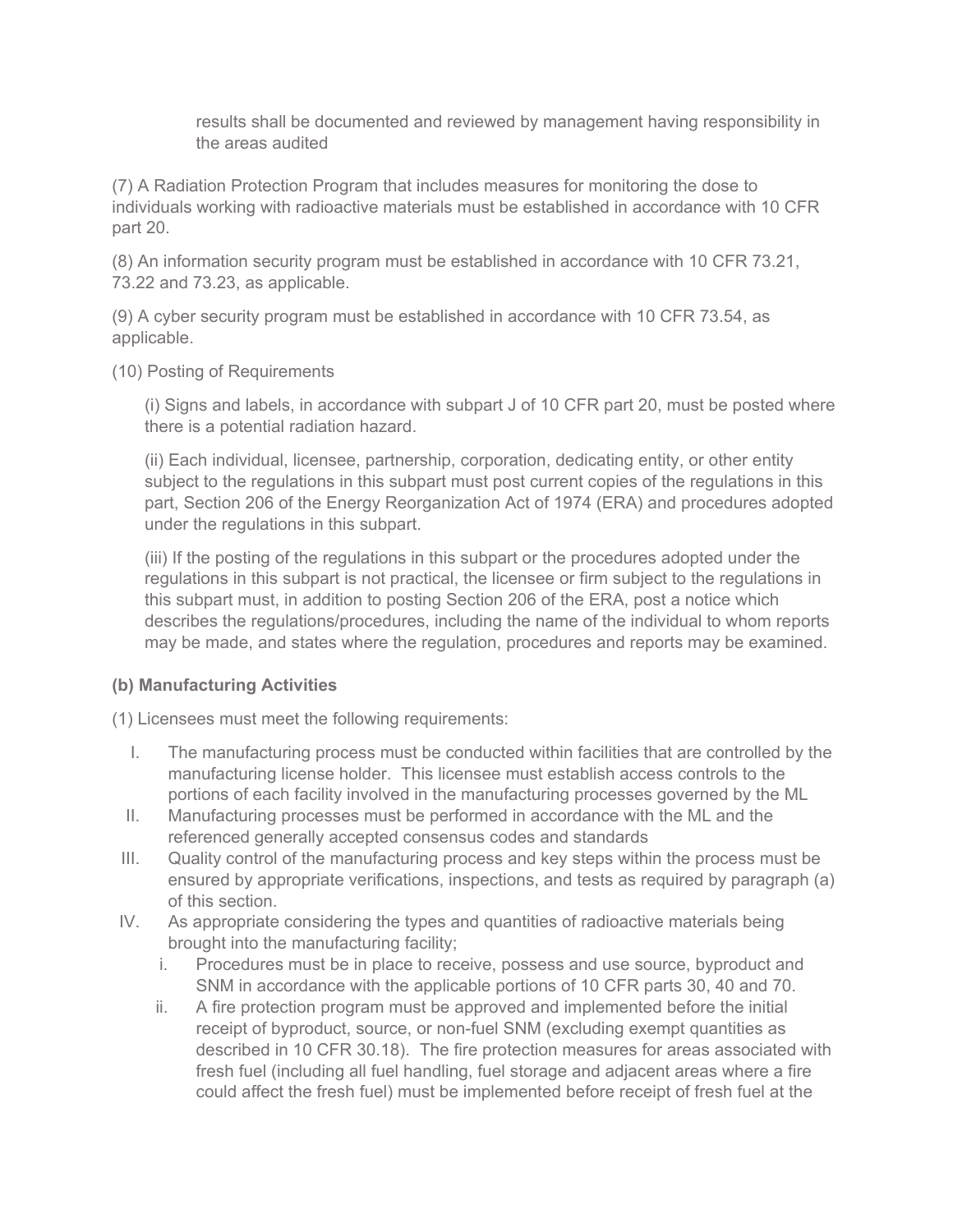manufacturer's facility. Prior to the receipt of fuel at the manufacturer's facility, a formal letter of agreement must be in place with the local fire department specifying the nature of arrangements in support of the fire protection program.

- iii. An emergency plan for responding to the radiological hazards of an accidental release of special nuclear material and to any associated chemical hazards directly incident thereto must be approved and implemented prior to the receipt of byproduct, source, or SNM (excluding exempt quantities as described in 10 CFR 30.18).
- iv. A plant staff training program associated with the receipt of radioactive material must be approved and implemented before initial receipt of byproduct, source or SNM (excluding exempt quantities as described in 10 CFR 30.18).
- v. Prior to the receipt of fresh fuel at the manufacturer's facility, the following measures must be in place:
	- a. A physical security program for the storage of fresh fuel in accordance with 10 CFR 73.67 or 10 CFR 73.54, 10 CFR 73.55, and 10 CFR 73.56.
	- b. An access authorization program in accordance with 10 CFR 73.56.
	- c. A Material Control and Accounting Program in accordance with 10 CFR part 74.
	- d. Measures to prevent criticality accidents in accordance with 10 CFR 70.24.
- vi. Procedures shall be in place to describe how the facility design and manufacturing process will minimize, to the extent practicable, contamination of the facility and the environment, facilitate eventual decommissioning, and minimize, to the extent practicable, the generation of radioactive waste. Manufacturing licensees shall, to the extent practical, conduct operations to minimize the introduction of residual radioactivity into the facility site, including the subsurface, in accordance with the approved radiation protection program.
- vii. A post manufacturing inspection and acceptance process must be established and implemented prior to fuel loading or shipping. The process must consider the results of inspections, pre-operational tests and analyses that have been performed and the acceptance criteria that are necessary and sufficient to conclude that there is reasonable assurance the reactor has been manufactured in accordance with the ML.
- **(c) Fuel Loading** [to be more fully developed if pursued]

(1) If the ML authorizes fuel loading at the manufacturing facility, the following must be in place prior to the receipt of SNM:

- (I) Radiation monitoring instrumentation and alarms.
- (II) Criticality monitoring instrumentation and alarms.
- (III) Procedures, equipment, and personnel qualified to handle fresh fuel, load it into the reactor, monitor the reactivity, conduct any low power physics tests necessary for acceptance and secure the fuel and reactor assembly for shipment.
- (IV) A physical security program that meets the requirements of 10 CFR 73.55.
- (V) An access control program that meets the requirements of 10 CFR 73.56.
- (VI)A cyber security program must be established in accordance with 10 CFR 73.54, as applicable.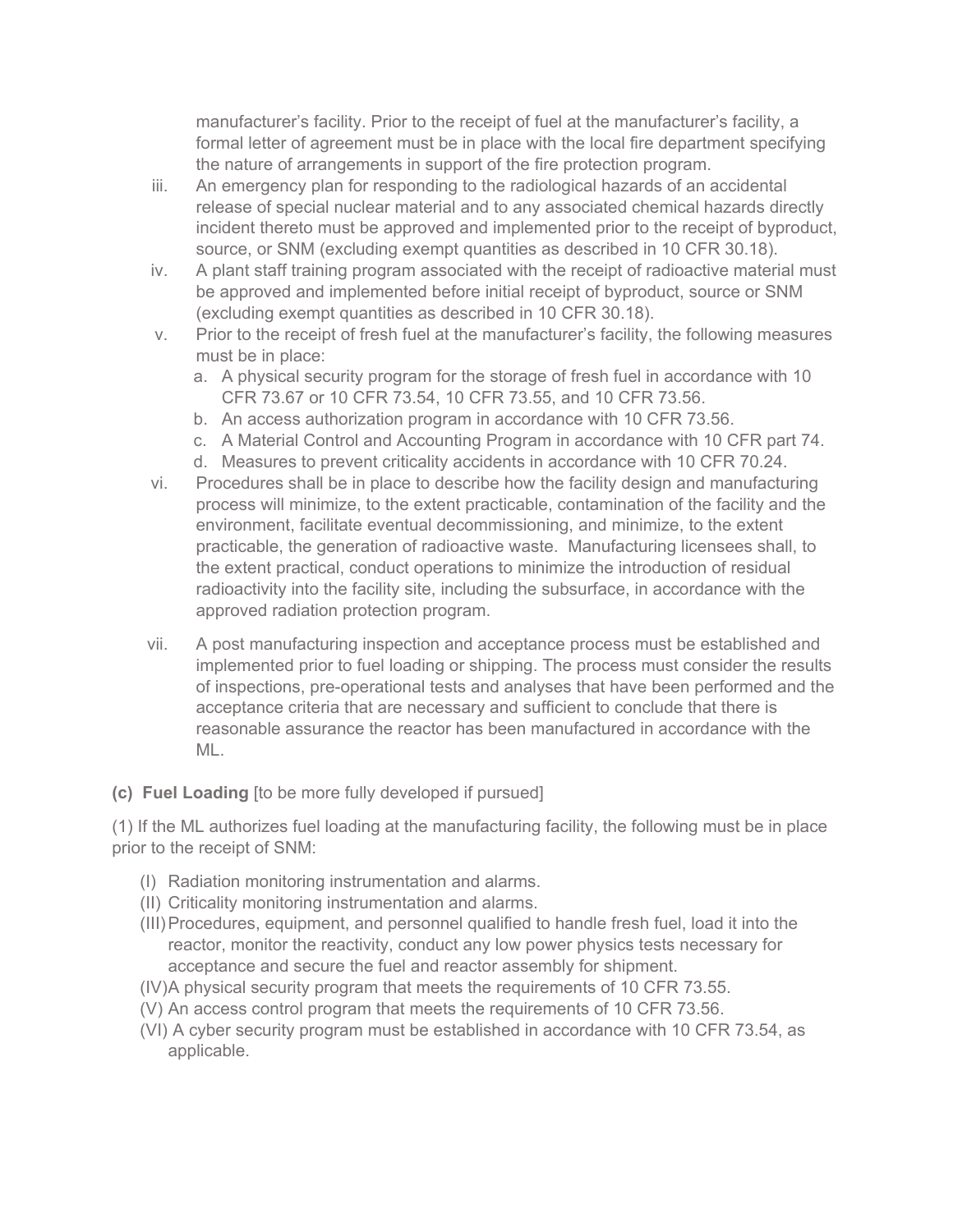(2) If the ML authorizes criticality testing or other nuclear-related testing at the manufacturing facility, design features and programmatic controls must be developed, implemented, and maintained to achieve the following:

- (I) Criticality Control
- (II) Radiation Protection
- (III) Safety Protocols
- (IV) Other ?

# **(d) Communication**

The applicant must coordinate with NRC on planned manufacturing activities, inspections, and nuclear-related testing.

# **(e) Transportation**

(1) A holder of a manufacturing license may not transport or allow to be removed from the places of manufacture the manufactured reactor or major portions thereof as defined in the ML except to the site of a licensee with either a construction permit or a combined license. The construction permit or combined license must authorize the construction of a nuclear power facility using the manufactured reactor(s).

(2) A holder of a manufacturing license shall include, in any contract governing the transport of a manufactured reactor or major portions thereof as defined in the ML from the places of manufacture to any other location, a provision requiring that the person or entity transporting the manufactured reactor to comply with all NRC-approved shipping requirements in the manufacturing license.

(3) Procedures governing the preparation of the manufactured reactor or major portions thereof as defined in the ML for transport and the conduct of the transport must be prepared and approved prior to transport. The procedures must implement the protective measures and restrictions described in the ML to protect the reactor from damage, contamination, or accidental criticality, if containing fuel.

(4) If the reactor contains fuel, the packaging and shipping must be done in compliance with 10 CFR parts 71 and 73.

# **(f) Acceptance and Installation at the Site**

(1) Installation at the site must follow the regulations in §53.610 of this subpart.

(2) Upon arrival at the site, the manufactured reactor must be certified to be in compliance with the ML and inspected, using approved procedures, to verify it is in acceptable condition. These procedures must also include confirming appropriate interfaces between the manufactured reactor and the remaining portions of the nuclear power plant. Upon completion of the inspections, but prior to installation at the site, it must be concluded that:

(i) The reactor has arrived with no damage or contamination that could affect its safe operation.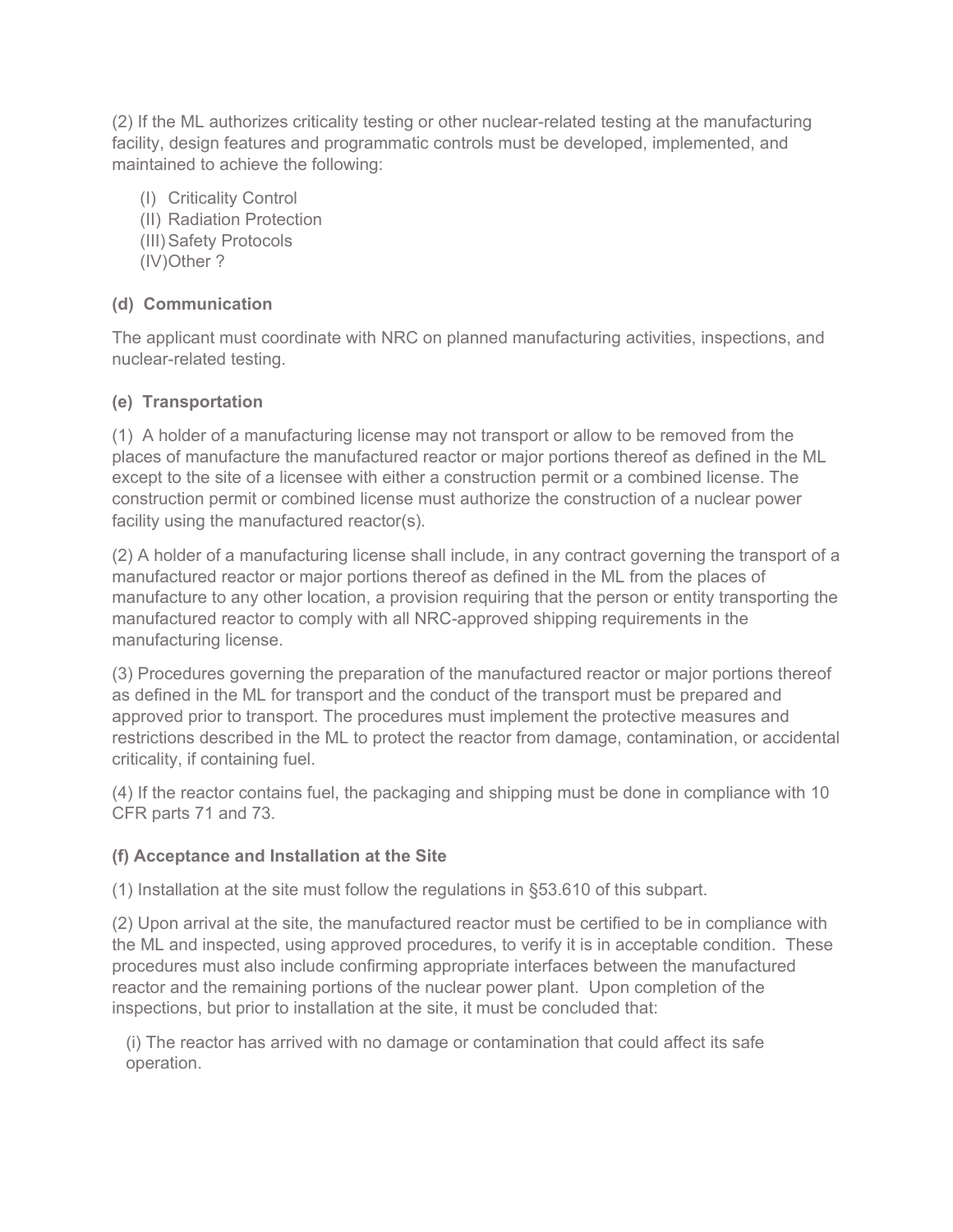(ii) The reactor has been manufactured in conformity with the manufacturing license; the provisions of the Act, and the Commission's rules and regulations; and

(iii) The manufactured reactor can be operated safely in conformity with the approved design.

# **For Information; Current Definitions**

[10 CFR 50.10] (a) *Definitions*. As used in this section, *construction* means the activities in paragraph (a)(1) of this section, and does not mean the activities in paragraph (a)(2) of this section.

(1) Activities constituting construction are the driving of piles, subsurface preparation, placement of backfill, concrete, or permanent retaining walls within an excavation, installation of foundations, or in-place assembly, erection, fabrication, or testing, which are for:

(i) Safety-related structures, systems, or components (SSCs) of a facility, as defined in 10 CFR 50.2;

(ii) SSCs relied upon to mitigate accidents or transients or used in plant emergency operating procedures;

(iii) SSCs whose failure could prevent safety-related SSCs from fulfilling their safety-related function;

(iv) SSCs whose failure could cause a reactor scram or actuation of a safety-related system;

(v) SSCs necessary to comply with 10 CFR part 73;

(vi) SSCs necessary to comply with 10 CFR 50.48 and criterion 3 of 10 CFR part 50, appendix A; and

(vii) Onsite emergency facilities, that is, technical support and operations support centers, necessary to comply with 10 CFR 50.47 and 10 CFR part 50, appendix E.

(2) Construction does not include:

(i) Changes for temporary use of the land for public recreational purposes;

(ii) Site exploration, including necessary borings to determine foundation conditions or other preconstruction monitoring to establish background information related to the suitability of the site, the environmental impacts of construction or operation, or the protection of environmental values;

(iii) Preparation of a site for construction of a facility, including clearing of the site, grading, installation of drainage, erosion and other environmental mitigation measures, and construction of temporary roads and borrow areas;

(iv) Erection of fences and other access control measures;

(v) Excavation;

(vi) Erection of support buildings (such as, construction equipment storage sheds, warehouse and shop facilities, utilities, concrete mixing plants, docking and unloading facilities, and office buildings) for use in connection with the construction of the facility;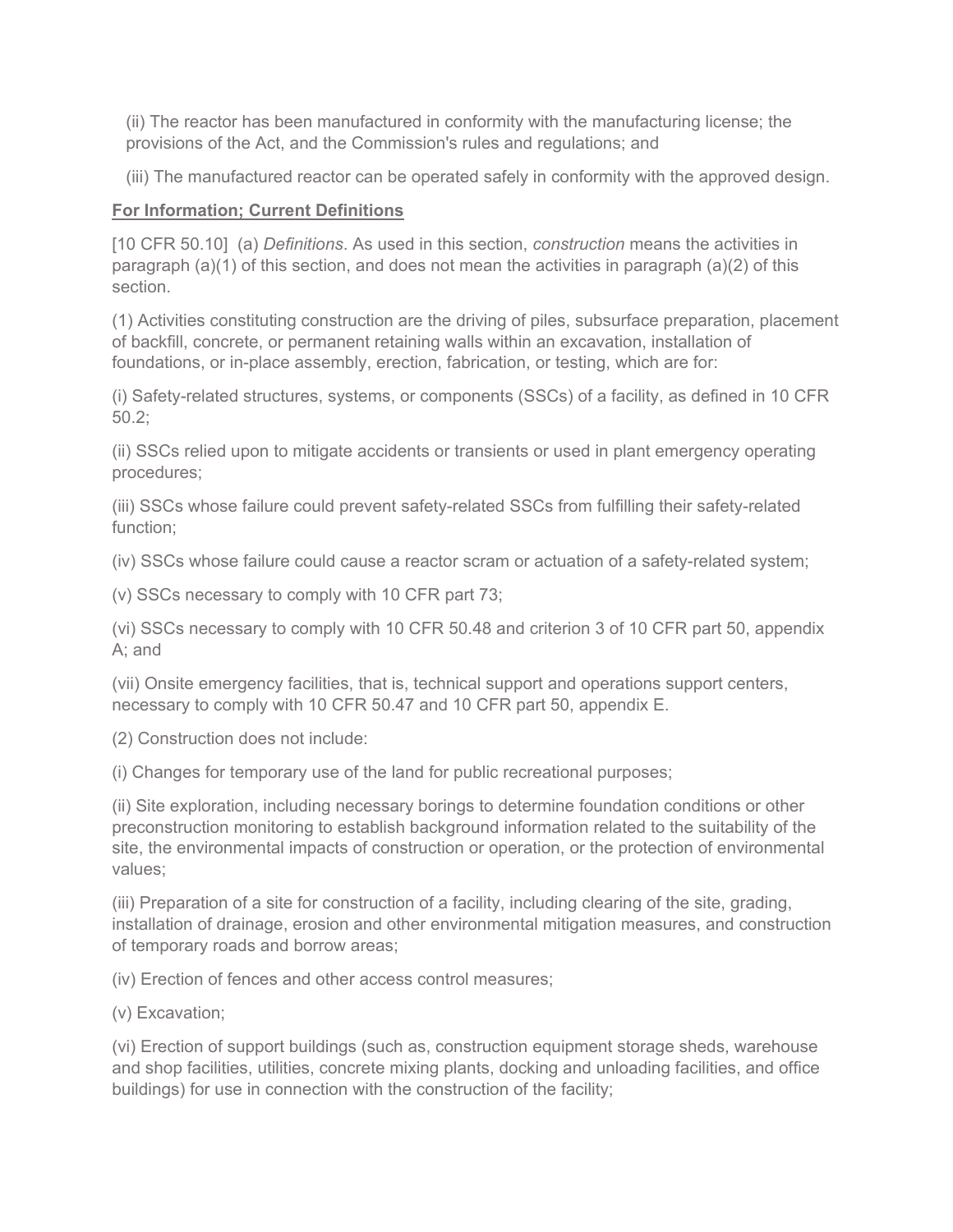(vii) Building of service facilities, such as paved roads, parking lots, railroad spurs, exterior utility and lighting systems, potable water systems, sanitary sewerage treatment facilities, and transmission lines;

(viii) Procurement or fabrication of components or portions of the proposed facility occurring at other than the final, in-place location at the facility;

(ix) Manufacture of a nuclear power reactor under a manufacturing license under subpart F of part 52 of this chapter to be installed at the proposed site and to be part of the proposed facility; or

(x) With respect to production or utilization facilities, other than testing facilities and nuclear power plants, required to be licensed under Section 104.a or Section 104.c of the Atomic Energy Act of 1954, as amended, the erection of buildings which will be used for activities other than operation of a facility and which may also be used to house a facility (*e.g.*, the construction of a college laboratory building with space for installation of a training reactor).

### **Subpart F - Requirements for Operation**

Preliminary rule language for Subpart F, § 53.890 - Facility Safety Program, was previously released to support interactions with stakeholders, including a public meeting on January 7, 2021 (ADAMS Accession No. ML20337A432). This version does not reflect possible revisions in response to those interactions but is being provided to provide context for preliminary versions of other Subparts.

This revision does include new preliminary proposed rule language for Subpart F, § 53.820 - Emergency Preparedness, and § 53.830 – Security Program.

### **§ 53.700 Operational objectives.**

Each licensee shall define, implement, and maintain controls for plant SSCs, responsibilities of plant personnel, and plant programs during the operating life of each advanced nuclear plant such that the first and second tier safety criteria defined in §§ 53.210 and 53.220 are satisfied. Each licensee shall maintain the capabilities and reliabilities of facility structures, systems, and components to ensure that the safety functions identified in § 53.230 will be performed if called upon during normal operations and licensing basis events. Each licensee shall ensure that plant personnel have adequate knowledge and skills to perform their assigned duties that support the performance of the safety functions identified in § 53.230. Each licensee shall implement plant programs during operations sufficient to ensure that the safety functions identified in § 53.230 will be performed if called upon during normal operations and licensing basis events.

#### **§ 53.710 Transition from construction/manufacturing to operation.**

The applicant or licensee shall prepare a transition plan from construction to operations for each advanced nuclear plant. The plan must identify all testing or verifications required to:

(a) Before plant operation, demonstrate that the SR and NSRSS SSCs have been appropriately constructed or manufactured to further ensure those SSCs have the capabilities needed to perform or support the safety functions of § 53.230 and satisfy the first and second tier safety criteria defined in §§ 53.210 and 53.220;

(b) Demonstrate that plant personnel are appropriately licensed, trained, and otherwise capable and available to support the safety functions of § 53.230 and satisfy the first and second tier safety criteria defined in §§ 53.210 and 53.220;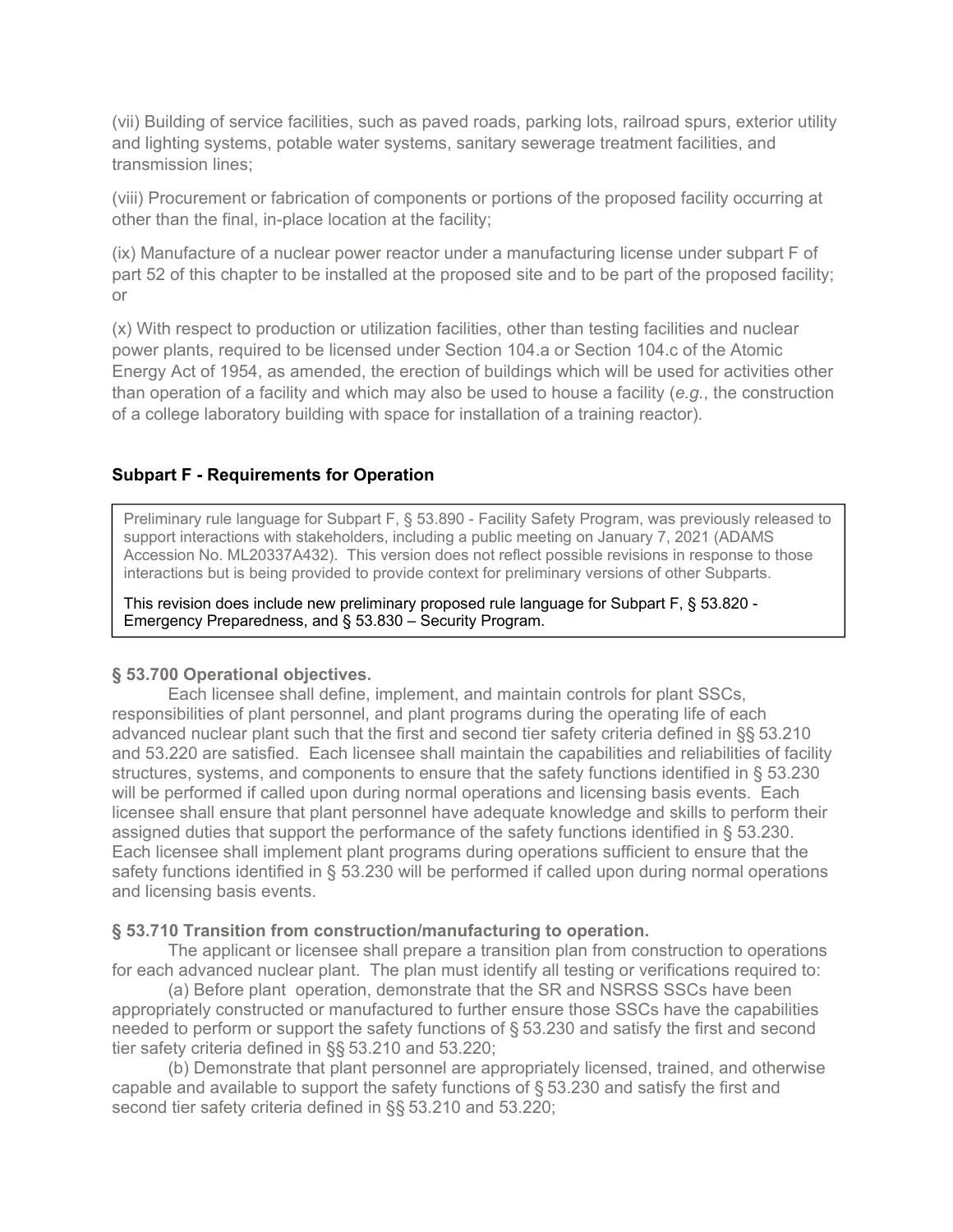(c) Demonstrate that all programs, procedures, and controls have been prepared and implemented to support the safety functions of § 53.230 and satisfy the first and second tier safety criteria defined in §§ 53.210 and 53.220.

### **§ 53.720 Maintaining capabilities and availability of structures, systems, and components.**

Controls must be provided for each advanced nuclear plant such that the capabilities and reliability of SSCs, when combined with associated programmatic controls and human actions, provide reasonable assurance that the safety criteria defined in §§ 53.210(b) and 53.220(b) will be met.

(a) Technical Specifications must be developed and implemented that define conditions or limitations on plant operations that are necessary to provide reasonable assurance that SR SSCs fulfill the safety functions identified in § 53.230 and that satisfy the first tier safety criteria of § 53.210(b). The technical specifications must describe the following requirements:

(1) Limits on the inventory of radioactive materials within the reactor system and supporting systems with the potential, individually or collectively, to cause a release exceeding the safety criteria in § 53.210(b) as a result of a design basis accident analyzed in accordance with § 53.450(e).

(2) Operating limits for the facility that if exceeded could lead to a failure to perform a required safety function necessary to meet the safety criteria in § 53.210(b).

(3) For each SSC classified as SR in accordance with § 53.460, technical specifications must define:

(i) *Limiting conditions for operation*. Limiting conditions for operation are the lowest functional capability or performance levels of SR SSCs required to provide reasonable assurance that the design basis accidents analyzed in accordance with § 53.450(e) would not give rise to an immediate threat to the public health and safety as represented by the first tier safety criteria of § 53.210(b). When a limiting condition for operation is not met, the licensee must shut down the plant or follow any remedial action permitted by the technical specifications until the condition will be met.

(ii) *Surveillance requirements.* Surveillance requirements relate to test, calibration, or inspection to assure that the necessary quality of systems and components is maintained and that the limiting conditions for operation will be met.

(4) *Design attributes*. Design attributes to be included are those attributes of the facility such as materials of construction and geometric arrangements, which, if altered or modified, would have a significant effect on safety and are not covered in categories described in paragraphs (a)(1)-(3) of this section.

(5) *Administrative controls*. Administrative controls are the provisions relating to organization and management, procedures, recordkeeping, review and audit, and reporting necessary to assure operation of the facility in a safe manner. Each licensee must submit any reports to the Commission pursuant to approved technical specifications as specified in § 53.40.

(6) *Decommissioning*. This paragraph applies only to advanced nuclear plants that have submitted the certifications required by subpart G of this part. Technical specifications involving limiting conditions for operation; surveillance requirements; design features; and administrative controls will be developed on a case-by-case basis.

(b) Controls on plant operations, including availability controls, must be developed and implemented to provide reasonable confidence that the configurations and special treatments for NSRSS SSCs provide the capabilities and reliabilities required to satisfy the second tier safety criteria of § 53.220(b). The controls must:

(1)(i) Identify who within the advanced nuclear plant has authority to make configuration changes;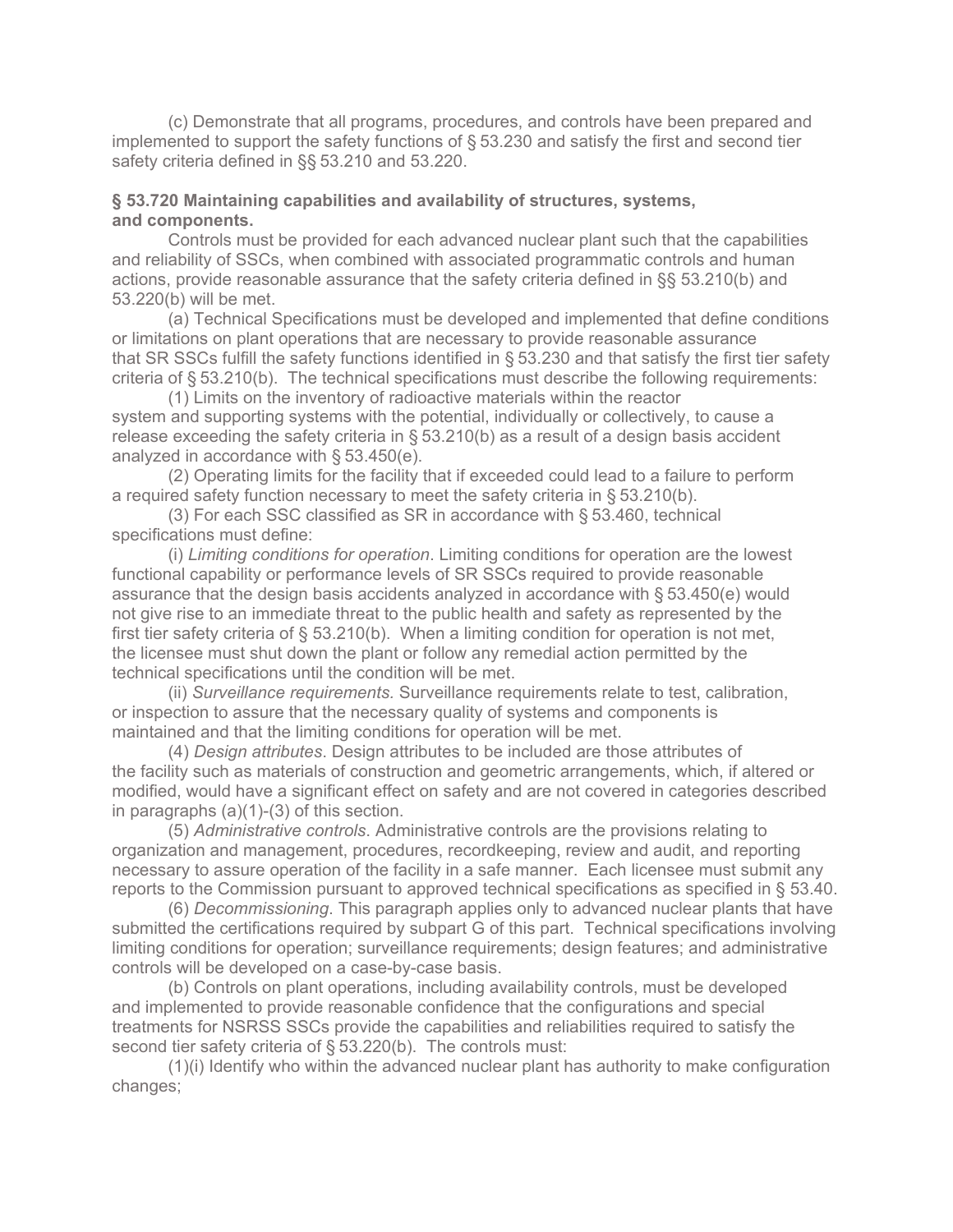(ii) Establish processes to make configuration changes to the advanced nuclear plant's system; and

(iii) Establish processes to ensure that all departments of the advanced nuclear plant affected by the configuration changes are formally notified and approve of the change; and

(2) Describe the means by which the special treatments for each NSRSS SSC will be provided and maintained over the operating life of the advanced nuclear plant. [examples would include appropriate surveillances, reliability assurance programs, etc.]

## **§ 53.730 Maintenance, repair and inspection programs.**

(a) A program to control maintenance activities and monitor the performance or condition of SR and SS SSCs must be developed and implemented to provide reasonable assurance that the safety criteria defined in §§ 53.210(b) and 53.220(b) of this part will be met.

(b) Whenever a licensee determines through activities related to maintenance, repair, and inspection of SSCs, the activities under § 53.720, or otherwise that the performance or condition of a NSRSS SSC does not meet established special treatment requirements or performance goals related to capabilities or reliabilities, the licensee must take appropriate corrective action.

(c) Performance and condition monitoring activities and associated goals and preventive maintenance activities must be evaluated at least every 24 months. The evaluations must take into account, where practical, industry-wide operating experience. Adjustments must be made where necessary to ensure that the objective of preventing failures of SSCs through maintenance is appropriately balanced against the objective of minimizing unavailability of SSCs due to monitoring or preventive maintenance.

(d) Before performing maintenance activities (including but not limited to surveillance, post-maintenance testing, and corrective and preventive maintenance), the licensee must assess and manage the increase in risk that may result from the proposed maintenance activities. The scope of the assessment may be limited to SSCs that a risk-informed evaluation process determines are necessary to provide reasonable assurance that the performance measures defined in §§ 53.210(b) and 53.220(b) of this part will be met.

### **§ 53.740 Design control.**

The potential for adverse effects on safety, security, EP, operations, or other items related to plant safety must be assessed during the design process and before implementing design or operational changes. This includes planned and emergent changes, such as physical modifications, procedural changes, changes to operator actions or security assignments, maintenance activities, system reconfigurations, access modifications or restrictions, and changes to the emergency plan and security plan or their implementation. Accordingly, measures must be established for the identification and control of interfaces among plant activities. These measures must include procedures for the review, approval, release, distribution, and revision of documents involving design interfaces such that design decisions are made in an integrated fashion considering all aspects of the facility impacted by the design or operational change prior to its implementation.

### **§ 53.800 Programs**

Programs must be provided for each advanced nuclear plant such that, when combined with associated design features and human actions, the plant will satisfy the first and second tier safety criteria defined in §§ 53.210 and 53.220. Programs must also support continued assurance that the safety functions identified in § 53.230 are maintained during normal operations and licensing basis events. The required plant programs must include but are not necessarily limited to the programs described in the following sections of this Subpart.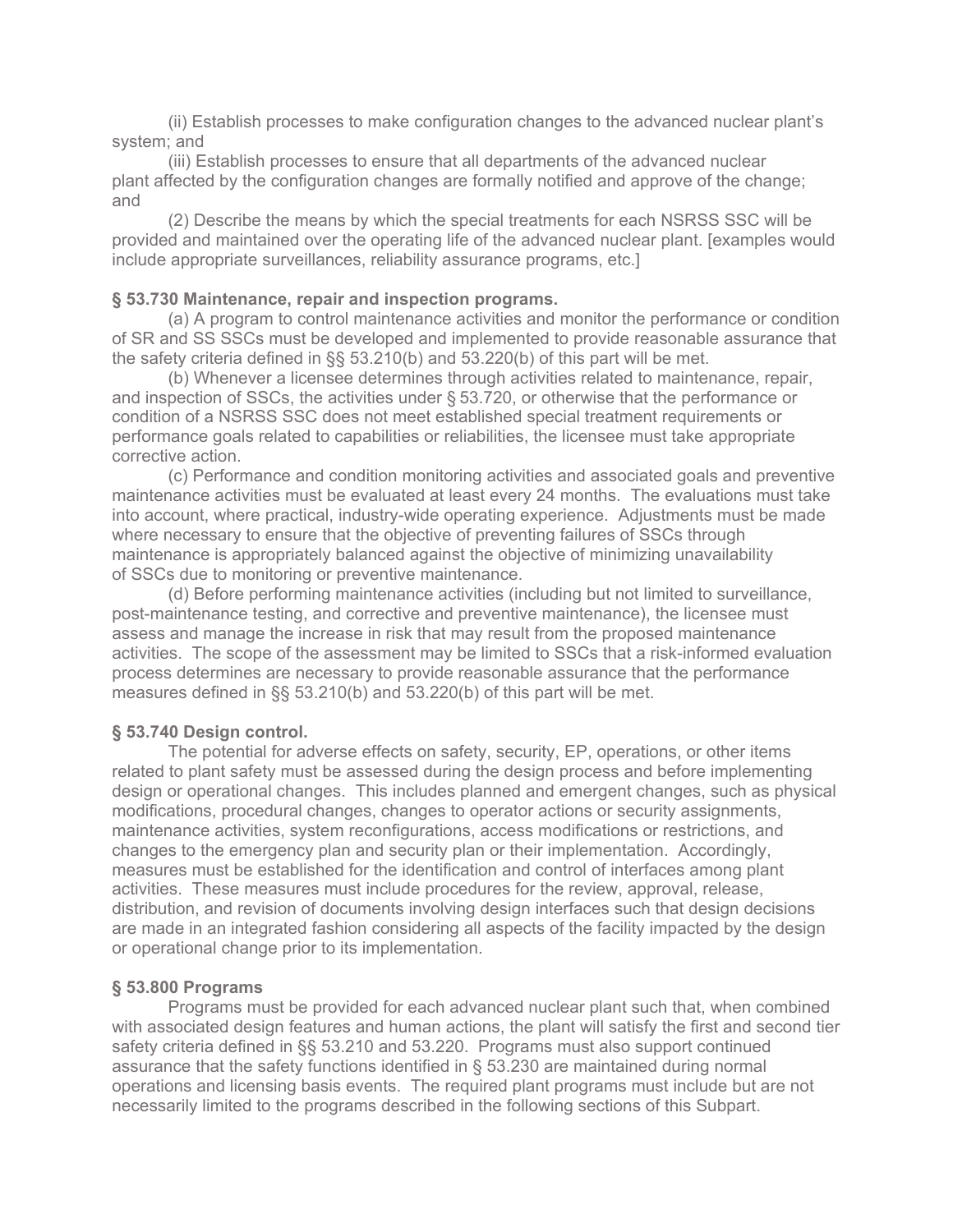### **§ 53.810 Radiation Protection**

(a) Each licensee under this part must develop and implement a Radiation Protection Program for operations that is commensurate with the scope and extent of licensed activities under this part and includes measures for limiting and monitoring radioactive plant effluents and limiting and monitoring the dose to individuals working with radioactive materials in accordance with 10 CFR part 20.

(b) Each licensee under this part must develop, implement, and maintain a program for the control of radioactive effluents and for keeping the doses to members of the public from radioactive effluents as low as reasonably achievable. The program shall be contained in an Offsite Dose Calculations Manual (ODCM), shall be implemented by procedures, and shall include remedial actions to be taken whenever the program limits are exceeded. The ODCM shall:

(i) contain the methodology and parameters used in the calculation of offsite doses resulting from radioactive gaseous and liquid effluents, in the calculation of gaseous and liquid effluent monitoring alarm and trip setpoints, and in the conduct of the radiological environmental monitoring program; and

(ii) contain the radioactive effluent controls and radiological environmental monitoring activities, and descriptions of the information that should be included in the Annual Radiological Environmental Operating, and Radioactive Effluent Release Reports required by § 53.xyz [Subpart J].

(c) [*Additional provisions may be added if needed*]

### **§ 53.820 Emergency Preparedness** [*work in progress*]

Each licensee under this part must develop and maintain, an emergency response plan that provides reasonable assurance that adequate protective measures can and will be taken in the event of a radiological emergency.

(a) The emergency plan must contain information needed to demonstrate compliance with the elements set forth in:

(1) 10 CFR 50.160 of this chapter; or

(2) the requirements in appendix E to 10 CFR part 50 and the planning standards in § 50.47.

(b) [Reserved]

#### **§ 53.830 Security Program**

(a) *Physical Protection Program.* Each licensee under this part must establish, maintain, and implement a physical protection program meeting the following requirements:

(1) The licensee must implement security requirements for the protection of special nuclear material based on the form, enrichment, and quantity in accordance with 10 CFR part 73, as applicable, and implement security requirements for the protection of Category 1 and Category 2 quantities of radioactive material in accordance with 10 CFR part 37, as applicable; and

(2) The licensee must meet the provisions set forth in either 10 CFR 73.55 or 73.100, unless the licensee meets the following criterion.

(i) The radiological consequences from a hypothetical, unmitigated event involving the loss of engineered systems for decay heat removal and possible breaches in physical structures surrounding the reactor, spent fuel, and other inventories of radioactive materials result in offsite doses below the values in  $\S$  53.210(b)(1) and (2) of this chapter.

(ii) The licensee must perform a site-specific analysis to demonstrate that the criterion in §  $53.830(a)(2)(i)$  is met. The licensee must maintain the analysis [consistent with the requirements for maintaining licensing basis information in Subpart I, currently under development] until the permanent cessation of operations under § 53.XXX.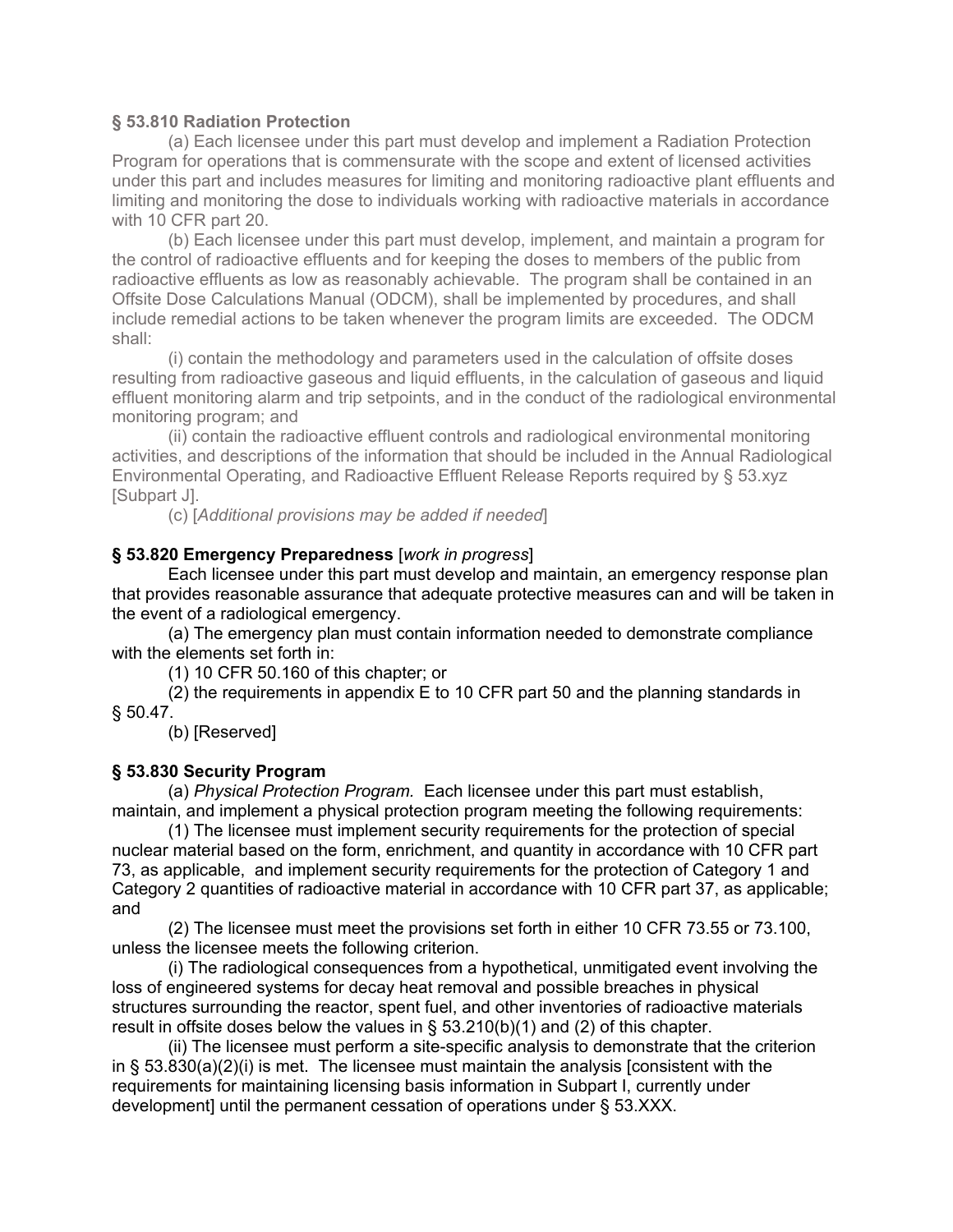(b) *Fitness for Duty***.** Each licensee under this part must establish, maintain, and implement a fitness for duty (FFD) program that meets the requirements in 10 CFR part 26.

(c) *Access Authorization*. Each licensee under this part must establish, maintain, and implement an Access Authorization program that meets the requirements in 10 CFR 73.120 if the criterion in § 53.830(a)(2)(1) is met, or § 73.56, if the criterion is not met.

(d) *Cyber Security*.Each licensee under this part must establish, maintain, and implement a cyber security program that meets the requirements in 10 CFR 73.110.

(e) *Information Security*. Each licensee under this part must establish, maintain, and implement an information protection system that meets the requirements of 10 CFR 73.21, 73.22, and 73.23, as applicable.

### **§ 53.840 Quality Assurance**

(a) Each licensee under this part is responsible for the establishment and execution of the quality assurance program (QAP). The licensee may delegate to others, such as contractors, agents, or consultants, the work of establishing and executing the quality assurance program, or any part thereof, but shall retain responsibility for the QAP. The authority and duties of persons and organizations performing activities affecting the safety-related functions of structures, systems, and components shall be clearly established and delineated in the QAP. A written QAP manual must be developed and used to guide the conduct of the program in accordance with generally accepted consensus codes and standards. QA activities must be based upon written procedures and address the following:

- 1. Use of qualified personnel and written procedures
- 2. Procurement of goods and services
- 3. Handling, shipping and storage of materials and components
- 4. Testing and inspections
- 5. Corrective actions
- 6. Document control
- 7. Configuration control
- 8. Design control
- 8. Record keeping
- 9. Auditing

(b) The results of the QA activities must be documented, along with any recommendations, and provided to facility management for action. Audits, both planned and unannounced, of the QAP must be performed to assess its effectiveness, with the results documented and provided to facility management.

(c) [*Additional provisions may be added if needed*]

## **§ 53.850 Integrity Assessment Programs**

Each licensee under this part must develop and implement an integrity assessment program to monitor, evaluate and manage:

(a) the effects of plant aging on SR and NSRSS SSCs as well as any NSS SSCs whose failure could affect the performance of plant safety functions. The program may refer to surveillances, tests, and inspections conducted for specific SSCs in accordance with other requirements in this part or conducted in accordance with applicable accepted consensus codes and standards;

(b) cyclic or transient load limits to ensure SSCs are maintained within the applicable design limits;

(c) degradation mechanisms related to chemical interactions, operating temperatures, effects of irradiation, and other environmental factors to ensure the capabilities and reliabilities of SSCs satisfy the functional design criteria of §§ 53.410(b) and 53.420(b).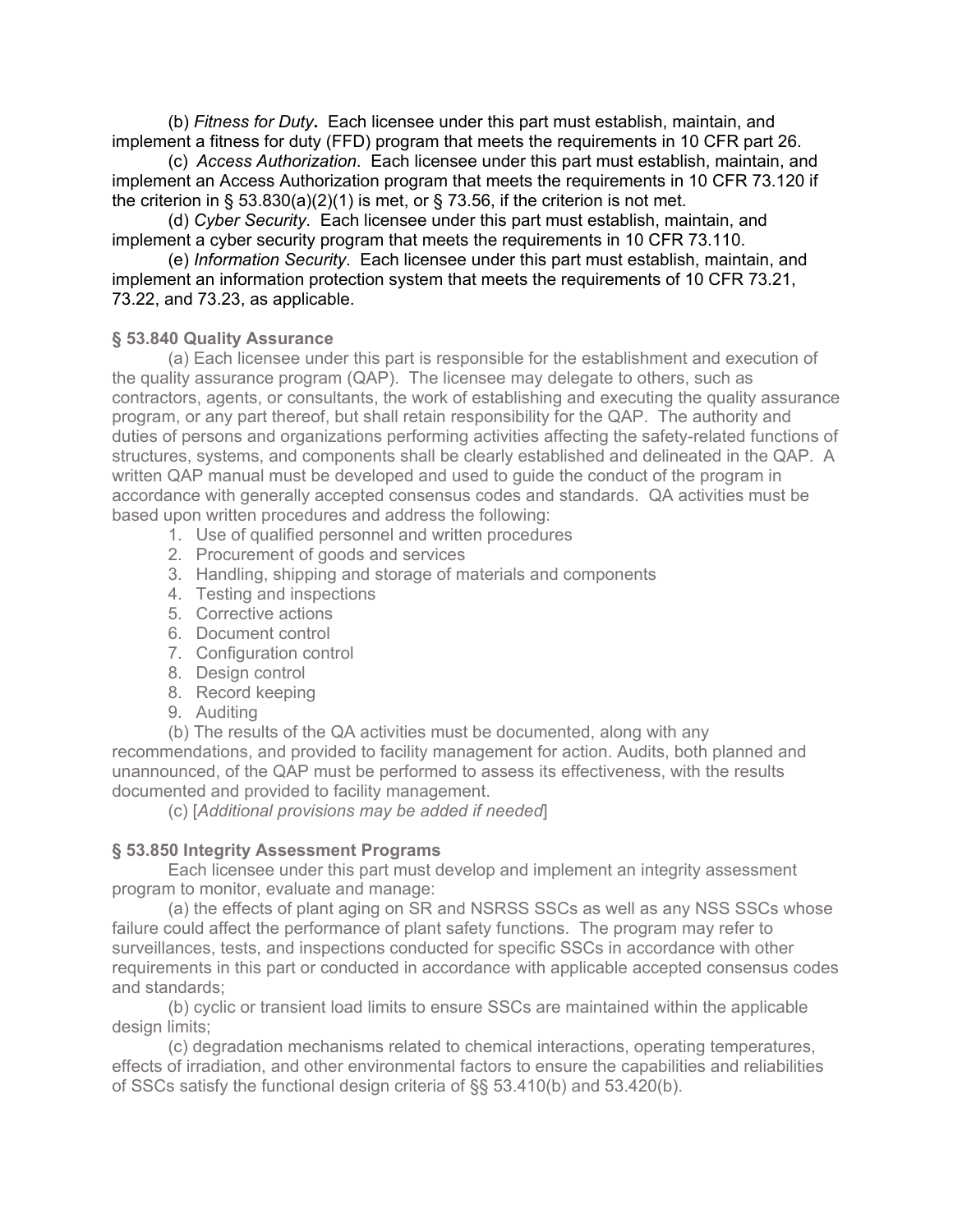#### **§ 53.860 Fire Protection**

(a)(1) Each licensee under this part must have a fire protection plan that describes the overall fire protection program for the facility, identifies the various positions within the licensee's organization that are responsible for the program, states the authorities that are delegated to each of these positions to implement those responsibilities, and outline the plans for fire protection, fire detection and suppression capability, and limitation of fire damage.

(2) The fire protection plan must also describe specific features necessary to implement the program described in paragraph (a)(1) of this section such as: administrative controls and personnel requirements for fire prevention and manual fire suppression activities; automatic and manually operated fire detection and suppression systems; and the means to limit fire damage to SR and NSRSS structures, systems, or components so that the capability to meet the requirements of § 53.210 is ensured.

(b)(1) Each licensee under this part must develop a performance-based or deterministic fire protection program that seeks to meet the safety criteria outlined in §§ 53.210 and 53.220, related safety functions outlined in § 53.230, and defense in depth as outlined in § 53.250 with specific fire protection measures related to fire prevention, fire detection, and fire suppression.

(2) The fire protection program must comply with the following: (i) SR and NSRSS structures, systems, and components must be designed and located to minimize, consistent with other safety requirements, the probability and effect of fires and explosions.

(ii) Noncombustible and fire- resistant materials shall be used wherever practical throughout the facility, particularly in locations with SR and NSRSS structures, systems, or components.

(iii) Fire detection and fighting systems of appropriate capacity and capability shall be provided and designed to minimize the adverse effects of fires on SR and NSRSS structures, systems, and components.

(iv) Firefighting systems shall be designed to ensure that their rupture or inadvertent operation does not significantly impair the safety capability of these structures, systems, and components.

### **§ 53.870 Inservice Inspection/Inservice Testing**

(a) Each applicant and licensee under this part must develop and implement programs for In-Service Inspection (ISI) and In-Service Testing (IST) prior to receiving an operating license. The ISI/IST program must include all inspections and tests required by the codes and standards used in the design and be supplemented by risk insights that identify the most important SSCs to plant safety. The types of testing and inspections and their frequency should be informed by the risk insights so as to maintain the SSC reliability and performance consistent with the design. Risk insights must also be used to determine when to conduct the inspections and tests (e.g., full power, shutdown, refueling) so as to minimize risk to the plant and the public. The ISI/IST program must be documented in a written manual and managed by qualified personnel reporting to the Plant Manager.

(b) Prior to starting plant operation, baseline inspections and testing must be performed using the same techniques as will be used for future inspections and testing. These inspection and testing results must be used as benchmarks for evaluating the results of future inspections and tests. Sufficient room and support must be provided to accommodate the personnel, ISI/IST equipment and shielding necessary to perform the inspections and testing. Acceptance criteria for determining whether or not corrective action is needed must be developed (or taken from the codes and standards used in the design) for evaluating the results of the inspections and tests. The results of the inspections and testing must be provided to the Plant Manager who is responsible for determining what, if any, corrective action is needed and when it should be done. The ISI/IST results and corrective actions must be documented and retained over the life of the plant.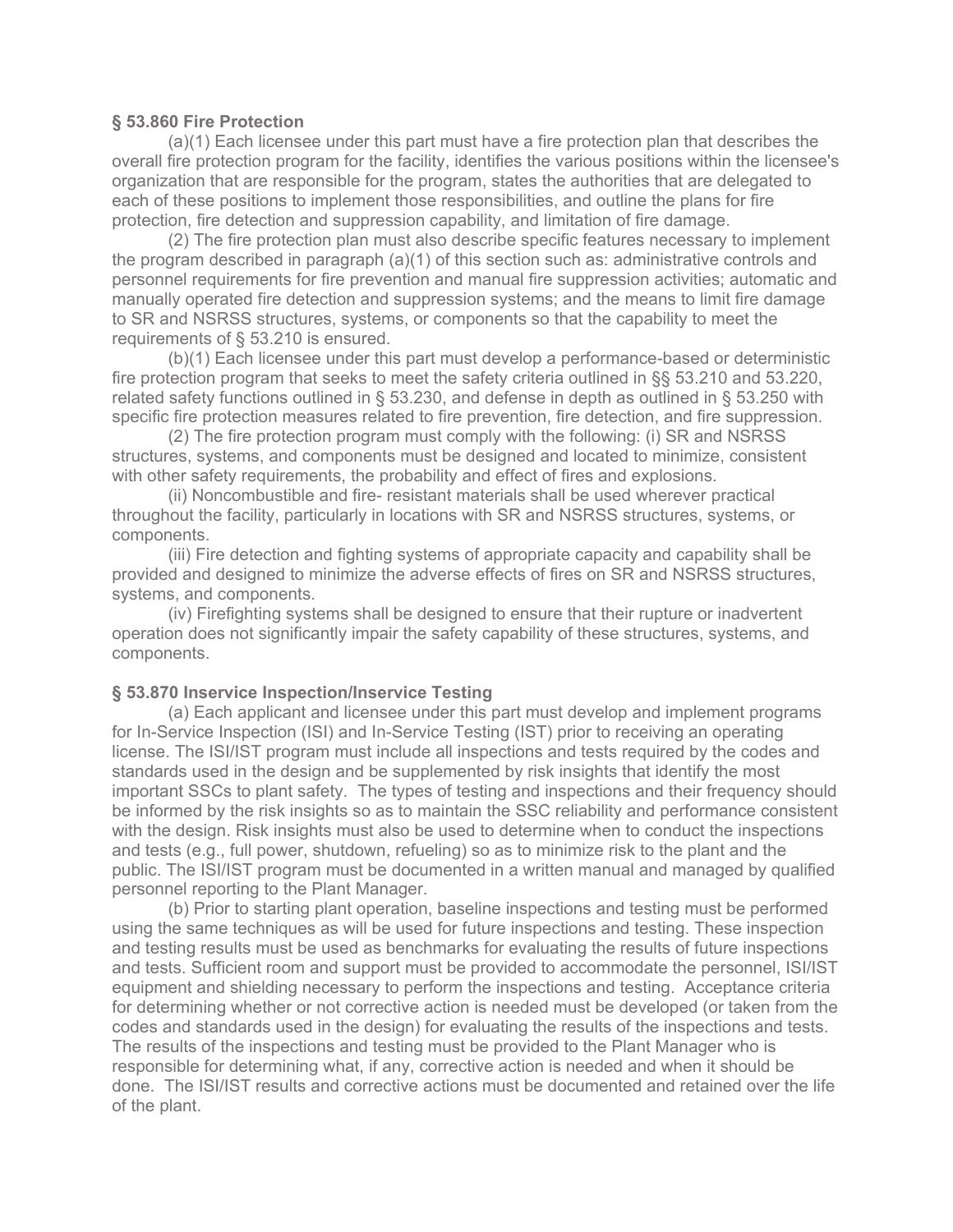#### **§ 53.880 Criticality Safety Program**

(a) Each licensee under this part must have a criticality safety program. The program must address the requirements in 10 CFR 70.24 of this chapter for maintaining a monitoring system capable of detecting a criticality, having emergency procedures, and providing radiation protection for plant workers.

### **§ 53.89000 Facility Safety Program.**

Each licensee must establish and implement a facility safety program (FSP) that routinely and systematically evaluates potential hazards, operating experience related to plant SSCs, human actions, and programmatic controls affecting the safety functions required by § 53.240230, and the resulting changes in risks to the public from operation of the facility over its operating lifetime. An FSP must include a risk-informed, performance-based process to proactively identify new or revised internal or external hazards to the facility and performance issues related to plant SSCs, human actions, and programmatic controls and must consider measures to mitigate or eliminate the resulting risks using the criteria defined in § 53.89240. The FSP must be implemented and supported by a written FSP as required in § 53.89420.

#### **§ 53.89210 Facility Safety Program Performance Criteria.**

(a) Each licensee for an advanced nuclear plant must take measures to protect public health and minimize danger to life or property as may be reasonably achievedappropriate when considering potential risks to public health and safety, technology changes, economic costs, operating experience, new or revised hazard assessments, or other factors included in the FSP plan required by § 53.89420. Performance objectives for design features and programmatic controls must be established such that the risks to public health and safety from an advanced nuclear plant due to normal operation or licensing basis events must not be a significant addition to other societal risks.

(1) Each licensee must assess risk reduction measures related to the release or potential release of radioactive materials in plant effluents during normal operation whenever such a release could result in a member of the public receiving an annual radiation dose in excess of 0.3 millirems from liquid effluents or 1 millirem from gaseous effluents. The assessment and risk reduction measures must maintain doses to members of the public as low as is reasonably achievable taking into account the state of technology, the economics of improvements in relation to the state of technology, operating experience, and the economics of improvements in relation to benefits to the public health and safety.

(2) Each licensee must assess potential risk reduction measures related to licensing basis events, identified hazards, or other specific contributors to the overall cumulative risk from unplanned events as follows:

(i) For new or revised hazards, plant features, or other contributors to licensing basis events with an estimated upper bound frequency above one in one thousand years, licensees must consider risk reduction measures whenever the estimated radiation dose to a member of the public exceeds 2.5 millirem and the estimated frequency weighted cumulative dose to nearby populations increases by [5 person-rem].

(ii) For new or revised hazards, plant features, or other contributors to licensing basis events with an estimated lower bound frequency below one in one thousand years, licensees must consider risk reduction measures whenever the estimated frequency weighted cumulative dose to nearby populations increases by [5 person-rem] and either the frequency of a member of the public receiving a radiation dose with the potential for immediate health effects approaches five in one hundred million years or a radiation dose with the potential to cause latent health effects approaches two in ten million years.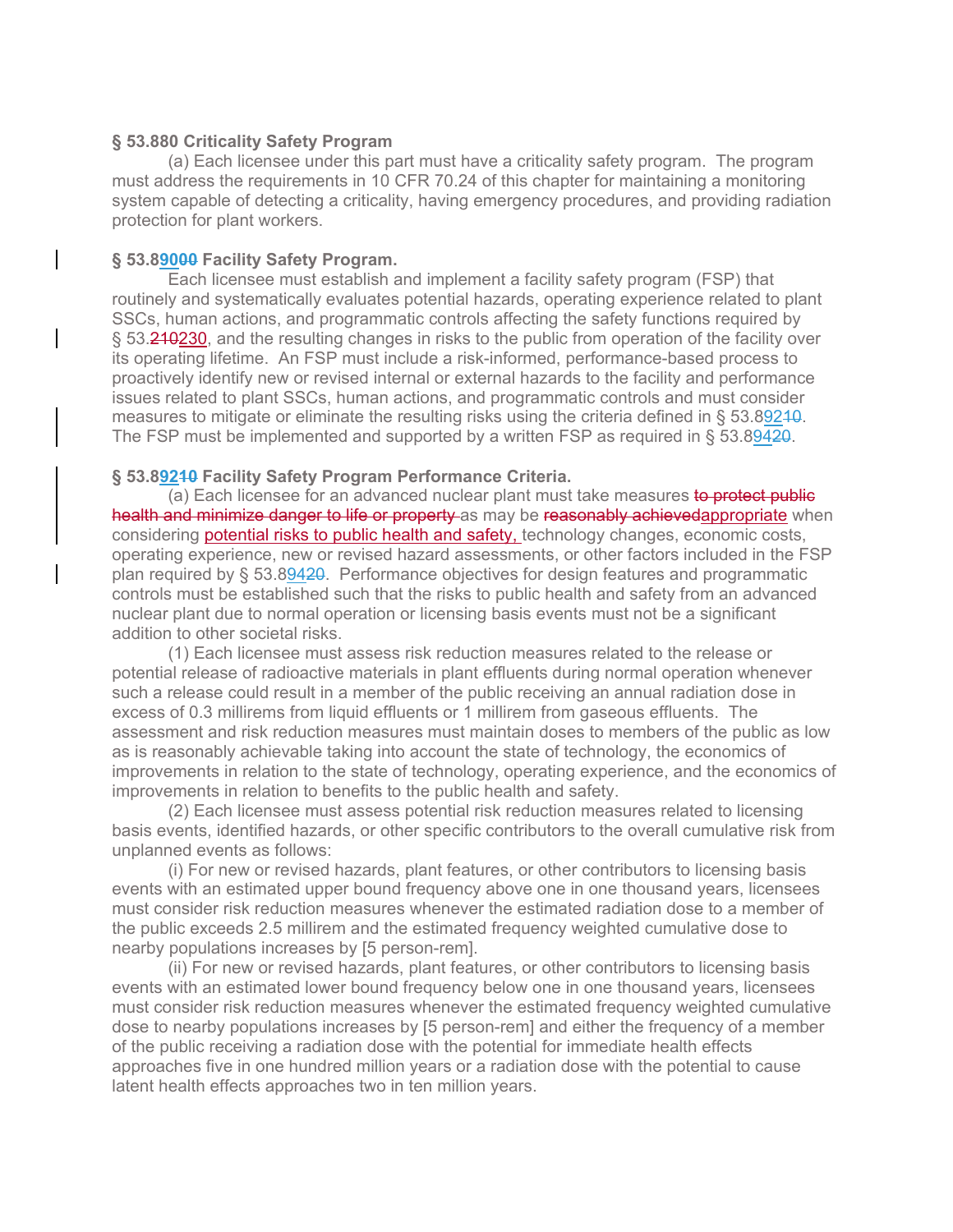(iii) For new or revised hazards, plant features, or other contributors to licensing basis events with an estimated dose to a member of the public less than or equal to a threshold value used for operational flexibilities in accordance with § 53.470, licensees must consider risk reduction measures whenever changes to the estimated consequences reduce the margin to the subject threshold value by more than ten percent and the estimated frequency weighted cumulative dose to nearby populations increases by [5 person-rem].

(iv) The assessment and risk reduction measures must maintain doses to members of the public as low as is reasonably achievable taking into account the state of technology, the economics of improvements in relation to the state of technology, information available on potential hazards, operating experience, and the economics of improvements in relation to benefits to the public health and safety.

 (b) Risk reduction measures taken at advanced nuclear plants whose licenses refer to certified designs or manufacturing licenses must also follow the change control and reporting provisions of 10 CFR part 52 or subpart H of this part related to changes to standardized designs.

### **§ 53.89420 Facility Safety Program Plan**

(a) General. Each licensee must adopt and implement an FSP using a written FSP plan that, at a minimum, contains the elements in this section. This FSP plan must be approved by NRC under the process required in § 53.89630.

(b) Scope. (1) Each licensee must set forth in its FSP plan a statement describing the facility or facilities covered by the plan. The description must include the facility, personnel, programmatic controls, and facility environs that influence the assessments used in assessing potential risks in accordance with subparts B and C of this part and potential reduction measures using the performance criteria in  $\S$  53.89240. The scope of the program plan must consider new or revised information related to:

(i) The performance of SSCs in terms of their capability and availability to perform the required safety functions required by  $\S$  53.240230 during normal operation and licensing basis events and assessing potential risk reduction measures using the performance criteria in § 53.89210;

(ii) The role of personnel in making decisions, operating plant SSCs, or otherwise supporting the safety functions required by  $\S$  53.240230 and assessing potential risk reduction measures using the performance criteria in § 53.89210;

(iii) The programmatic controls required within this part or otherwise implemented by a licensee to ensure capabilities and availabilities of SSCs and personnel performing the safety functions required by  $\S$  53.240230 and assessing potential risk reduction measures using the performance criteria in § 53.892810;

(iv) Natural and manmade hazards with the potential to affect plant SSCs or personnel supporting the safety functions required by § 53.210230 and assessing potential risk reduction measures using the performance criteria in § 53.89240; and

(v) Operating experience related to plant SSCs, personnel, or programmatic controls supporting the safety functions required by § 53.210230 and assessing potential risk reduction measures using the performance criteria in § 53.89240.

(2) The methods used to analyze the technologies identified under paragraph  $(f)(1)(i)$  of this section against the criteria provided in § 53.89240.

(3) Each licensee must set forth in its FSP plan a description of its overall safety philosophy and intended safety culture to be practiced by its management, employees and contractors; and

(4) Each licensee must identify the required participants in the FSP plan, which will include managers, employees, and contractors that directly support facility operations; maintain,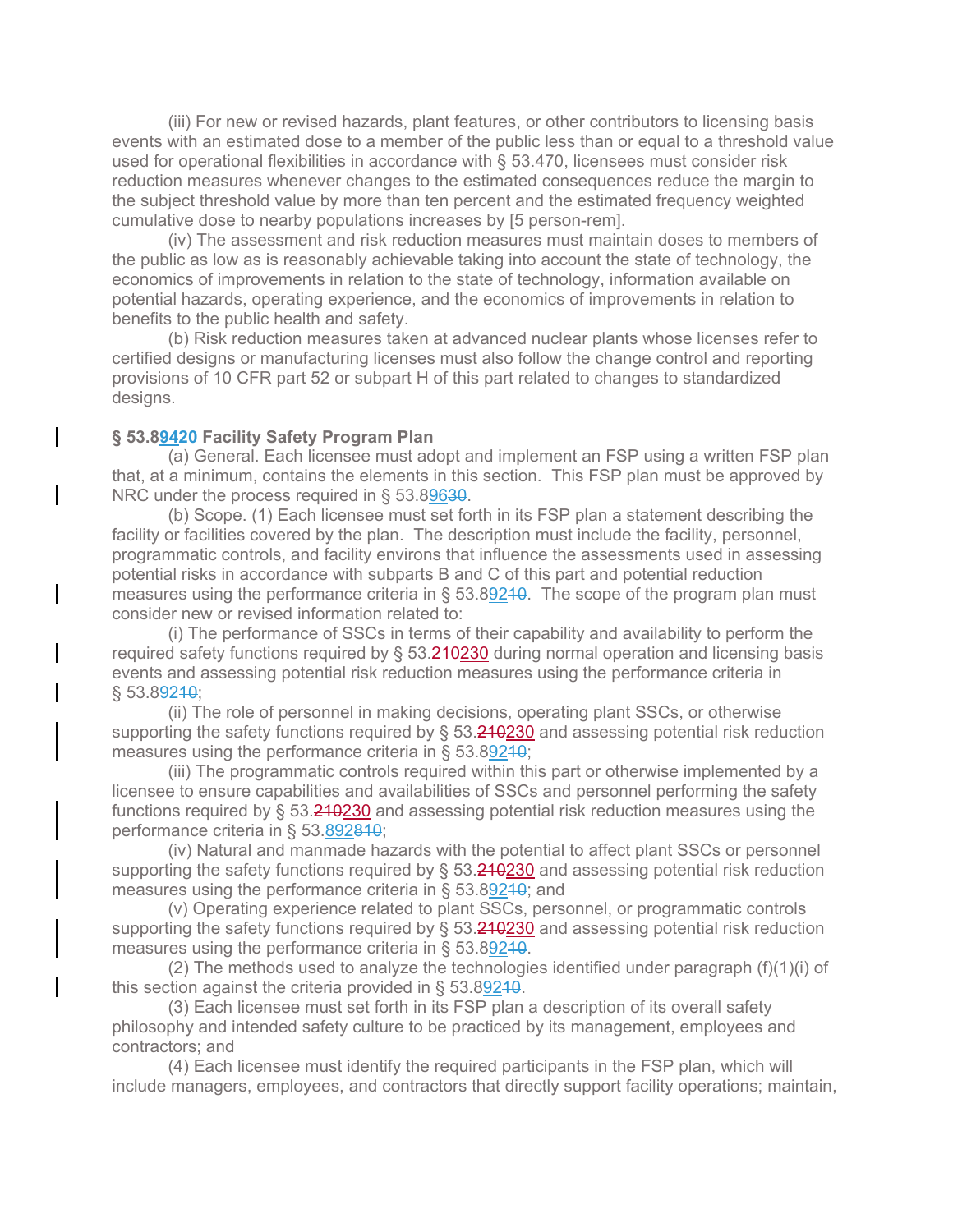inspect, or change plant SSCs or programmatic controls; or assess potential risk reduction measures as required by § 53.89220.

(c) Implementation. Each licensee must describe in its FSP plan the process the licensee will use to implement and maintain its FSP. As part of the licensee's implementation process, the licensee must describe roles and responsibilities of each position that has significant responsibility for implementing the FSP, including those held by employees and other persons utilizing or providing significant services as identified by the licensee pursuant to paragraph (b)(3) of this section.

(d) Facility safety program training:

(1) Each manager, employee, and contractor identified under paragraph (b)(3) of this section will be trained on the licensee's FSP.

(2) Each licensee must establish and describe in its FSP plan the licensee's facility safety program training plan. An FSP training plan must set forth the procedures by which managers, employees, and contractors identified under paragraph (b)(3) of this section will be trained on the licensee's FSP. An FSP training plan must help ensure that all personnel who are responsible for implementing and supporting the FSP understand the goals of the program, are familiar with the elements of the program, and have the requisite knowledge and skills to fulfill their responsibilities under the program.

 $(3)$  For each position identified pursuant to paragraph  $(b)(3)$  of this section, the training plan must describe the frequency and content of the FSP training that the position receives.

(4) Training under this subpart F may include, but is not limited to, classroom, computer-based, or correspondence training.

(5) The licensee must keep a record of all training conducted under this part and update that record as necessary. The FSP training plan must set forth the process used to maintain and update the necessary training records required by this part.

(6) The FSP training plan must set forth the process used by the licensee to ensure that it is complying with the training requirements set forth in the training plan.

(e) Risk-informed hazard management program. Each licensee must establish a risk-informed hazard management program as part of the licensee's FSP. The risk-informed hazard management program must be fully described in the FSP plan. The risk-informed hazard management program must establish:

(1) The processes or procedures used in the risk-informed hazard analysis to identify internal and external hazards having the potential to increase the frequency or consequences of radiological releases from normal operation or licensing basis events;

(2) The processes or procedures used in the risk-informed hazard analysis to analyze identified hazards and support assessments against the criteria provided in § 53.89210;

(3) The methods used to identify and implement actions that mitigate or eliminate hazards based on assessments against the criteria provided in § 53.89240.

(4) The methods used to ensure changes to the facility design or operations do not adversely affect measures in place to mitigate or eliminate hazards or that such changes have been assessed pursuant to the appropriate change control and have been incorporated into models used for assessments against the criteria provided in § 53.89240.

(5) The methods used to maintain records of identified hazards and risks and the mitigation or elimination of the identified hazards and risks throughout the life of the facility.

(6) The position title(s) of the individual(s) responsible for administering the risk-informed hazard management program.

(f) Technology assessment program. Each licensee must establish a technology assessment program as part of the licensee's FSP. The technology assessment program must be fully described in the FSP plan. The technology assessment program must establish: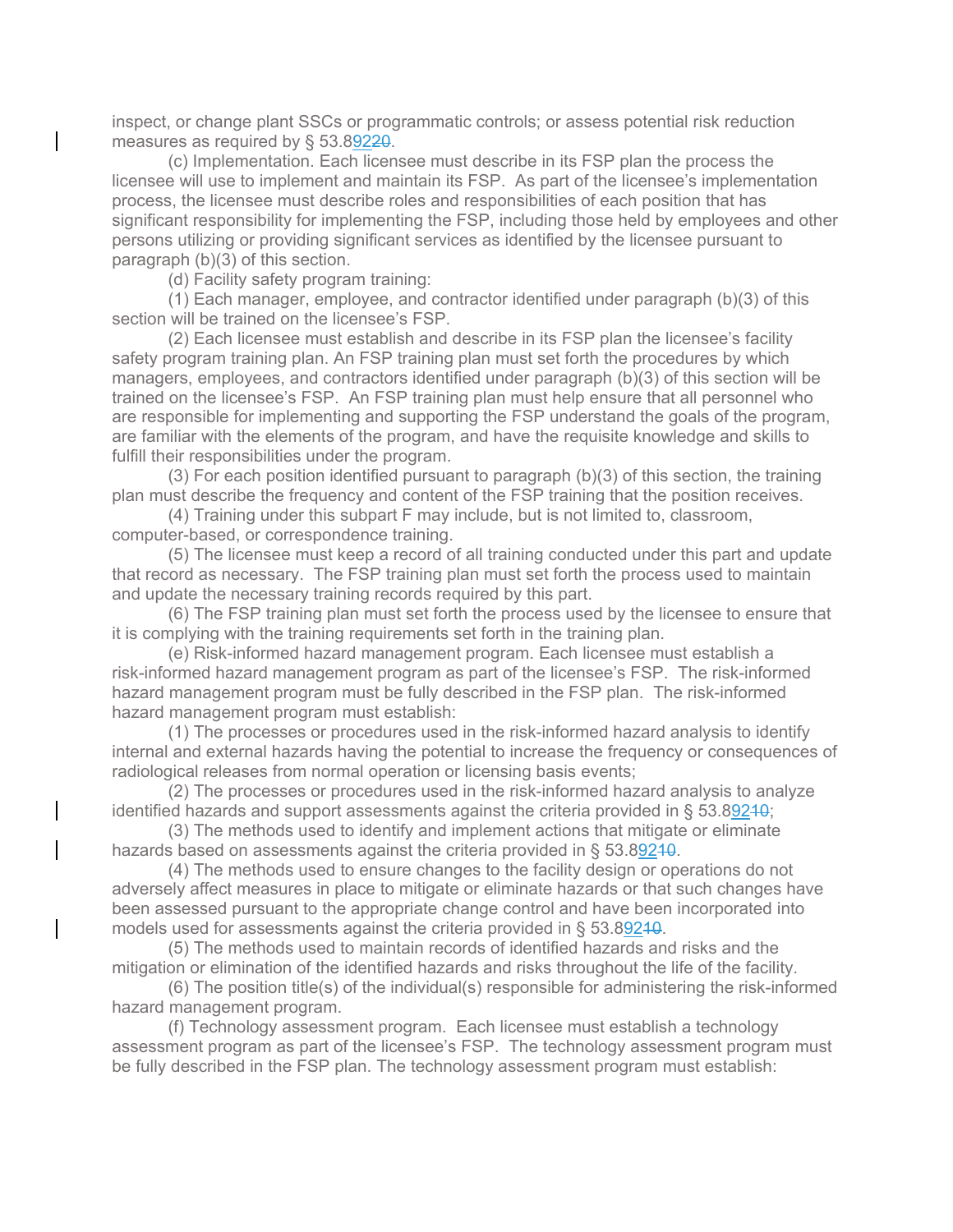(1) The methods used to identify and analyze current, new, or novel technologies that will mitigate or eliminate internal or external hazards and resulting risks from the release of radioactive materials from a facility during normal operations or licensing basis events;

(2) The methods used to analyze the technologies identified under paragraph (f)(1) of this section against the criteria provided in § 53.89240.

(3) The methods used to identify and implement actions related to technologies identified under paragraph (f)(1) of this section based on assessments against the criteria provided in § 53.89210.

(4) The methods used to maintain records of technology assessments throughout the life of the facility.

(5) The position title(s) of the individual(s) responsible for administering the technology assessment program.

(g) Internal facility safety program assessment. (1) The licensee must describe in the FSP plan methods to annually confirm:

(i) The FSP is fully implemented and effective;

(ii) The licensee's overall safety philosophy and intended safety culture are being implemented and effective;

(iii) The facility safety program training program is implemented and effective;

(iv) The facility continues to meet the performance criteria set forth in  $\S 53.240230$  and effectively consider risk reduction measures using the performance criteria set forth in § 53.89210.

(2) As part of its FSP plan, the licensee must describe the processes used to:

(i) Conduct internal FSP assessments;

(ii) Internally report the findings of the internal FSP assessments to a management level so that the required authority and organizational freedom, including sufficient independence from cost and schedule when opposed to safety considerations, are provided;

(iii) Develop, track, and review recommendations as a result of the internal FSP assessments;

(iv) Develop improvement plans based on the internal FSP assessments; and

(v) Manage revisions and updates to the FSP plan based on the internal facility safety program assessments.

## **§ 53.89630 Review, Approval, and Retention of Facility Safety Program Plans**

(a) Initial Filing. Each applicant for a license under this part must include its FSP plan as part of the application.

(b) Approval. The NRC will review the FSP plan to determine if the elements prescribed in this part are sufficiently addressed in the applicant's submission. Approval of an FSP plan under this part does not constitute approval of the specific actions the licensee will implement under its FSP plan pursuant to § 53.89420 and must not be construed as establishing an NRC standard regarding those specific actions.

(c) Review of amendments. Need to work out nature of reviews, notices, opportunities for hearing, etc. on amendments to the FSP plan. (CRITERIA X OK report w/in x days, NRC respond within y days). CRITERIA Y follow process in § 53.xyz (license amendment)

\*\*\*\*\*

Subpart G - Decommissioning Requirements

This subpart is envisioned to address transition to decommissioning.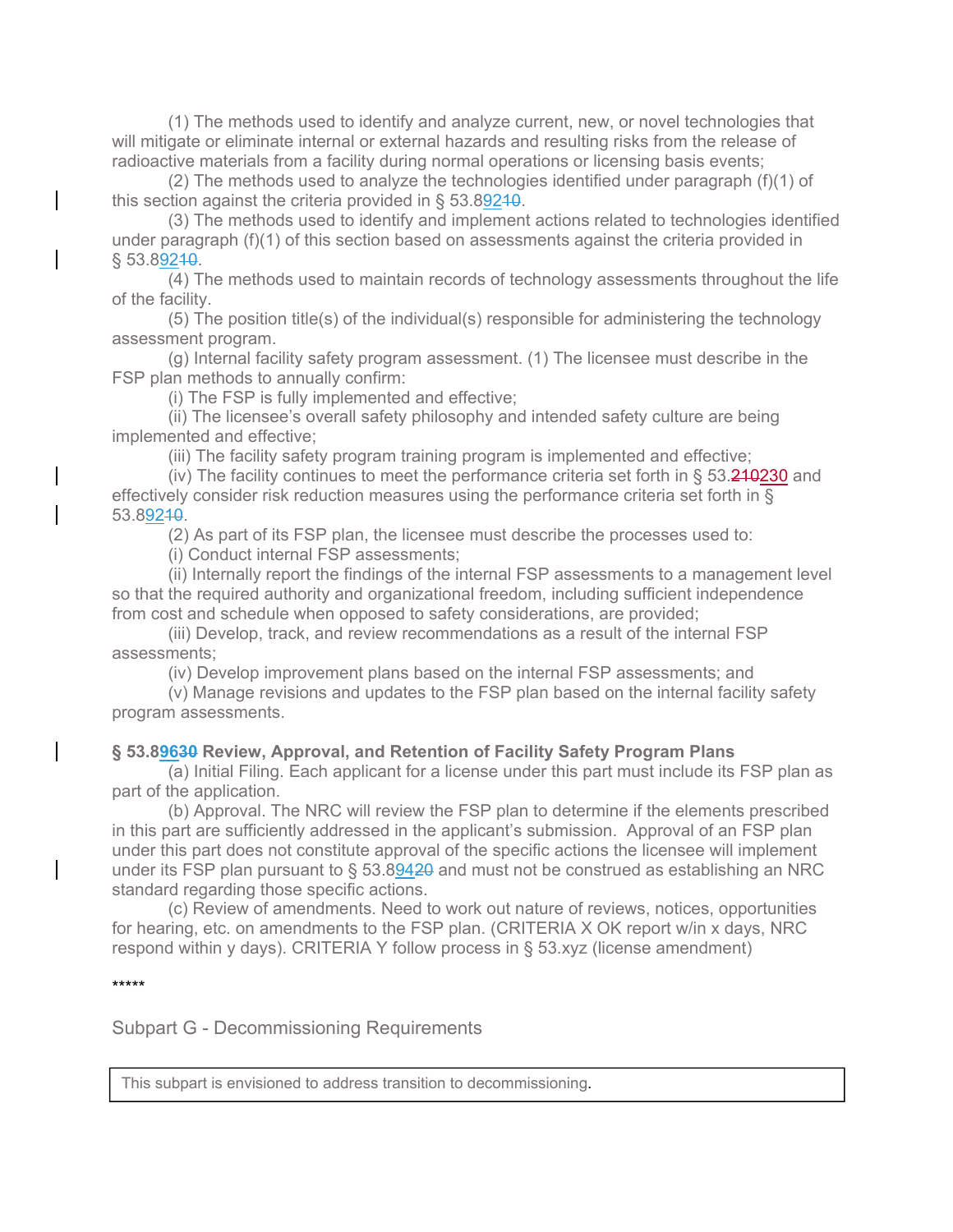# Subpart H - Licenses, Certifications, and Approvals

This subpart is envisioned to address requirements for initial applications for licenses, certifications, or approvals. The subpart will support either licensing under the Part 50 or Part 52 frameworks. Assessment and update of manufacturing licenses is possible. Other improvements could include combining Part 50 process for first of a kind (FOAK) applications and simper transition to Part 52 for subsequent applications.

# Subpart I - Maintaining and Revising Licensing Basis Information

This subpart is envisioned to address requirements for maintaining and revising licensing basis information related to licenses, certifications, or approvals. Specific provisions would include maintaining and updating safety analysis reports and amending licenses.

Subpart J - Reporting and Other Administrative Requirements

This subpart is envisioned to address requirements for maintaining records, making reports, and other administrative-type activities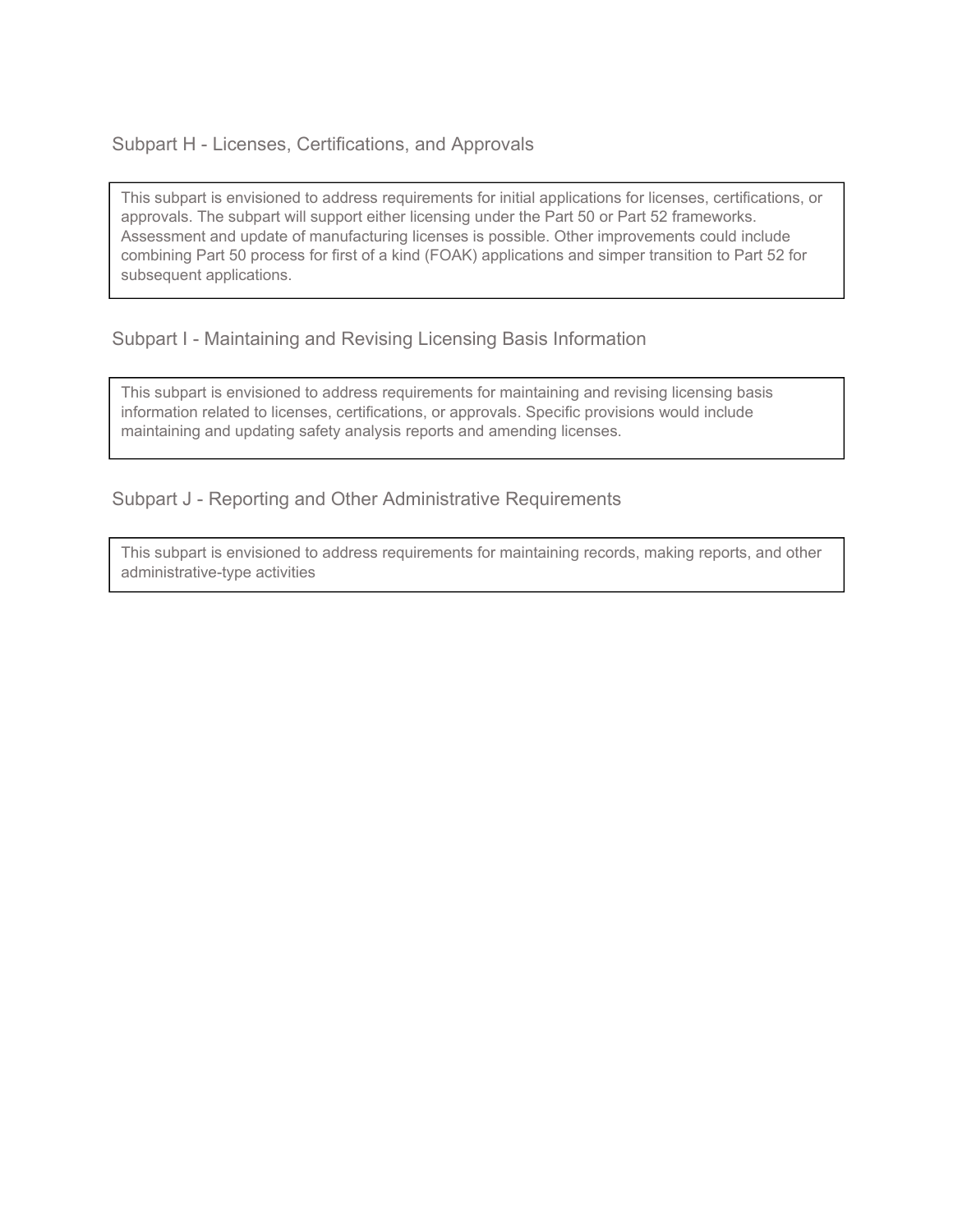### **PRELIMINARY PROPOSED RULE LANGUAGE THE SEX CONSUMING A SEX LOCAL SEXUAL PROPOSED RULE LANGUAGE 10 CFR PART 73, "PHYSICAL PROTECTION OF PLANTS AND MATERIALS"**

### **§ 73.100 Technology neutral requirements for physical protection of licensed activities at advanced nuclear plants against radiological sabotage.**

(a) *Introduction*. (1) An advanced nuclear plant licensee under 10 CFR part 53 who does not meet the criterion in 10 CFR 53.830(a)(2)(i) must implement the requirements of this section through its Commission-approved Physical Security Plan, Training and Qualification Plan, Safeguards Contingency Plan, and Cyber Security Plan, referred to collectively hereafter as ''security plans."

(2) The security plans must identify, describe, and account for site-specific conditions that affect the licensee's capability to satisfy the requirements of this section.

(b) *General performance objective and requirements.* (1) The licensee must establish and maintain a physical protection program and a security organization, which will have as their objective to provide reasonable assurance that activities involving special nuclear material are not inimical to the common defense and security and do not constitute an unreasonable risk to the public health and safety. The design and implementation of the physical protection program must achieve and maintain at all time the capabilities for meeting the following performance requirements:

(i) *Intrusion detection systems.* Physical security structures, systems, and components relied on for interior and exterior intrusion detection functions must be designed to detect attempted and actual unauthorized access. The design must provide diverse methods for achieving the intended intrusion detection functions, sufficient to ensure the reliability and availability of systems and components.

(ii) *Intrusion assessment systems.* Physical security structures, systems, and components relied on for intrusion assessment functions must be designed to provide rapid remote assessment for determining cause and initiating appropriate security responses. The design must provide diverse methods for achieving the intended intrusion assessment functions, sufficient to ensure the reliability and availability of systems and components.

(iii) *Security communication systems.* Structures, systems, and components relied on for security communications must be designed to provide continuity and integrity of communications. Communication systems must account for design basis threats that can interrupt or interfere with continuity or integrity of communications. The design must provide diverse and redundant methods for achieving the intended communication functions.

(iv) *Security delay systems.* Structures, systems, and components relied on for delay functions must be designed to provide for timely security responses to adversary attacks with adequate defense-in-depth.

(v) *Security response.* Engineered physical security structures, systems, and components performing neutralization functions and engineered fighting positions relied on to protect security personnel performing neutralization functions must be designed to provide overlapping fields of fire. The design configuration must provide layers of security response, with each layer assuring that a single failure does not result in the loss of capability to neutralize the design basis threat adversary.

(vi) *Control measures protecting against land and waterborne vehicle bomb assaults.*  Physical security structures, systems, and components, in conjunction with site-specific natural features, that are relied on to protect against a design basis threat land vehicle and waterborne vehicle bomb assault must be designed to protect of the reactor building and structures containing safety or security related structures, systems, and components from explosive effects that are based on the maximum design basis threat quantity of explosives. The vehicle control measures (passive and active barrier systems) to deny land or waterborne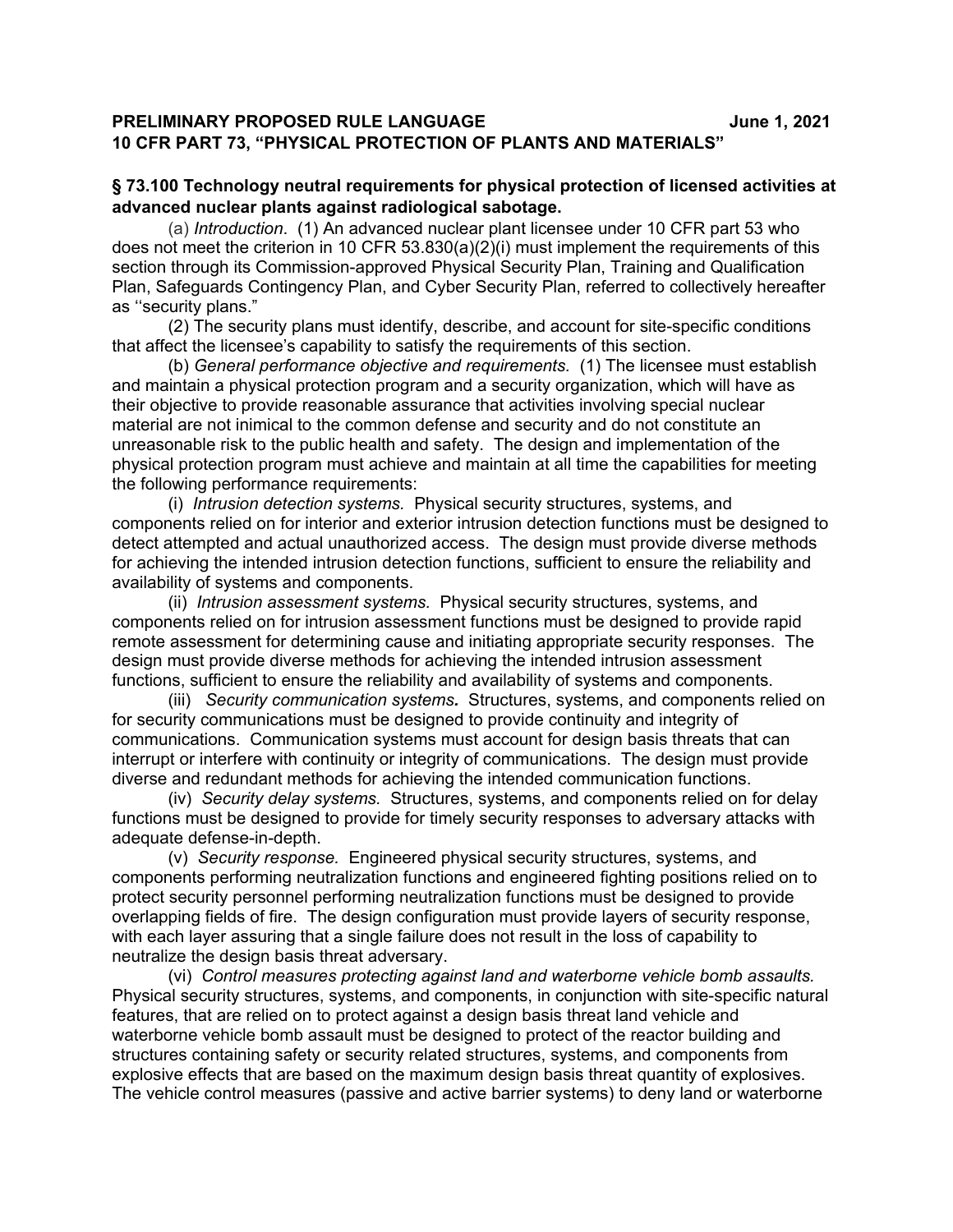vehicle bomb assaults must be located at a bounding minimum safe stand-off distance to adequately protect all structures, systems, and components required for safety and security.

(vii) *Access control portals:* Access control portals must be designed to detect and deny unauthorized access to persons and pass-through of contraband materials (e.g., weapons, incendiaries, explosives). The design must provide diverse and redundant methods for achieving the intended intrusion access control functions.

(2) To satisfy the general performance objective and requirements of paragraph (b)(1) of this section, the physical protection program must protect against the design basis threat of radiological sabotage as stated in § 73.1 of this part. Specifically, the licensee must

(i) Ensure that the physical protection program capabilities to protect against the design basis threat of radiological sabotage are maintained at all times.

(ii) Provide defense-in-depth in achieving performance requirements through the integration of engineered systems, administrative controls, and management measures to assure effectiveness of the physical protection program to protect the plant against the design basis threat of radiological sabotage.

(3) The licensee must identify and analyze site-specific conditions that may affect the physical protection program needed to implement the requirements of this section. The licensee must account for these conditions in meeting the requirements of this section.

(4) The licensee must establish, maintain, and implement a performance evaluation program to assess the effectiveness of the licensee's implementation of the physical protection program to protect against the design basis threat of radiological sabotage.

(5) The licensee must establish, maintain, and implement an access authorization program in accordance with § 73.56 and must describe the program in the Physical Security Plan.

(6) The licensee must establish, maintain, and implement a cyber security program in accordance with § 73.110 and must describe the program in the Cyber Security Plan.

(7) The licensee must establish, maintain, and implement an insider mitigation program and must describe the program in the Physical Security Plan.

(i) The insider mitigation program must monitor the initial and continuing trustworthiness and reliability of individuals granted or retaining unescorted access or unescorted access authorization, and implement defense-in-depth methodologies to minimize the potential for an insider (active, passive, or both) to adversely affect, either directly or indirectly, the licensee's capability to protect against radiological sabotage.

(ii) The insider mitigation program must integrate elements of:

(A) The access authorization program described in § 73.56;

(B) The fitness-for-duty program described in part 26 of this chapter;

(C) The cyber security program described in § 73.110; and

(D) The physical protection programs described in this section.

(8) The licensee must use the site corrective action program to track, trend, correct, and prevent recurrence of failures and deficiencies in the implementation of the requirements of this section.

(9) Implementation of security operations and plans must be coordinated with plant operations and plans to preclude conflict during both normal and emergency conditions and ensure the adequate management of the safety and security interface.

(c) *Security organization*. The licensee must establish and maintain a security organization that is staffed, trained, qualified, and equipped to implement the physical protection program in accordance with the requirements of this section.

(1) The licensee must establish a management system for maintaining and implementing security policies and procedures to implement the requirements of this section and the security plans.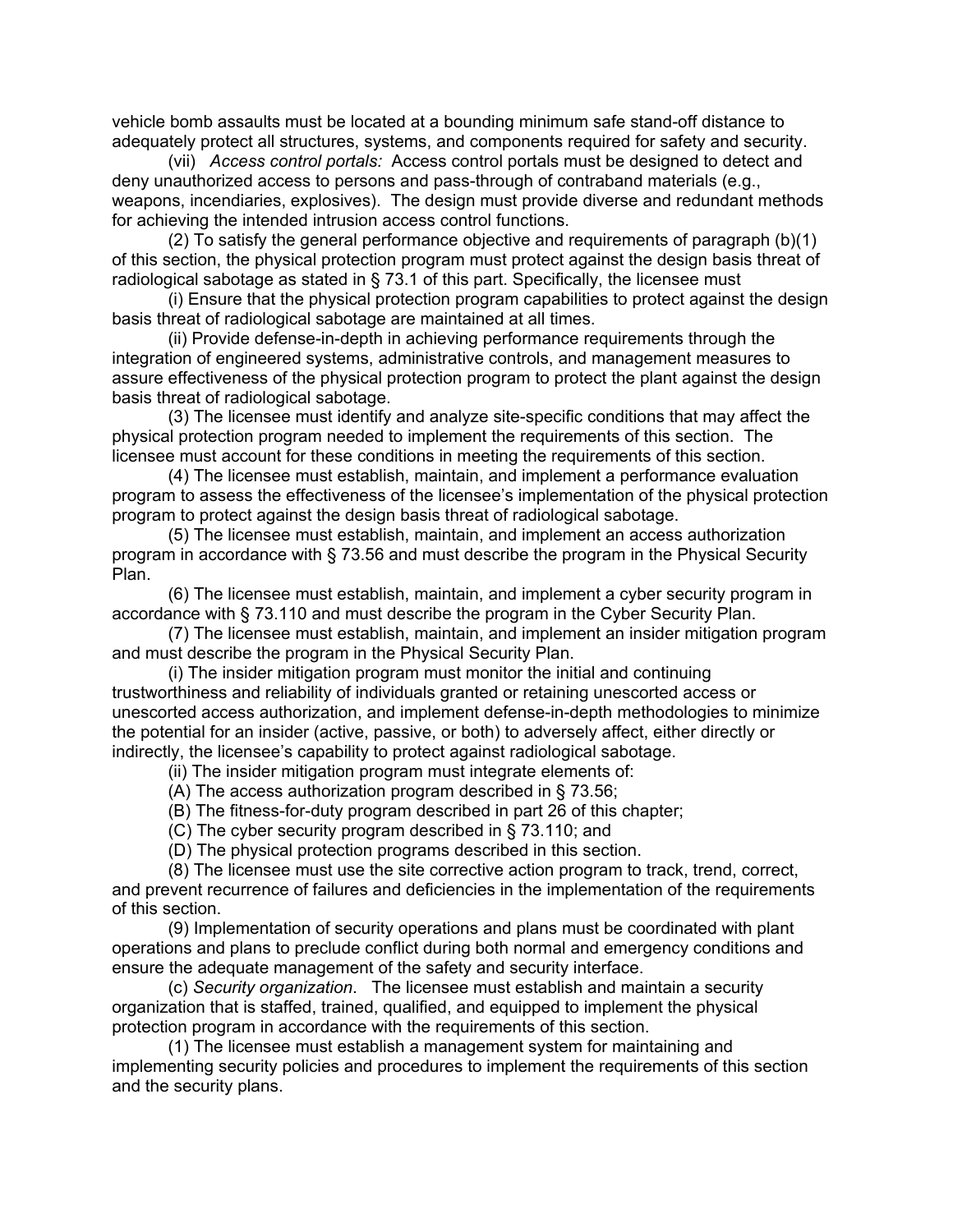(2) Implementing procedures must document the conduct of security operations, design and configuration controls, maintenance, training and qualification, and contingency responses.

(3) The licensee must:

(i) Establish a process for the approval of designs, policies, processes, and procedures and changes by the individual with overall responsibility for the physical protection program.

(ii) Ensure that revisions and changes to the physical protection program and implementing policies, processes, and procedures satisfy the requirements of this section.

(4) The licensee must retain, in accordance with § 73.70, all analyses, assessments, calculations and descriptions of the technical basis for meeting the performance requirements of § 73.100(b). Safeguards information must protect these records in accordance with the requirements of § 73.21.

(5) The licensee may not permit any individual to implement any part of the physical protection program unless the individual has been trained, equipped, and qualified to perform their assigned duties and responsibilities in accordance with the Training and Qualification Plan.

(d) *Search requirements*. The licensee must establish and implement searches to detect and prevent the introduction of firearms, explosives, incendiary devices, or other items and material which could be used to commit radiological sabotage. The program must accomplish this through search of individuals, vehicles, and materials consistent with the performance requirements of paragraph (b)of this section.

(e) *Security reviews*. The licensee must establish and implement security reviews to assess the effectiveness of the implementation of the physical protection program and the requirements in this section. Security reviews must be performed by individuals independent of those personnel responsible for program management and any individual who has direct responsibility for implementing the onsite physical protection program

(1) The licensee must review each element of the physical protection program at a frequency commensurate with the importance or significance to safety of plant operations, to ensure timely identification and documentation of vulnerabilities, improvements, and corrective actions. The objective of these reviews must be maintaining effective implementation of the engineered and administrative controls required to achieve the physical protection program functions and the management system required to implement programs and requirements in this section.

(2) The licensee must establish, maintain, and perform a self-assessment to ensure the effective implementation of the physical protection program functions of detection, assessment, communication, delay, and interdiction and neutralization to protect against the design basis threat of radiological sabotage. The licensee must perform design verification and assessments of the capabilities of active and passive engineering systems relied on to protect against the design basis threat.

(f) *Performance evaluation.* Licensee performance evaluation must:

(1) establish methods appropriate and necessary to assess, test, and challenge the integration of the physical protection program's functions to protect against the design basis threat, measures protecting against cyber attack, and engineered systems designed to protect against the design basis threat standalone ground vehicle bomb attack.

(2) The licensee must establish the appropriate and necessary frequencies for performance evaluations, verifications, and assessments based on the importance, security significance, reliability, and availability of physical protection program functions and implementation of programs and requirements in this section.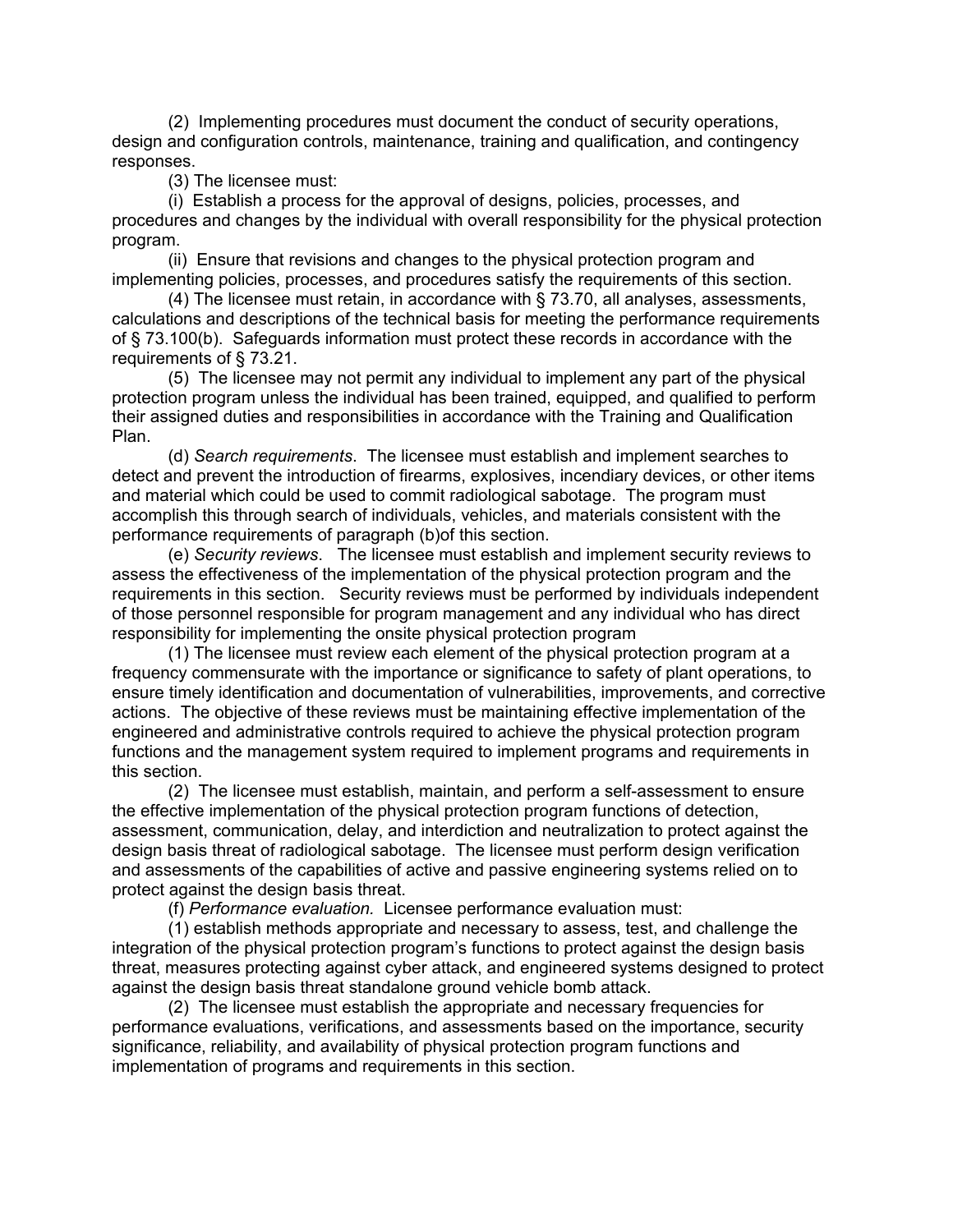(3) The licensee must document processes and procedures and maintain records, including results, findings, and corrective actions, for implementing the performance evaluations, verifications, and assessments.

(g) *Maintenance, testing, and calibration and corrective actions*. (1) The licensee must ensure that security systems and equipment, including supporting systems, are inspected, tested, and/or calibrated for operability and performance at intervals necessary and sufficient to meet the requirements in this section.

(2) The licensee must implement corrective actions necessary and sufficient to ensure resolution of identified vulnerabilities and deficiencies to meet the requirements in this section.

(3) The licensee must establish and implement timely compensatory measures for degraded or inoperable security systems, equipment, and components to meet the requirements of this section. Compensatory measures must provide a level of protection that is equivalent to the protection that was provided by the degraded or inoperable, systems, equipment, or components.

(4) The licensee must document processes and procedures and maintain records for implementing the corrective actions, compensatory measures, and maintenance, inspection, testing, and calibration of security structures, systems and equipment.

(h) *Suspension of security measures*. (1) The licensee may suspend implementation of affected requirements of this section in accordance with  $\S$ § 50.54(x) and 50.54(y) of this chapter under the following conditions:

(i) In an emergency, when action is immediately needed to protect the public health and safety; and

(ii) During severe weather, when the suspension of affected security measures is immediately needed to protect the personal health and safety of personnel.

(2) Suspended security measures must be reinstated as soon as conditions permit.

(3) The suspension of security measures must be reported and documented in accordance with the provisions of § 73.71.

(i) *Records*. (1) The licensee must maintain all records required to be kept by Commission regulations, orders, or license conditions, until the Commission terminates the license for which the records were developed, and must maintain superseded portions of these records for at least 3 years after the record is superseded, unless otherwise specified by the Commission.

(2) If a contracted security force is used to implement the onsite physical protection program, the licensee's written agreement with the contractor must be retained by the licensee as a record for the duration of the contract.

(3) All records must be available for inspection, for a period of 3 years.

## **§ 73.110 Technology neutral requirements for protection of digital computer and communication systems and networks**

(a) Each licensee under 10 CFR part 53 shall establish, implement, and maintain a cyber security program that is commensurate with the potential consequences resulting from cyber attacks. Accordingly, each licensee shall provide reasonable assurance that digital computer and communication systems and networks are adequately protected against cyber attacks that are capable of causing the following consequences:

(1) Does not satisfy the criterion in  $\S$  53.830(a)(2)(i);

(2) Adversely impacting the functions performed by the digital assets used by the licensee for implementing the physical security requirements in § 53.830(a)(1) of this chapter for special nuclear material, source material, and byproduct material.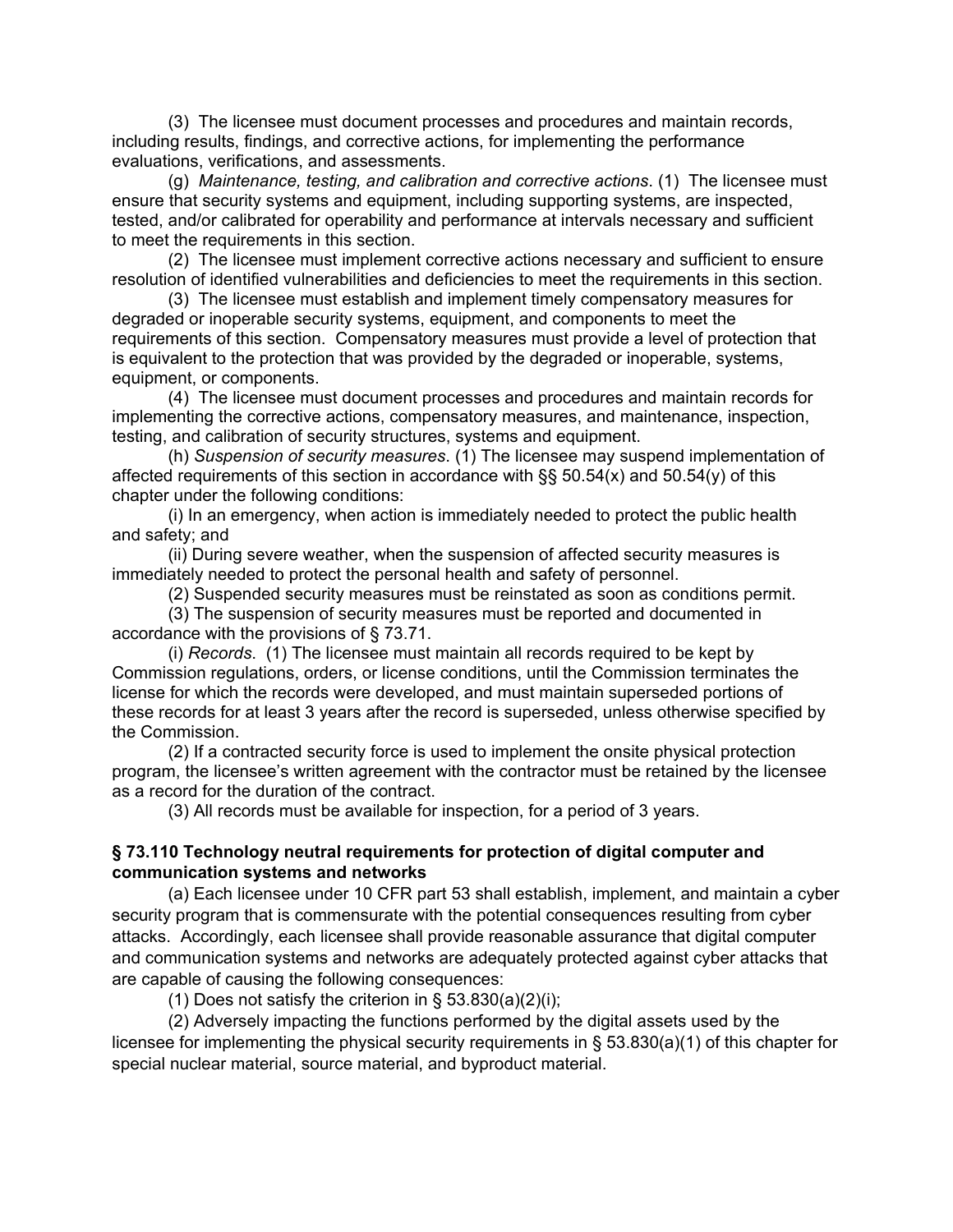(b) The licensee shall protect digital computer and communication systems and networks associated with the functions listed in [§ 73.54(a)(1)] in a manner that is commensurate with the potential consequences resulting from cyber attacks.

(c) The licensee shall meet the confidentiality, integrity, and availability requirements in § 73.54(a)(2) for the systems and networks covered by paragraph (b) of this section in a manner that is commensurate with the potential consequences resulting from cyber attacks.

(d) The licensee shall:

(1) Analyze the potential consequences resulting from cyber attacks on digital computer and communication systems and networks and identify those assets that must be protected to satisfy paragraphs (a), (b) and (c) of this section; and,

(2) Establish, implement, and maintain a cyber security program for the protection of the assets identified under paragraph (d)(1) of this section.

(e) The cyber security program must be designed in a manner that is commensurate with the potential consequences resulting from cyber attacks through the following steps:

(1) Implement security controls to protect the assets identified under paragraph (d)(1) of this section from cyber attacks, commensurate with their safety and security significance;

(2) Apply and maintain defense-in-depth protective strategies to ensure the capability to detect, delay, respond to, and recover from cyber attacks capable of causing the consequences identified in paragraph (a) of this section;

(3) Mitigate the adverse effects of cyber attacks capable of causing the consequences identified in paragraph (a) of this section; and

(4) Ensure that the functions of protected assets identified under paragraph (d)(1) of this section are not adversely impacted due to cyber attacks capable of causing the consequences identified in paragraph (a) of this section.

(f) The licensee shall implement the following requirements in a manner that is commensurate with the potential consequences resulting from cyber attacks:

(1) As part of the cyber security program, the licensee shall meet the requirements in §§ 73.54(d)(1), 73.54(d)(2), 73.54(d)(4), and the following:

(i) Ensure that modifications to assets, identified under paragraph (d)(1) of this section, are evaluated before implementation to ensure that the cyber security performance objectives identified in paragraph (a) of this section are maintained.

(2) The licensee shall establish, implement, and maintain a cyber security plan that implements the cyber security program requirements of this section in accordance with the requirements in § 73.54(e).

(3) The licensee shall develop and maintain written policies and procedures to implement the cyber security plan in accordance with the requirements in § 73.54(f).

(4) The licensee shall review the cyber security program in accordance with the requirements in § 73.100(e).

(5) The licensee shall retain all records and supporting technical documentation required to satisfy the requirements in § 73.54(h).

# **§ 73.120 Access Authorization**

(a) *Introduction and Scope*. (1) Each applicant for an operating license for an advanced nuclear reactor under 10 CFR part 53, who meets the criterion in 10 CFR 53.830(a)(2)(i), shall establish, maintain, and implement an access authorization program in accordance with this section as part of its Commission-approved Physical Security Plan. Applicants not meeting the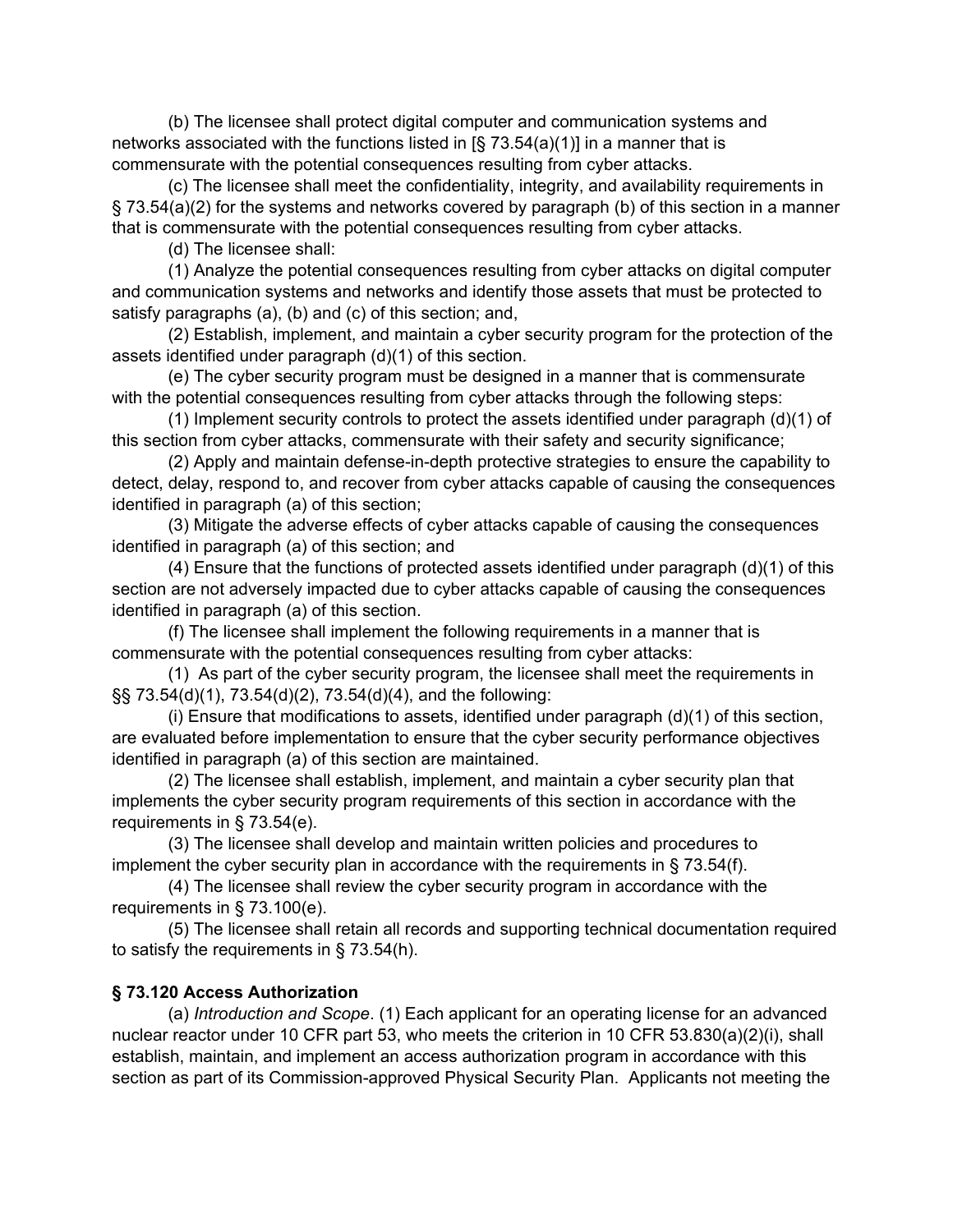criterion in 10 CFR  $53.830(a)(2)(i)$  shall establish, maintain, and implement an access authorization program in accordance with the requirements of 10 CFR 73.56.

(2) [Reserved]

(b) *Applicability*. (1) The following individuals shall be subject to an access authorization program under this section:

(i) Any individual to whom a licensee intends to grant unescorted access to a nuclear power plant protected area, vital area, material access area, or controlled access area where the material is used or stored;

(ii) Any individual whose duties and responsibilities permit the individual to take actions by electronic means, either on site or remotely, that could adversely impact the licensee's or applicant's operational safety, security, or emergency preparedness;

(iii) Any individual who has responsibilities for implementing a licensee's or applicant's protective strategy, including armed security force officers, alarm station operators, and tactical response team leaders but not including Federal, State, or local law enforcement personnel; and

(iv) The licensee or applicant access authorization program reviewing official or contractor or vendor access authorization program reviewers.

(2) The licensee or applicant may subject other individuals, including employees of a contractor or a vendor who are designated in access authorization program procedures, to an access authorization program that meets the requirements of this section.

(c) *General Performance Objectives and Requirements*. Each licensee's or applicant's access authorization program under this section must provide reasonable assurance that the individuals who are specified in paragraph (b) of this section are trustworthy and reliable, such that they do not constitute an unreasonable risk to public health and safety or the common defense and security. The design and implementation of the licensee's access authorization program shall establish and maintain the capabilities for meeting the following performance requirements:

(1) *Background investigation*. Background investigations shall be completed for any individual whom a licensee or applicant intends to grant unescorted access. Background investigations shall include the program elements contained under § 73.56(d) of this part.

(2) *Behavioral observation*. Behavioral observation shall be performed to detect behaviors or activities that may constitute an unreasonable risk to the safety and security of the licensee's facility. The access authorization program shall ensure that the individuals specified in paragraph (b) are subject to behavioral observation. Behavioral observation shall include self-reporting of legal actions in accordance with § 73.56(g) of this part.

(3) *Unescorted access*. Unescorted access shall be granted only after the licensee has verified an individual is trustworthy and reliable. A list of persons currently approved for unescorted access to a protected area, vital area, material access area, or controlled access area must be maintained at all times. Unescorted access determinations shall be reviewed annually in accordance with § 73.56(i)(1)(iv). Criminal history updates shall be completed within 10 years of the last review.

(4) *Termination of unescorted access.* Unescorted access shall be promptly terminated when a licensee determines this access is no longer required or a reviewing official determines an individual is no longer trustworthy and reliable in accordance with this section.

(5) *Determination basis for access.* Any unescorted access determination shall be made by a reviewing official who will determine whether to permit, deny, unfavorably terminate,